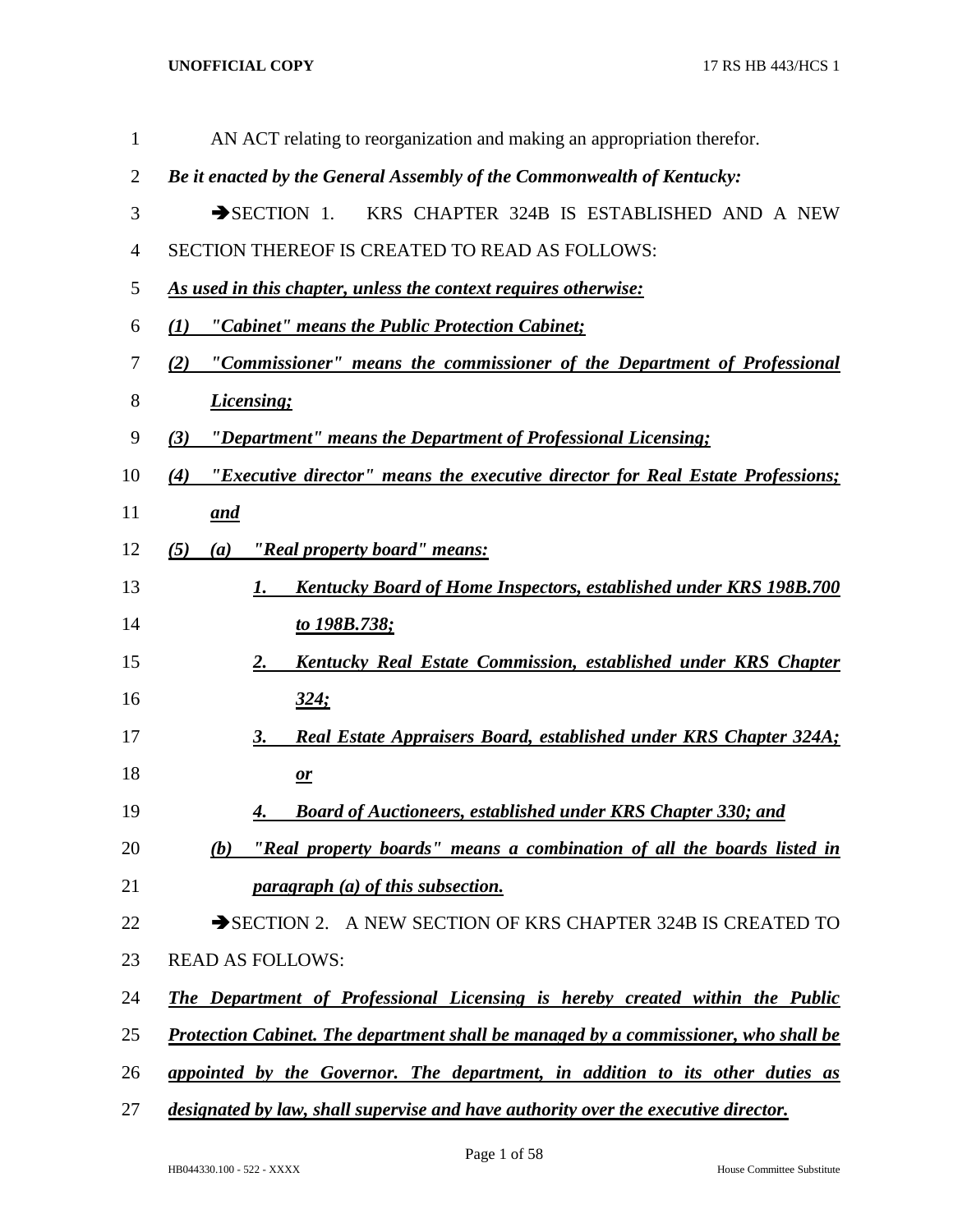| 1              | SECTION 3. A NEW SECTION OF KRS CHAPTER 324B IS CREATED TO                                    |
|----------------|-----------------------------------------------------------------------------------------------|
| $\overline{2}$ | <b>READ AS FOLLOWS:</b>                                                                       |
| 3              | The executive director for Real Estate Professions shall serve within the<br>$\mathcal{L}(I)$ |
| 4              | Department of Professional Licensing and shall be managed by the                              |
| 5              | commissioner. The executive director shall be appointed by the secretary of the               |
| 6              | Public Protection Cabinet, with prior written approval from the Governor. The                 |
| 7              | <i>executive director shall be exempted from the classified service.</i>                      |
| 8              | With the approval of the commissioner, the executive director and his or her staff<br>(2)     |
| 9              | may enlist assistance to implement the duties and responsibilities of the executive           |
| 10             | director by entering into agreements with any:                                                |
| 11             | State agency or political subdivision of the state;<br>(a)                                    |
| 12             | Postsecondary institution; or<br>(b)                                                          |
| 13             | Other person or entity.<br>(c)                                                                |
| 14             | SECTION 4. A NEW SECTION OF KRS CHAPTER 324B IS CREATED TO                                    |
| 15             | <b>READ AS FOLLOWS:</b>                                                                       |
| 16             | The executive director shall:                                                                 |
| 17             | <b>Provide government oversight of the real property boards;</b><br>(1)                       |
| 18             | Review and approve any administrative regulation proposed by the real property<br>(2)         |
| 19             | boards prior to the promulgation of the administrative regulation;                            |
| 20             | Serve as appointing authority for any personnel hired by the real property<br>(3)             |
| 21             | boards;                                                                                       |
| 22             | <b>Review and approve the budgets and expenditures of the real property boards;</b><br>(4)    |
| 23             | (5)<br>Pursuant to KRS 13B.120(7), automatically hear and issue a final order                 |
| 24             | regarding any decision of a real property board that would otherwise be subject to            |
| 25             | appeal. An aggrieved party may appeal a final order of the executive director to              |
| 26             | the Franklin Circuit Court pursuant to KRS Chapter 13B within thirty (30) days                |

*after the issuance of the order;*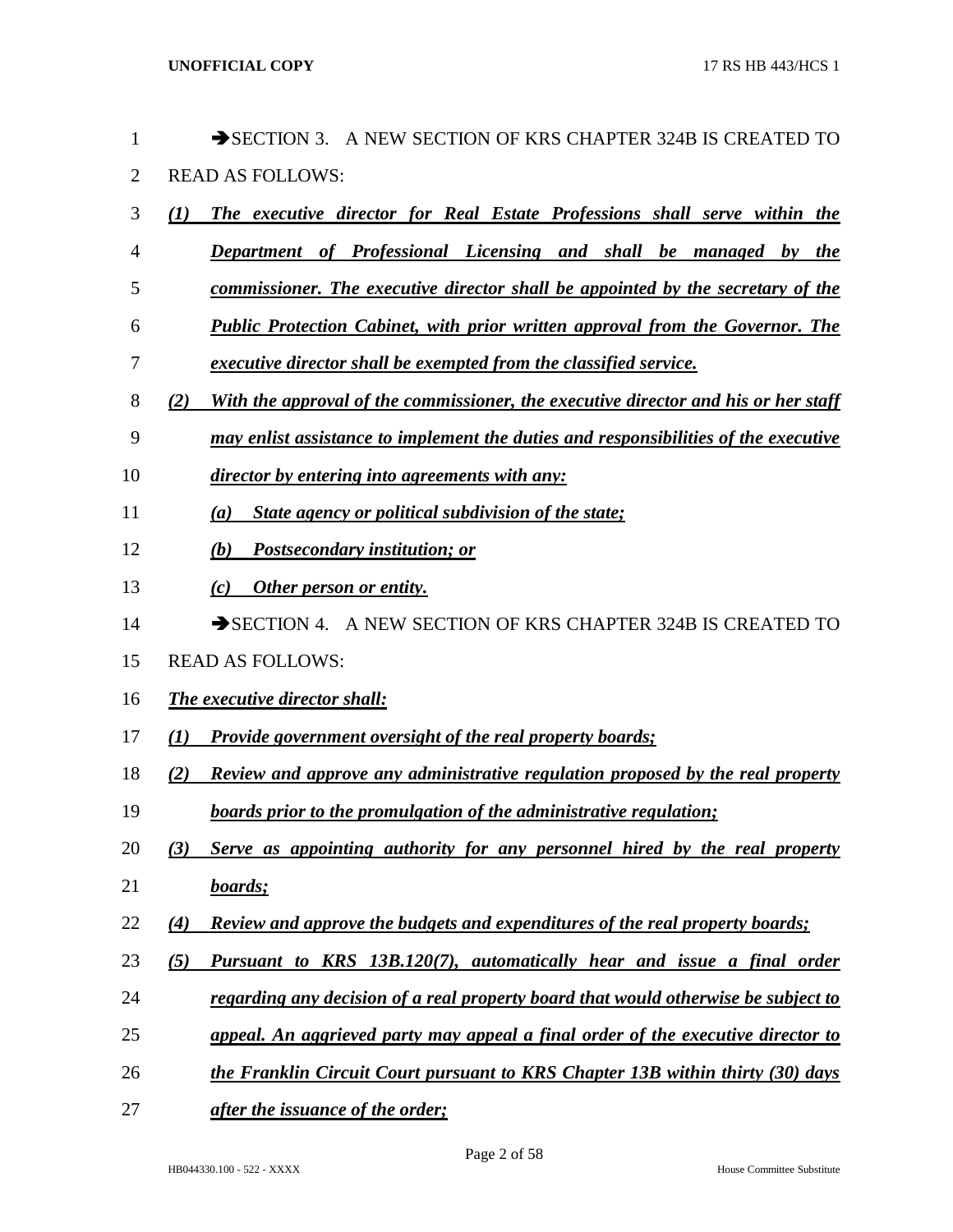- *(6) Make available for public inspection all decisions, opinions, and interpretations*
- *formulated or used by the executive director in discharging his or her functions;*
- *(7) Carry out the policy and program directives of the department;*
- *(8) Prepare annual reports on the executive director's activities;*
- *(9) Delegate any power to his or her employees and contractors as needed;*
- *(10) Have at least ten (10) years of experience in one (1) of the professions under the jurisdiction of a real property board, and shall be active in that profession at the time of his or her appointment as the executive director; and*
- *(11) Perform all other duties assigned by law.*
- 10 Section 5. KRS 224.10-052 is repealed, reenacted as a new section of KRS Chapter 324B, and amended to read as follows:
- (1) The *Department of Professional Licensing*[Office of Occupations and Professions]
- in the Public Protection Cabinet shall provide administrative services, technical assistance, and advice to the following boards and commissions at the request of the individual boards or commissions, all of which maintain their identity and their full authority for making policy decisions in the fields that they regulate: the State Board of Accountancy, the Kentucky Board of Architects, the Kentucky Board of Barbering, the Kentucky Board of Hairdressers and Cosmetologists, the State Board of Podiatry, the Kentucky State Board of Chiropractic Examiners, the Kentucky Board of Dentistry, the State Board of Embalmers and Funeral Directors, the State Board of Registration for Professional Engineers and Land Surveyors, the Kentucky Board of Nursing, the Kentucky Board of Ophthalmic Dispensers, the Kentucky Board of Optometric Examiners, the Kentucky Board of Pharmacy, the State Board of Physical Therapy, the State Board of Examiners of Psychologists, the Kentucky Real Estate Commission, the Kentucky Board of Veterinary Examiners, the Board of Auctioneers, the Kentucky Board of Landscape Architects, the State Board of Medical Licensure, the Board of Speech-Language Pathology and Audiology, the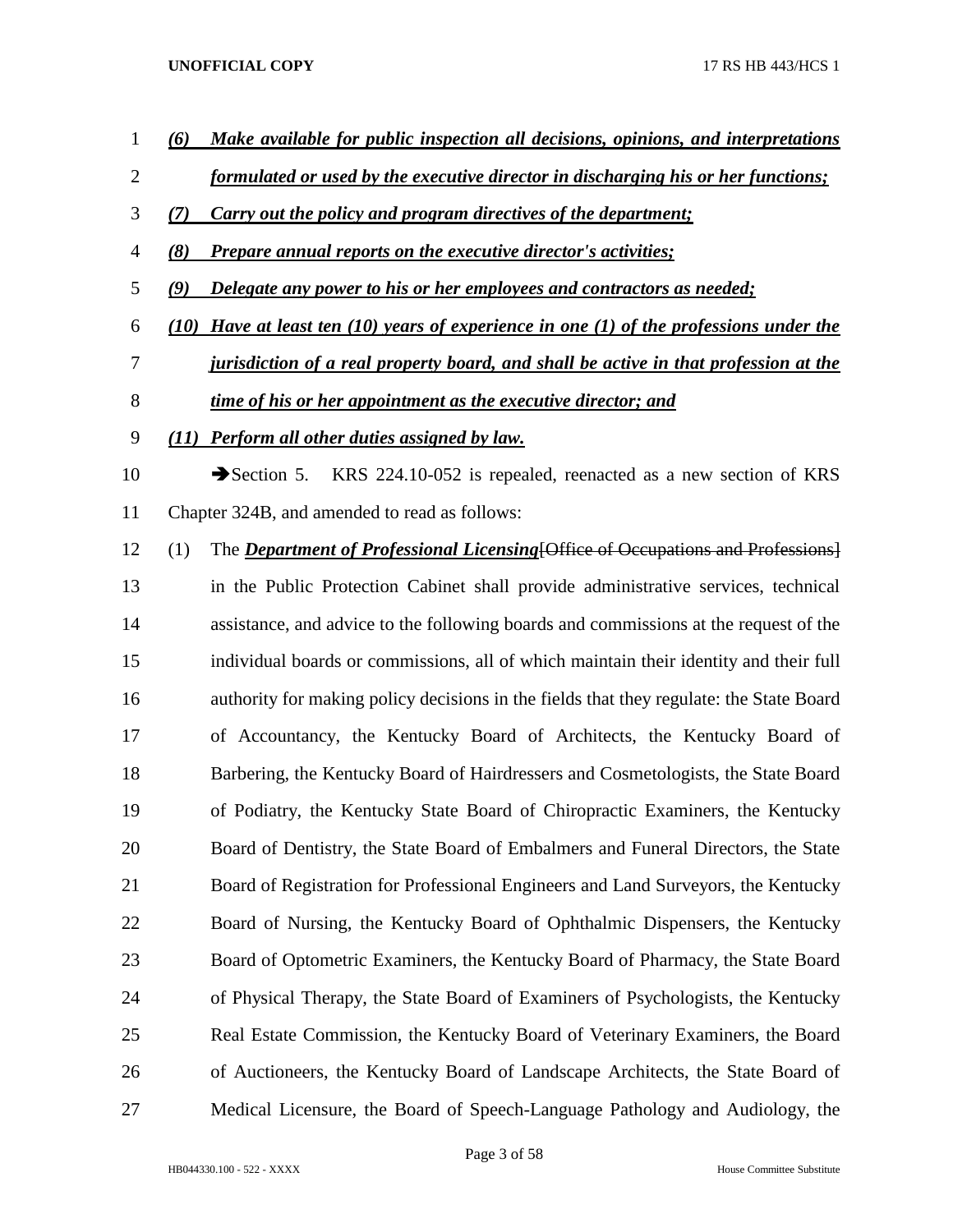Kentucky Board of Licensure for Nursing Home Administrators, the Kentucky Licensing Board for Specialists in Hearing Instruments, the Kentucky Board of Social Work, and *any*[such] other boards and commissions *that*[as] are created to license, certify, register, or otherwise regulate any occupational or professional category.

 (2) The *department*[office] may also provide administrative services to a board or commission that is created to license, certify, register, or otherwise regulate any occupational or professional category if these administrative services are deemed to be preferable or required after the review process conducted under *Section 6 of this Act*[KRS 224.10-053].

 (3) To the extent that the *department*[office] provides administrative services, the respective boards and commissions are relieved of the power and duty to provide the services for themselves. The *department*[office] shall charge each board or commission a reasonable amount for administrative services provided pursuant to subsection (1) of this section. The *department*[office] may employ persons previously employed by boards or commissions.

 (4) The *department*[office] may receive complaints against the conduct of licensees granted licensure by the boards and commissions assigned to the *department*[office] for administrative purposes. The *department*[office] shall cause *these*[such] complaints to be reduced to writing and forwarded to the appropriate board or commission for investigation and a determination of the validity of the complaint. The *department*[office] shall keep a record of all complaints received by it and forwarded to a board or commission.

- (5) Any board or commission listed in subsection (1) of this section, shall accept personal checks in payment of license renewal fees.
- *(6) The department shall have direct authority and control over the executive director*
- *for Real Estate Professions.*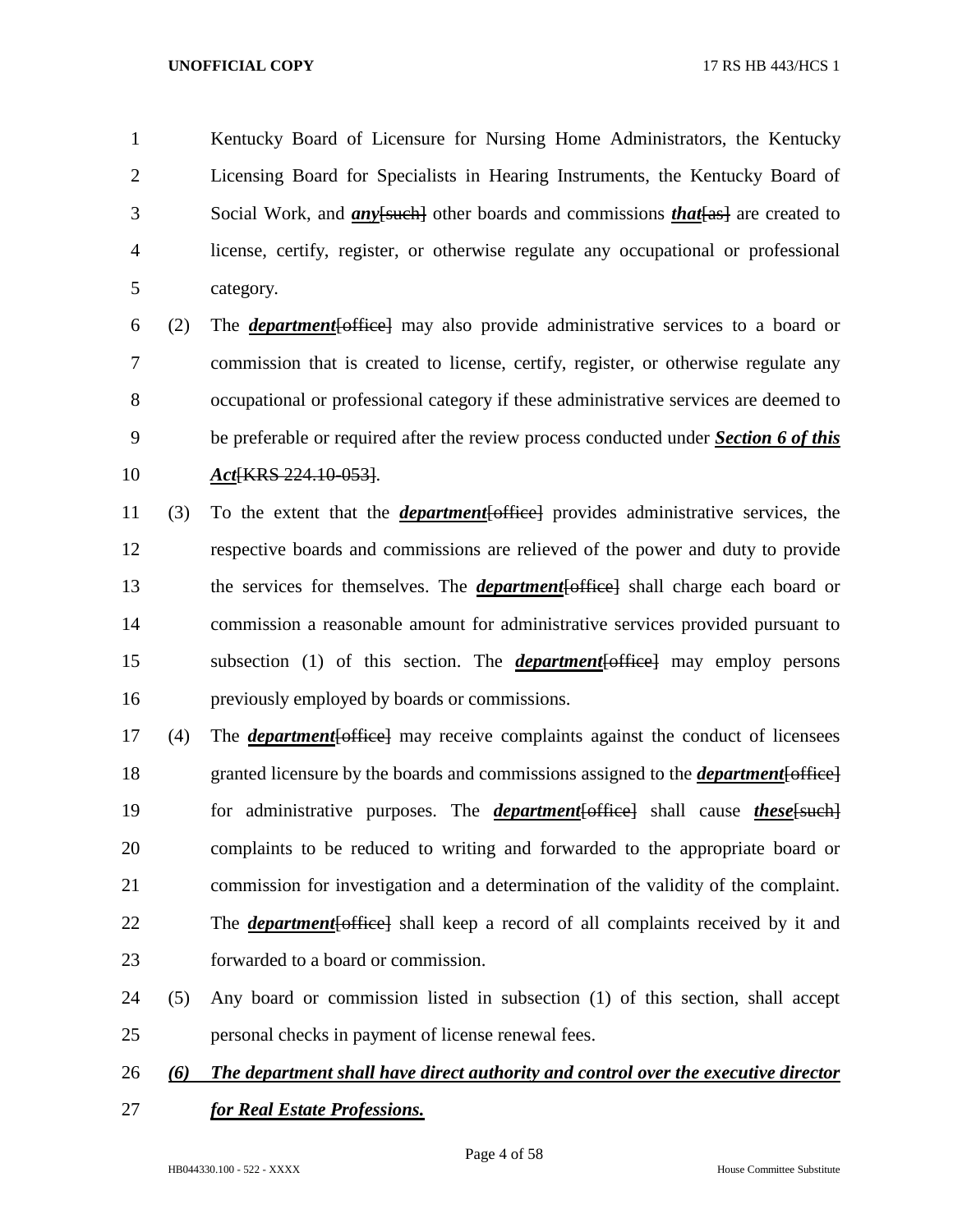| $\mathbf{1}$   |     | Section 6. KRS 224.10-053 is repealed, reenacted as a new section of KRS                  |  |  |  |  |  |  |  |
|----------------|-----|-------------------------------------------------------------------------------------------|--|--|--|--|--|--|--|
| $\overline{2}$ |     | Chapter 324B, and amended to read as follows:                                             |  |  |  |  |  |  |  |
| 3              | (1) | As used in this section, "independent board or commission" means an executive             |  |  |  |  |  |  |  |
| $\overline{4}$ |     | branch agency created by statute that serves the primary purpose of licensing,            |  |  |  |  |  |  |  |
| 5              |     | certifying, registering, or otherwise regulating any occupational or professional         |  |  |  |  |  |  |  |
| 6              |     | category. "Independent board or commission" does not include:                             |  |  |  |  |  |  |  |
| 7              |     | An executive branch board or commission that is a part of another executive<br>(a)        |  |  |  |  |  |  |  |
| 8              |     | branch agency;                                                                            |  |  |  |  |  |  |  |
| 9              |     | Any board or commission that is under the authority or jurisdiction of the<br>(b)         |  |  |  |  |  |  |  |
| 10             |     | General Assembly or the judicial branch; or                                               |  |  |  |  |  |  |  |
| 11             |     | Any board or commission within any branch of state government if that board<br>(c)        |  |  |  |  |  |  |  |
| 12             |     | or commission is expressly designed to:                                                   |  |  |  |  |  |  |  |
| 13             |     | Study, report, or make recommendations regarding a particular issue; or<br>1.             |  |  |  |  |  |  |  |
| 14             |     | Expire within a time certain.<br>2.                                                       |  |  |  |  |  |  |  |
| 15             | (2) | Any independent board or commission that is created after July 15, 2010, shall use        |  |  |  |  |  |  |  |
| 16             |     | the administrative services of the <i>Department of Professional Licensing</i> [Office of |  |  |  |  |  |  |  |
| 17             |     | Occupations and Professions] as described under Section 5 of this Act[KRS 224.10-         |  |  |  |  |  |  |  |
| 18             |     | 0521 unless that board or commission can reasonably demonstrate to the satisfaction       |  |  |  |  |  |  |  |
| 19             |     | of the <i>department</i> [division] that it will license, certify, register, or otherwise |  |  |  |  |  |  |  |
| 20             |     | regulate at least one hundred (100) persons. If the board or commission is able to        |  |  |  |  |  |  |  |
| 21             |     | initially demonstrate that it will reach the threshold established in this subsection     |  |  |  |  |  |  |  |
| 22             |     | and then fails to license, certify, register, or otherwise regulate at least one hundred  |  |  |  |  |  |  |  |
| 23             |     | $(100)$ persons at the end of any two $(2)$ consecutive fiscal years, that board or       |  |  |  |  |  |  |  |
| 24             |     | commission shall be subject to the process required in subsection (4) of this section.    |  |  |  |  |  |  |  |
| 25             | (3) | Any independent board or commission that was created before July 15, 2010, shall          |  |  |  |  |  |  |  |
| 26             |     | undergo the process required in subsection (4) of this section if that board or           |  |  |  |  |  |  |  |
| 27             |     | commission licenses, certifies, registers, or otherwise regulates less than one           |  |  |  |  |  |  |  |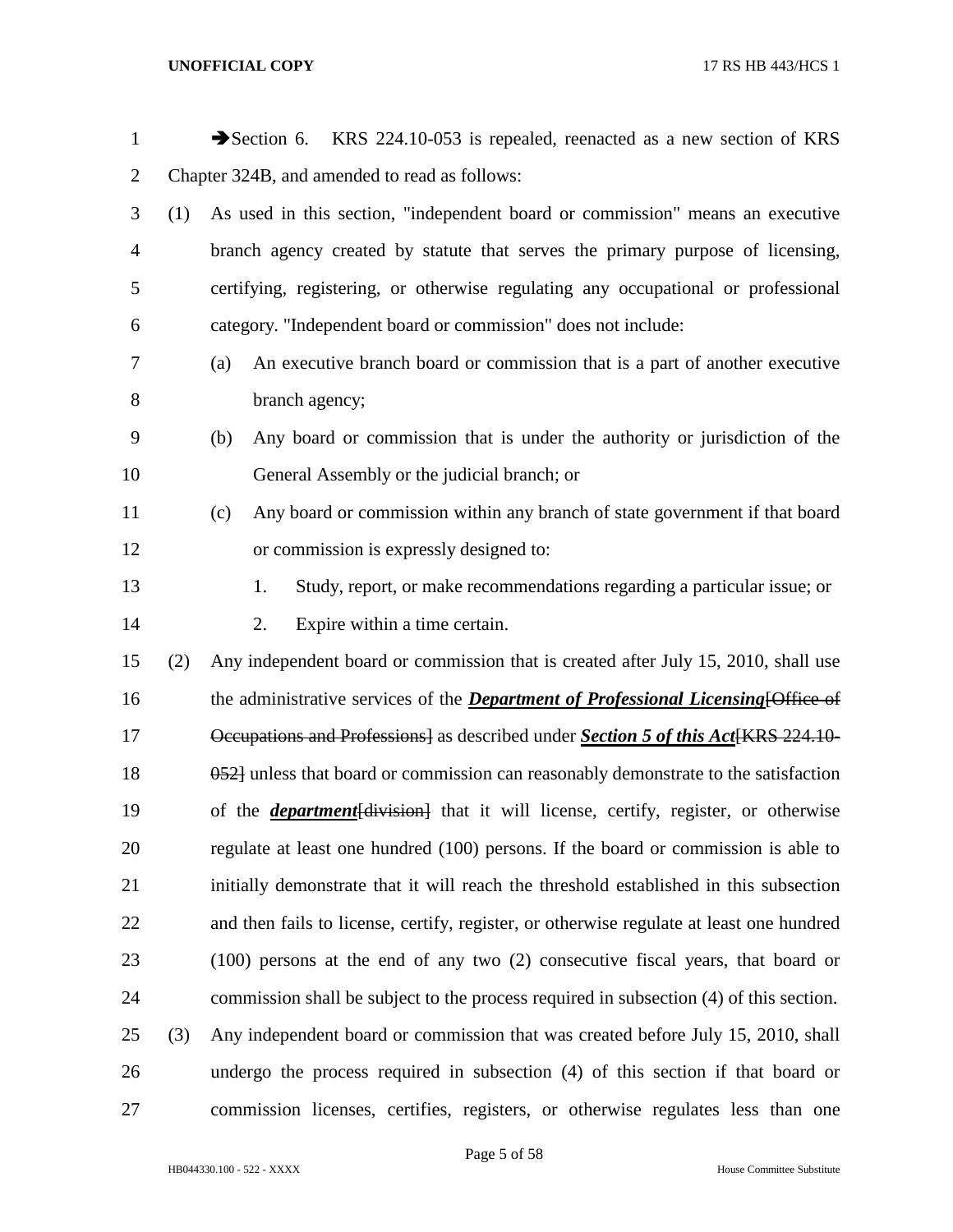| $\mathbf{1}$   |     |     |    | hundred (100) persons at the end of any two (2) consecutive fiscal years ending on    |  |  |  |  |  |  |
|----------------|-----|-----|----|---------------------------------------------------------------------------------------|--|--|--|--|--|--|
| $\overline{2}$ |     |     |    | or after June 30, 2010.                                                               |  |  |  |  |  |  |
| 3              | (4) | (a) |    | If an independent board or commission fails to regulate one hundred (100) or          |  |  |  |  |  |  |
| $\overline{4}$ |     |     |    | more persons for two (2) consecutive fiscal years as described in subsections         |  |  |  |  |  |  |
| 5              |     |     |    | (2) and (3) of this section, that board or commission shall submit a report           |  |  |  |  |  |  |
| 6              |     |     |    | within ninety $(90)$ days after the close of the second of the two $(2)$ fiscal years |  |  |  |  |  |  |
| 7              |     |     |    | to the <b>Department of Professional Licensing</b> [Office of Occupations and         |  |  |  |  |  |  |
| 8              |     |     |    | Professions] and to the Interim Joint Committee on Licensing and                      |  |  |  |  |  |  |
| 9              |     |     |    | Occupations of the Legislative Research Commission or to the corresponding            |  |  |  |  |  |  |
| 10             |     |     |    | standing committees of the General Assembly. The report shall contain, at a           |  |  |  |  |  |  |
| 11             |     |     |    | minimum:                                                                              |  |  |  |  |  |  |
| 12             |     |     | 1. | The number of persons licensed, certified, registered, or otherwise                   |  |  |  |  |  |  |
| 13             |     |     |    | regulated by the board or commission at the close of each of the two (2)              |  |  |  |  |  |  |
| 14             |     |     |    | fiscal years;                                                                         |  |  |  |  |  |  |
| 15             |     |     | 2. | A detailed accounting of the revenues, fees collected, board or                       |  |  |  |  |  |  |
| 16             |     |     |    | commission member reimbursements or per diems, staff salaries, costs,                 |  |  |  |  |  |  |
| 17             |     |     |    | expenses, and other financial activities of the board or commission for               |  |  |  |  |  |  |
| 18             |     |     |    | each of the two (2) fiscal years; and                                                 |  |  |  |  |  |  |
| 19             |     |     | 3. | The board or commission's plan to:                                                    |  |  |  |  |  |  |
| 20             |     |     |    | Increase the number of persons it licenses, certifies, registers, or<br>a.            |  |  |  |  |  |  |
| 21             |     |     |    | otherwise regulates to one hundred (100) or more persons;                             |  |  |  |  |  |  |
| 22             |     |     |    | Merge with one (1) or more other boards, commissions, or other<br>b.                  |  |  |  |  |  |  |
| 23             |     |     |    | governmental entities, which will result in a merged entity that will                 |  |  |  |  |  |  |
| 24             |     |     |    | license, certify, register, or otherwise regulate one hundred (100)                   |  |  |  |  |  |  |
| 25             |     |     |    | or more persons; or                                                                   |  |  |  |  |  |  |
| 26             |     |     |    | Allow the <b>Department of Professional Licensing</b> [Office of<br>$\mathbf{c}$ .    |  |  |  |  |  |  |
| 27             |     |     |    | Occupations and Professions] to assume administrative duties for                      |  |  |  |  |  |  |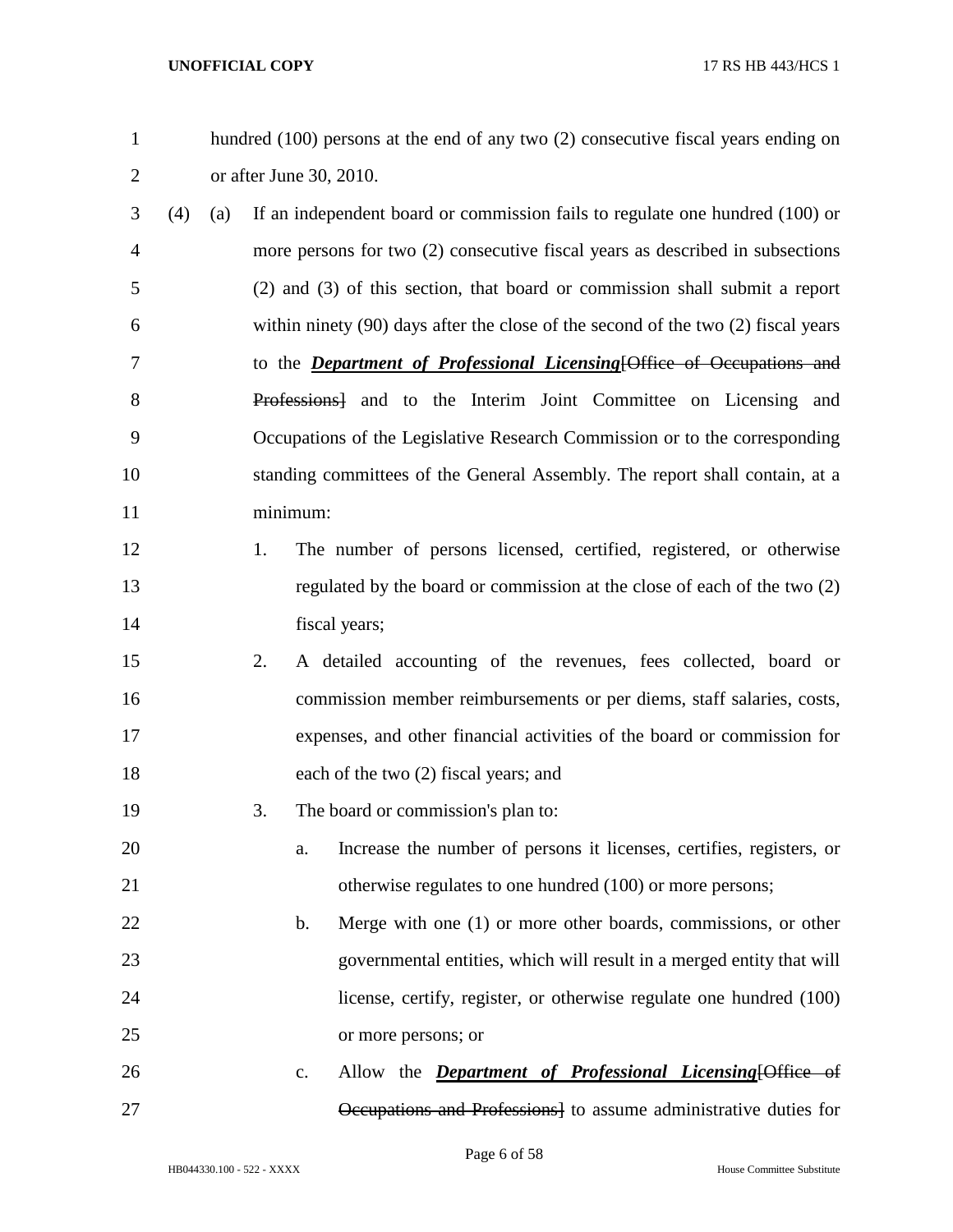the board or commission as described in *Section 5 of this Act*[KRS 224.10-052].

- (b) If, after implementation of its plan under paragraph (a)3.a. or b. of this subsection, an independent board or commission fails to license, certify, register, or otherwise regulate one hundred (100) or more persons for an additional three (3) consecutive fiscal years, for a total of five (5) consecutive fiscal years, that board or commission shall allow the *Department of Professional Licensing* [Office of Occupations and Professions] to assume administrative duties for the board or commission as described in *Section 5 of this Act* **KRS** 224.10-052] within ninety (90) days after the end of the fifth fiscal year.
- 12 Section 7. KRS 12.020 is amended to read as follows:

 Departments, program cabinets and their departments, and the respective major administrative bodies that they include are enumerated in this section. It is not intended that this enumeration of administrative bodies be all-inclusive. Every authority, board, bureau, interstate compact, commission, committee, conference, council, office, or any other form of organization shall be included in or attached to the department or program cabinet in which they are included or to which they are attached by statute or statutorily authorized executive order; except in the case of the Personnel Board and where the attached department or administrative body is headed by a constitutionally elected officer, the attachment shall be solely for the purpose of dissemination of information and coordination of activities and shall not include any authority over the functions, personnel, funds, equipment, facilities, or records of the department or administrative body.

- I. Cabinet for General Government Departments headed by elected officers:
- (1) The Governor.
- (2) Lieutenant Governor.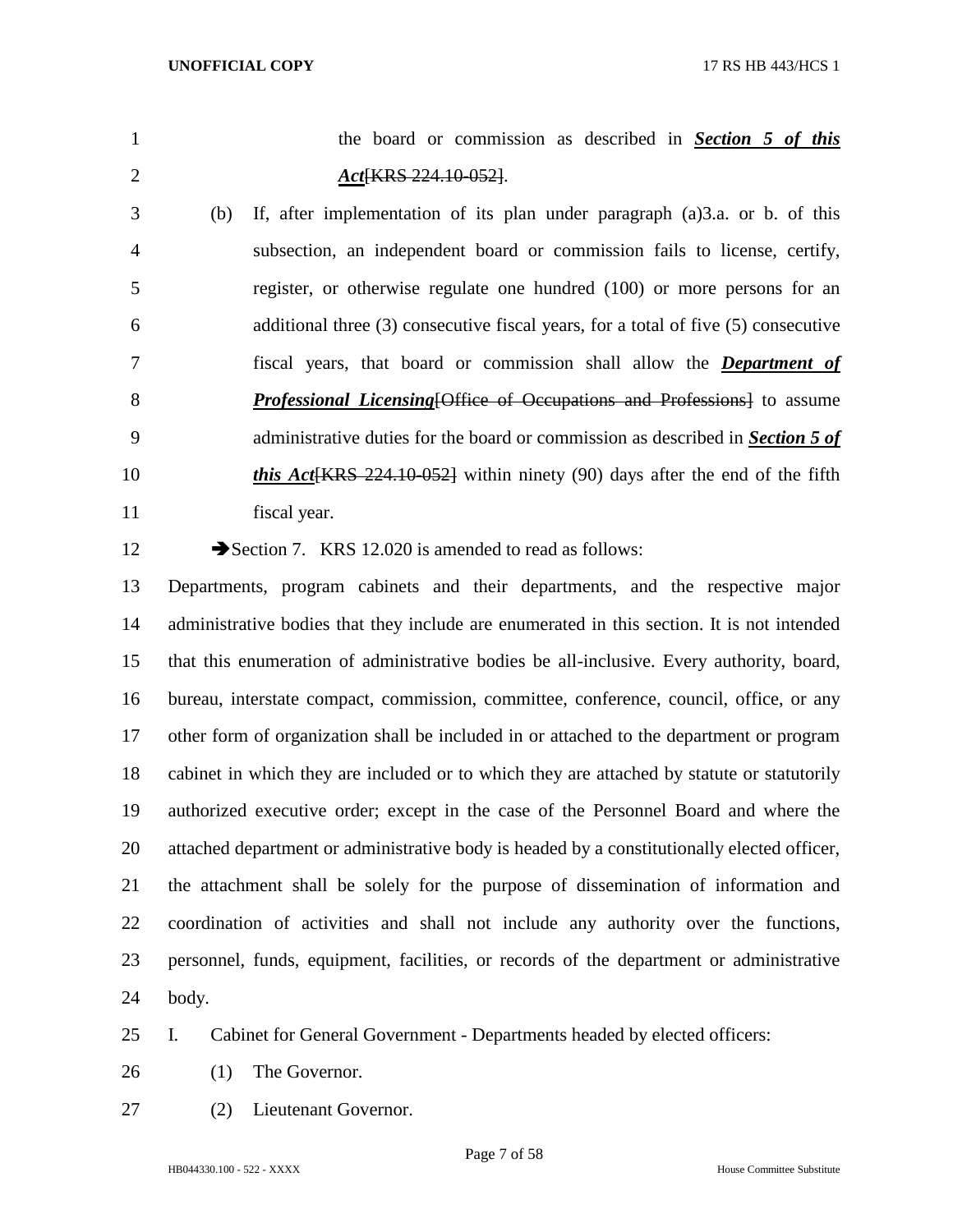| $\mathbf{1}$ |    | (3) |     | Department of State.                                  |  |  |  |
|--------------|----|-----|-----|-------------------------------------------------------|--|--|--|
| 2            |    |     | (a) | Secretary of State.                                   |  |  |  |
| 3            |    |     | (b) | Board of Elections.                                   |  |  |  |
| 4            |    |     | (c) | Registry of Election Finance.                         |  |  |  |
| 5            |    | (4) |     | Department of Law.                                    |  |  |  |
| 6            |    |     | (a) | Attorney General.                                     |  |  |  |
| 7            |    | (5) |     | Department of the Treasury.                           |  |  |  |
| 8            |    |     | (a) | Treasurer.                                            |  |  |  |
| 9            |    | (6) |     | Department of Agriculture.                            |  |  |  |
| 10           |    |     | (a) | Commissioner of Agriculture.                          |  |  |  |
| 11           |    |     | (b) | Kentucky Council on Agriculture.                      |  |  |  |
| 12           |    | (7) |     | Auditor of Public Accounts.                           |  |  |  |
| 13           | П. |     |     | Program cabinets headed by appointed officers:        |  |  |  |
| 14           |    | (1) |     | Justice and Public Safety Cabinet:                    |  |  |  |
| 15           |    |     | (a) | Department of Kentucky State Police.                  |  |  |  |
| 16           |    |     | (b) | Department of Criminal Justice Training.              |  |  |  |
| 17           |    |     | (c) | Department of Corrections.                            |  |  |  |
| 18           |    |     | (d) | Department of Juvenile Justice.                       |  |  |  |
| 19           |    |     | (e) | Office of the Secretary.                              |  |  |  |
| 20           |    |     | (f) | Office of Drug Control Policy.                        |  |  |  |
| 21           |    |     | (g) | Office of Legal Services.                             |  |  |  |
| 22           |    |     | (h) | Office of the Kentucky State Medical Examiner.        |  |  |  |
| 23           |    |     | (i) | Parole Board.                                         |  |  |  |
| 24           |    |     | (i) | Kentucky State Corrections Commission.                |  |  |  |
| 25           |    |     | (k) | Office of Legislative and Intergovernmental Services. |  |  |  |
| 26           |    |     | (1) | Office of Management and Administrative Services.     |  |  |  |
| 27           |    |     | (m) | Department for Public Advocacy.                       |  |  |  |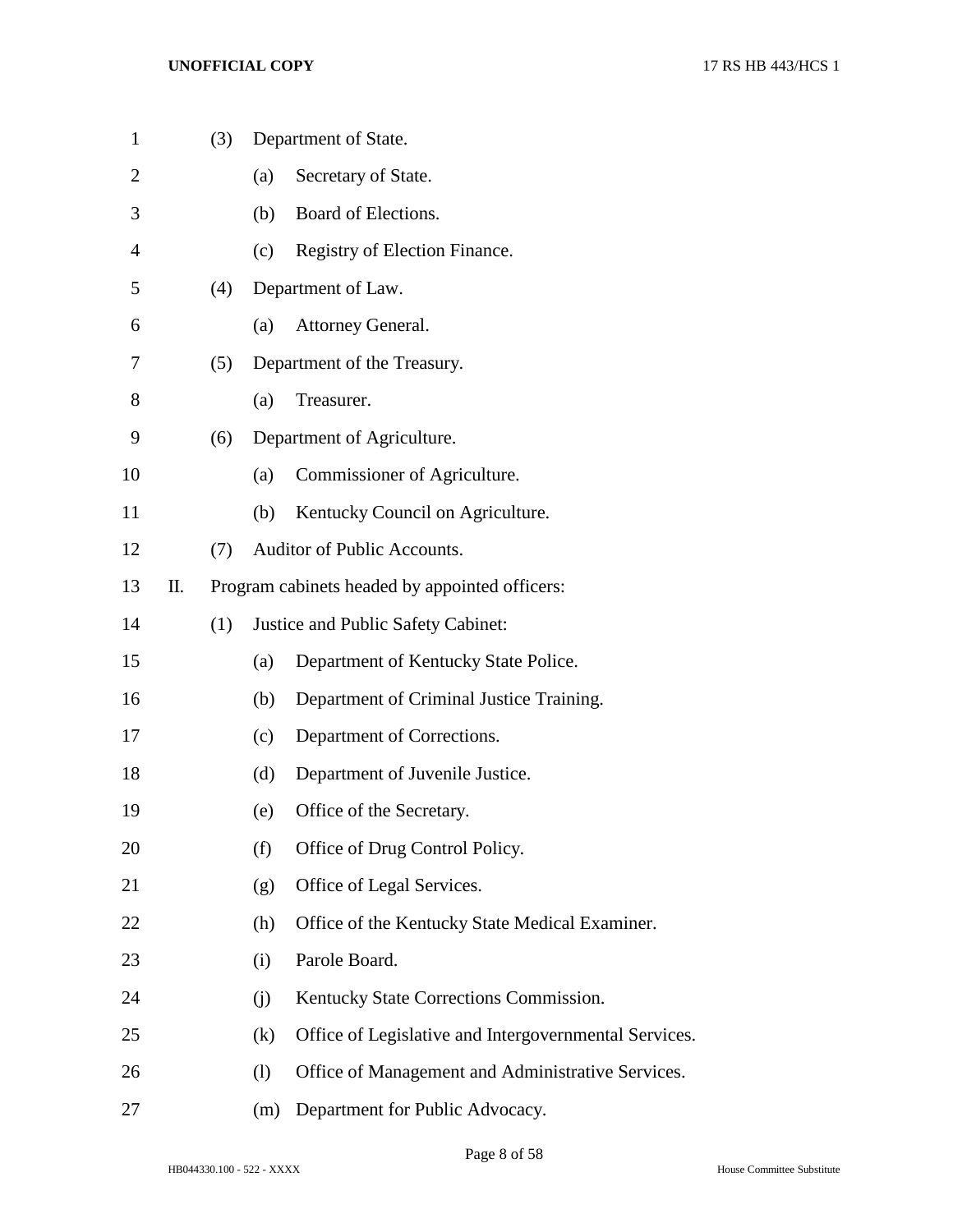| $\mathbf{1}$ | (2) | <b>Education and Workforce Development Cabinet:</b> |    |                                                                      |  |
|--------------|-----|-----------------------------------------------------|----|----------------------------------------------------------------------|--|
| 2            |     | (a)                                                 |    | Office of the Secretary.                                             |  |
| 3            |     |                                                     | 1. | Governor's Scholars Program.                                         |  |
| 4            |     |                                                     | 2. | Governor's School for Entrepreneurs Program.                         |  |
| 5            |     | (b)                                                 |    | Office of Legal and Legislative Services.                            |  |
| 6            |     |                                                     | 1. | <b>Client Assistance Program.</b>                                    |  |
| 7            |     | (c)                                                 |    | Office of Communication.                                             |  |
| 8            |     | (d)                                                 |    | Office of Budget and Administration.                                 |  |
| 9            |     |                                                     | 1. | Division of Human Resources.                                         |  |
| 10           |     |                                                     | 2. | Division of Administrative Services.                                 |  |
| 11           |     | (e)                                                 |    | Office of Technology Services.                                       |  |
| 12           |     | (f)                                                 |    | Office of Educational Programs.                                      |  |
| 13           |     | (g)                                                 |    | Office for Education and Workforce Statistics.                       |  |
| 14           |     | (h)                                                 |    | Board of the Kentucky Center for Education and Workforce Statistics. |  |
| 15           |     | (i)                                                 |    | Board of Directors for the Center for School Safety.                 |  |
| 16           |     | (i)                                                 |    | Department of Education.                                             |  |
| 17           |     |                                                     | 1. | Kentucky Board of Education.                                         |  |
| 18           |     |                                                     | 2. | Kentucky Technical Education Personnel Board.                        |  |
| 19           |     | (k)                                                 |    | Department for Libraries and Archives.                               |  |
| 20           |     | (1)                                                 |    | Department of Workforce Investment.                                  |  |
| 21           |     |                                                     | 1. | Office for the Blind.                                                |  |
| 22           |     |                                                     | 2. | Office of Vocational Rehabilitation.                                 |  |
| 23           |     |                                                     | 3. | Office of Employment and Training.                                   |  |
| 24           |     |                                                     |    | Division of Grant Management and Support.<br>a.                      |  |
| 25           |     |                                                     |    | Division of Workforce and Employment Services.<br>$\mathbf b$ .      |  |
| 26           |     |                                                     |    | Division of Unemployment Insurance.<br>$\mathbf{c}$ .                |  |
| 27           |     | (m)                                                 |    | Foundation for Workforce Development.                                |  |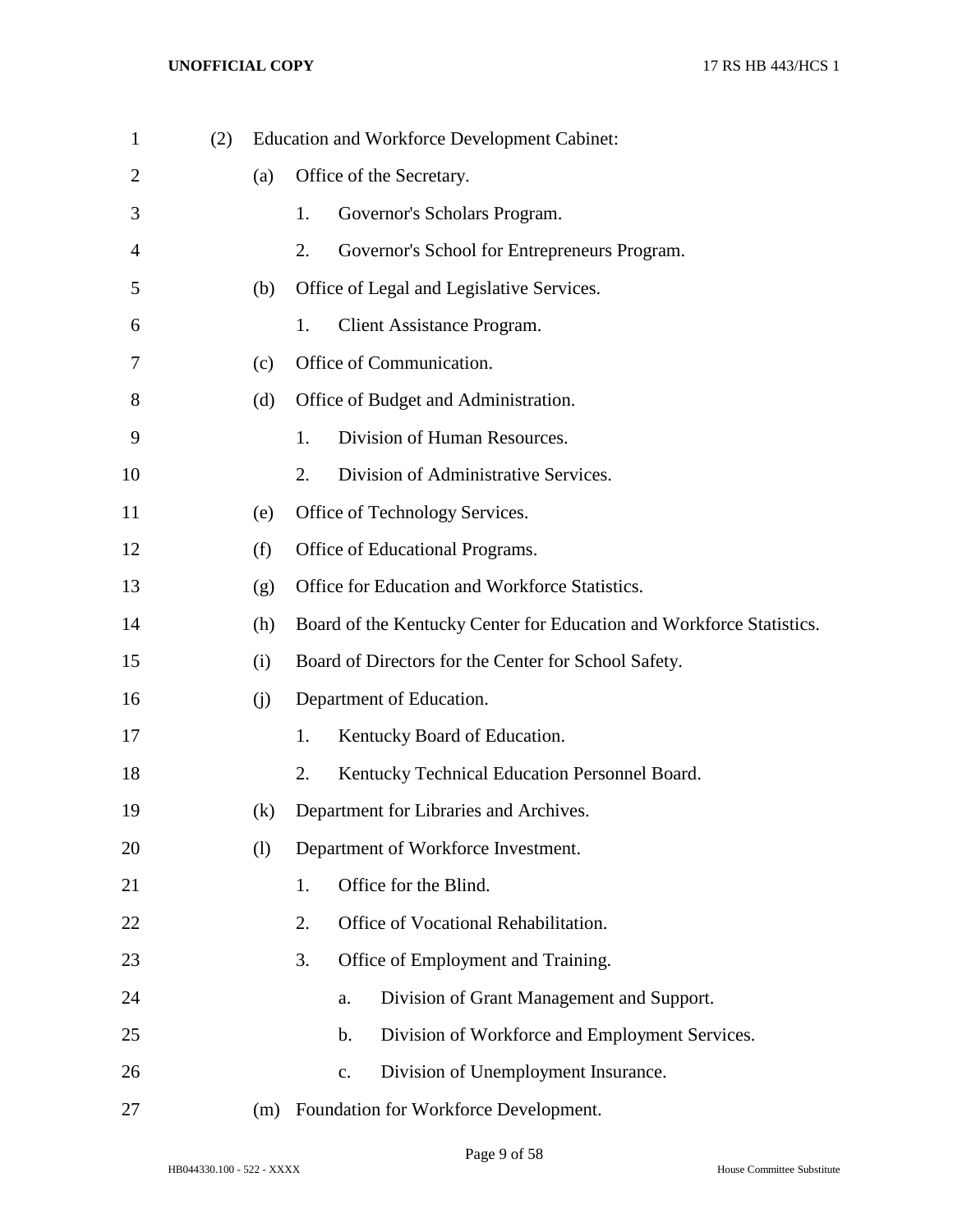| $\mathbf{1}$   |     | (n) |    | Kentucky Office for the Blind State Rehabilitation Council. |
|----------------|-----|-----|----|-------------------------------------------------------------|
| $\overline{2}$ |     | (0) |    | Kentucky Workforce Investment Board.                        |
| 3              |     | (p) |    | Statewide Council for Vocational Rehabilitation.            |
| 4              |     | (q) |    | Unemployment Insurance Commission.                          |
| 5              |     | (r) |    | <b>Education Professional Standards Board.</b>              |
| 6              |     |     | 1. | Division of Educator Preparation.                           |
| 7              |     |     | 2. | Division of Certification.                                  |
| 8              |     |     | 3. | Division of Professional Learning and Assessment.           |
| 9              |     |     | 4. | Division of Legal Services.                                 |
| 10             |     | (s) |    | Kentucky Commission on the Deaf and Hard of Hearing.        |
| 11             |     | (t) |    | Kentucky Educational Television.                            |
| 12             |     | (u) |    | Kentucky Environmental Education Council.                   |
| 13             | (3) |     |    | <b>Energy and Environment Cabinet:</b>                      |
| 14             |     | (a) |    | Office of the Secretary.                                    |
| 15             |     |     | 1. | Office of Legislative and Intergovernmental Affairs.        |
| 16             |     |     | 2. | Office of General Counsel.                                  |
| 17             |     |     | 3. | Office of Administrative Hearings.                          |
| 18             |     |     | 4. | Mine Safety Review Commission.                              |
| 19             |     |     | 5. | Kentucky State Nature Preserves Commission.                 |
| 20             |     |     | 6. | Kentucky Environmental Quality Commission.                  |
| 21             |     |     | 7. | Kentucky Public Service Commission.                         |
| 22             |     | (b) |    | Department for Environmental Protection.                    |
| 23             |     |     | 1. | Office of the Commissioner.                                 |
| 24             |     |     | 2. | Division for Air Quality.                                   |
| 25             |     |     | 3. | Division of Water.                                          |
| 26             |     |     | 4. | Division of Environmental Program Support.                  |
| 27             |     |     | 5. | Division of Waste Management.                               |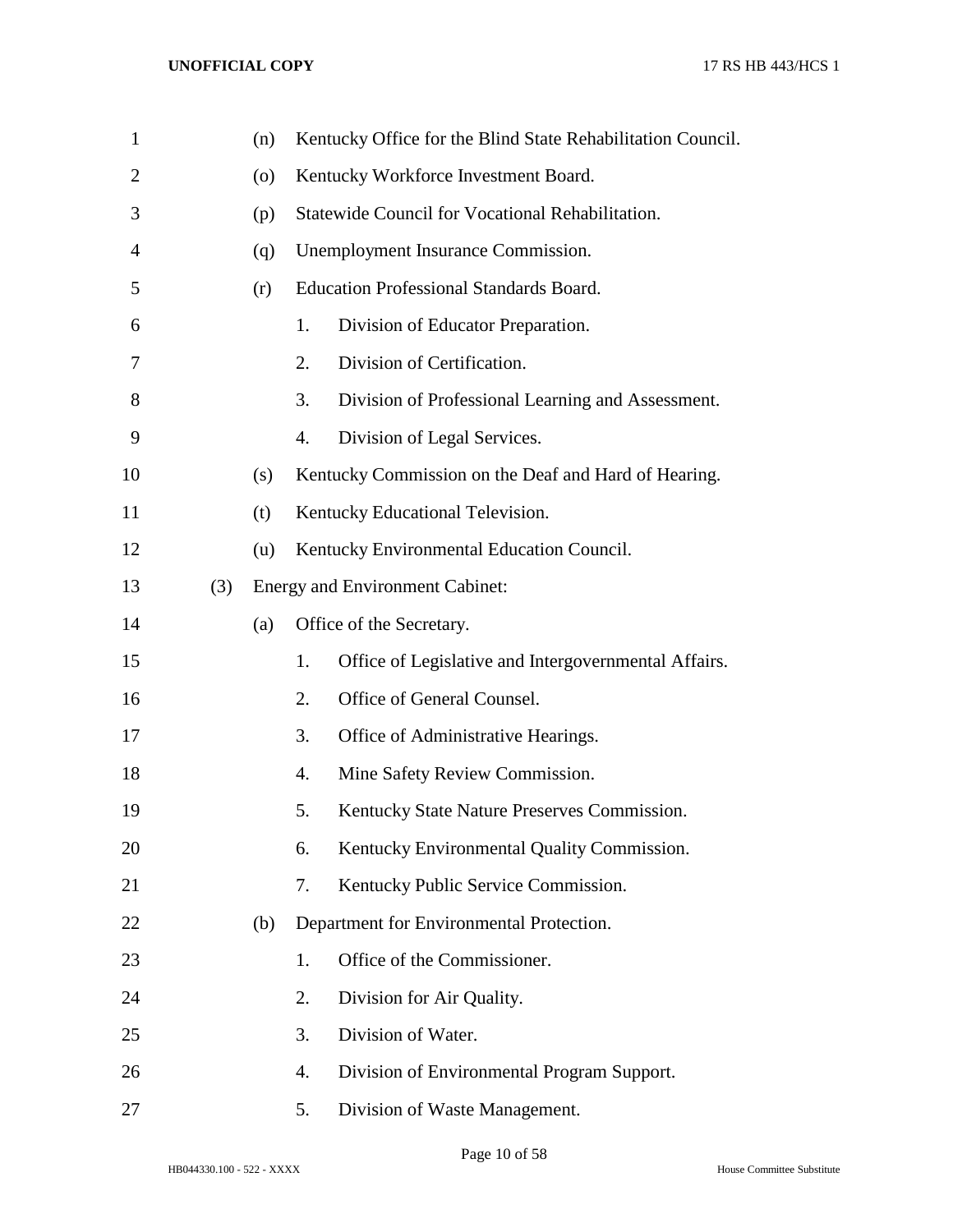| $\mathbf{1}$   |     |     | 6.  | Division of Enforcement.                                     |
|----------------|-----|-----|-----|--------------------------------------------------------------|
| $\overline{2}$ |     |     | 7.  | Division of Compliance Assistance.                           |
| 3              |     | (c) |     | Department for Natural Resources.                            |
| 4              |     |     | 1.  | Office of the Commissioner.                                  |
| 5              |     |     | 2.  | Division of Technical and Administrative Support.            |
| 6              |     |     | 3.  | Division of Mine Permits.                                    |
| 7              |     |     | 4.  | Division of Mine Reclamation and Enforcement.                |
| 8              |     |     | 5.  | Division of Abandoned Mine Lands.                            |
| 9              |     |     | 6.  | Division of Oil and Gas.                                     |
| 10             |     |     | 7.  | Division of Mine Safety.                                     |
| 11             |     |     | 8.  | Division of Forestry.                                        |
| 12             |     |     | 9.  | Division of Conservation.                                    |
| 13             |     |     | 10. | Office of the Reclamation Guaranty Fund.                     |
| 14             |     |     | 11. | Kentucky Mining Board.                                       |
| 15             |     | (d) |     | Department for Energy Development and Independence.          |
| 16             |     |     | 1.  | Division of Efficiency and Conservation.                     |
| 17             |     |     | 2.  | Division of Renewable Energy.                                |
| 18             |     |     | 3.  | Division of Biofuels.                                        |
| 19             |     |     | 4.  | Division of Energy Generation Transmission and Distribution. |
| 20             |     |     | 5.  | Division of Carbon Management.                               |
| 21             |     |     | 6.  | Division of Fossil Energy Development.                       |
| 22             | (4) |     |     | Public Protection Cabinet.                                   |
| 23             |     | (a) |     | Office of the Secretary.                                     |
| 24             |     |     | 1.  | Office of Communications and Public Outreach.                |
| 25             |     |     | 2.  | Office of Legal Services.                                    |
| 26             |     |     |     | Insurance Legal Division.<br>a.                              |
| 27             |     |     |     | Charitable Gaming Legal Division.<br>$\mathbf b$ .           |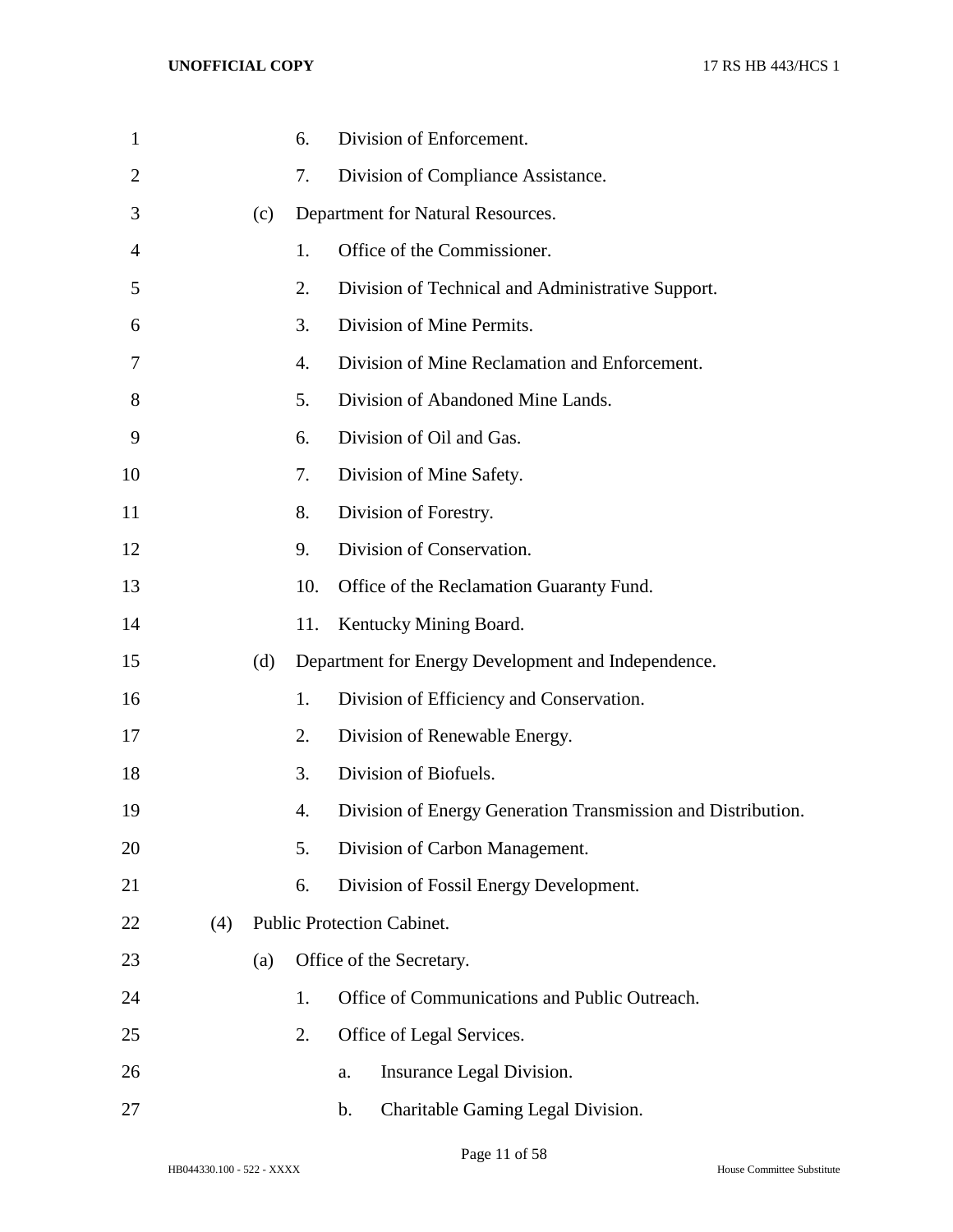| $\mathbf{1}$   |     | Alcoholic Beverage Control Legal Division.<br>c.              |
|----------------|-----|---------------------------------------------------------------|
| $\overline{2}$ |     | Housing, Buildings and Construction Legal Division.<br>d.     |
| 3              |     | Financial Institutions Legal Division.<br>e.                  |
| 4              | (b) | Crime Victims Compensation Board.                             |
| 5              | (c) | Board of Claims.                                              |
| 6              | (d) | Kentucky Board of Tax Appeals.                                |
| 7              | (e) | Kentucky Boxing and Wrestling Authority.                      |
| 8              | (f) | Kentucky Horse Racing Commission.                             |
| 9              |     | Division of Licensing.<br>1.                                  |
| 10             |     | Division of Incentives and Development.<br>2.                 |
| 11             |     | Division of Veterinary Services.<br>3.                        |
| 12             |     | Division of Security and Enforcement.<br>4.                   |
| 13             | (g) | Department of Alcoholic Beverage Control.                     |
| 14             |     | Division of Distilled Spirits.<br>1.                          |
| 15             |     | 2.<br>Division of Malt Beverages.                             |
| 16             |     | Division of Enforcement.<br>3.                                |
| 17             | (h) | Department of Charitable Gaming.                              |
| 18             |     | Division of Licensing and Compliance.<br>1.                   |
| 19             |     | Division of Enforcement.<br>2.                                |
| 20             | (i) | Department of Financial Institutions.                         |
| 21             |     | Division of Depository Institutions.<br>1.                    |
| 22             |     | Division of Non-Depository Institutions.<br>2.                |
| 23             |     | Division of Securities.<br>3.                                 |
| 24             | (i) | Department of Housing, Buildings and Construction.            |
| 25             |     | Division of Fire Prevention.<br>1.                            |
| 26             |     | 2.<br>Division of Plumbing.                                   |
| 27             |     | Division of Heating, Ventilation, and Air Conditioning.<br>3. |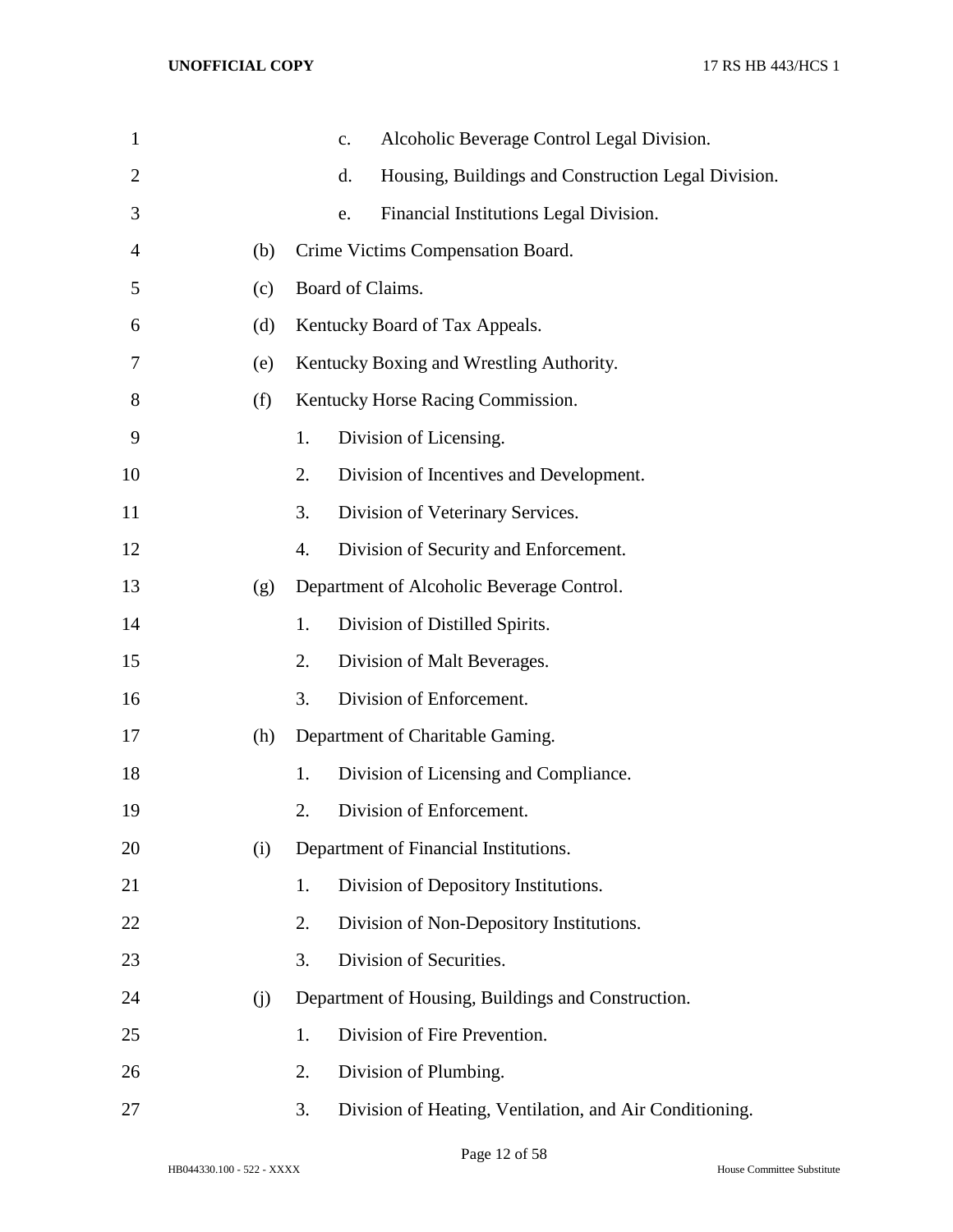| $\mathbf{1}$ |     |                              | $\overline{4}$ .<br>Division of Building Code Enforcement.              |
|--------------|-----|------------------------------|-------------------------------------------------------------------------|
| 2            |     | (k)                          | Department of Insurance.                                                |
| 3            |     |                              | 1.<br>Property and Casualty Division.                                   |
| 4            |     |                              | 2.<br>Health and Life Division.                                         |
| 5            |     |                              | 3.<br>Division of Financial Standards and Examination.                  |
| 6            |     |                              | 4.<br>Division of Agent Licensing.                                      |
| 7            |     |                              | 5.<br>Division of Insurance Fraud Investigation.                        |
| 8            |     |                              | <b>Consumer Protection Division.</b><br>6.                              |
| 9            |     |                              | 7.<br>Division of Kentucky Access.                                      |
| 10           |     | $\left( \frac{1}{2} \right)$ | <b>Department of Professional Licensing [Office of Occupations and</b>  |
| 11           |     |                              | Professions].                                                           |
| 12           | (5) |                              | Labor Cabinet.                                                          |
| 13           |     | (a)                          | Office of the Secretary.                                                |
| 14           |     |                              | 1.<br>Division of Management Services.                                  |
| 15           |     |                              | Office of General Counsel.<br>2.                                        |
| 16           |     | (b)                          | Office of General Administration and Program Support for Shared         |
| 17           |     |                              | Services.                                                               |
| 18           |     |                              | 1.<br>Division of Human Resource Management.                            |
| 19           |     |                              | 2.<br>Division of Fiscal Management.                                    |
| 20           |     |                              | 3.<br>Division of Budgets.                                              |
| 21           |     |                              | 4.<br>Division of Information Services.                                 |
| 22           |     | (c)                          | Office of Inspector General for Shared Services.                        |
| 23           |     | (d)                          | Department of Workplace Standards.                                      |
| 24           |     |                              | Employment<br>Standards, Apprenticeship,<br>1.<br>Division<br>of<br>and |
| 25           |     |                              | Mediation.                                                              |
| 26           |     |                              | 2.<br>Division of Occupational Safety and Health Compliance.            |
| 27           |     |                              | 3.<br>Division of Occupational Safety and Health Education and          |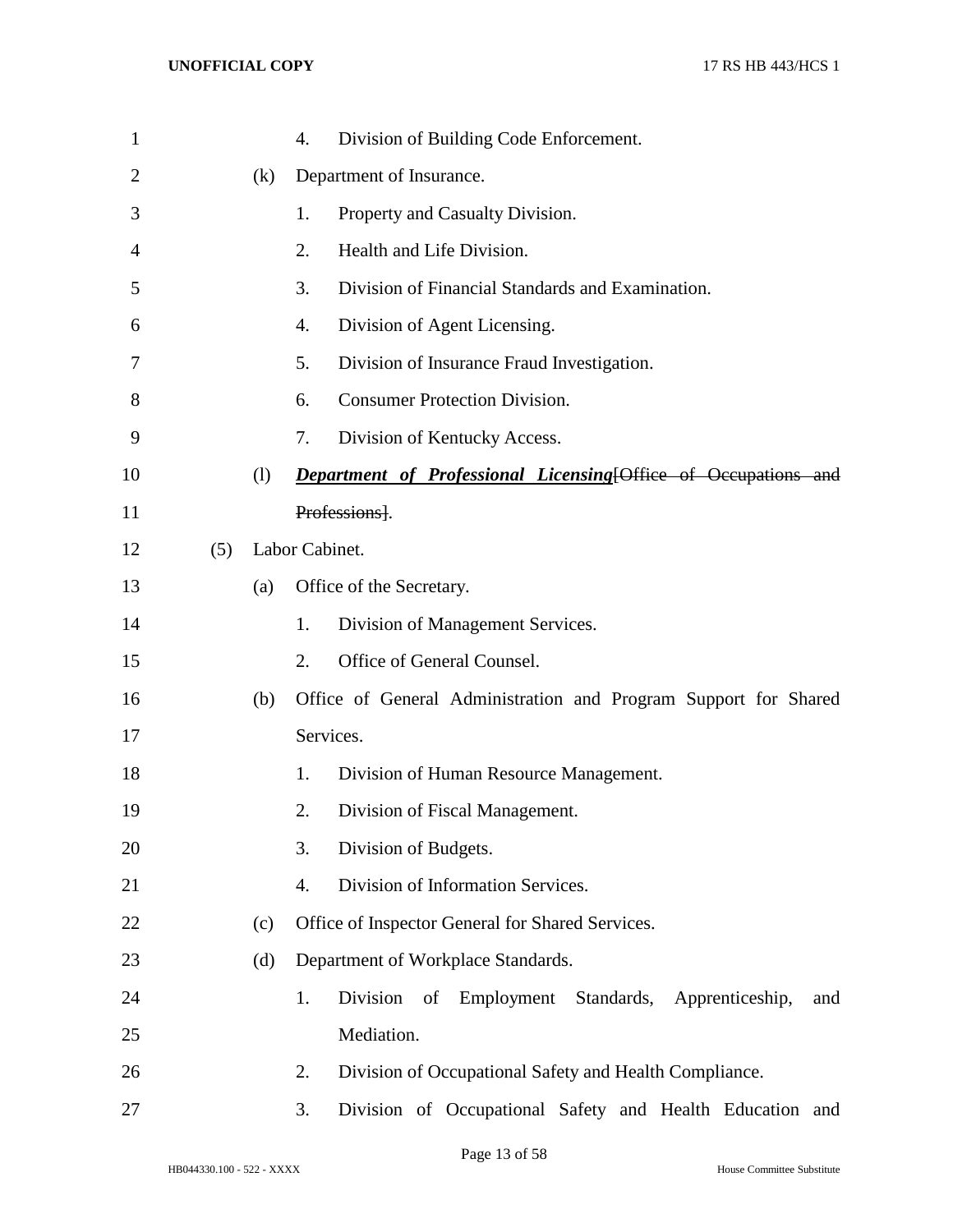| $\mathbf{1}$ |     |     | Training.                                                        |
|--------------|-----|-----|------------------------------------------------------------------|
| 2            |     |     | 4.<br>Division of Workers' Compensation Funds.                   |
| 3            |     | (e) | Department of Workers' Claims.                                   |
| 4            |     |     | Office of General Counsel for Workers' Claims.<br>1.             |
| 5            |     |     | 2.<br>Office of Administrative Law Judges.                       |
| 6            |     |     | 3.<br>Division of Claims Processing.                             |
| 7            |     |     | 4.<br>Division of Security and Compliance.                       |
| 8            |     |     | 5.<br>Division of Information and Research.                      |
| 9            |     |     | 6.<br>Division of Ombudsman and Workers' Compensation Specialist |
| 10           |     |     | Services.                                                        |
| 11           |     |     | 7.<br>Workers' Compensation Board.                               |
| 12           |     |     | 8.<br>Workers' Compensation Advisory Council.                    |
| 13           |     |     | 9.<br>Workers' Compensation Nominating Commission.               |
| 14           |     | (f) | Workers' Compensation Funding Commission.                        |
| 15           |     | (g) | Kentucky Labor-Management Advisory Council.                      |
| 16           |     | (h) | Occupational Safety and Health Standards Board.                  |
| 17           |     | (i) | Prevailing Wage Review Board.                                    |
| 18           |     | (j) | Apprenticeship and Training Council.                             |
| 19           |     | (k) | <b>State Labor Relations Board.</b>                              |
| 20           |     | (1) | Employers' Mutual Insurance Authority.                           |
| 21           |     | (m) | Kentucky Occupational Safety and Health Review Commission.       |
| 22           | (6) |     | <b>Transportation Cabinet:</b>                                   |
| 23           |     | (a) | Department of Highways.                                          |
| 24           |     |     | Office of Project Development.<br>1.                             |
| 25           |     |     | 2.<br>Office of Project Delivery and Preservation.               |
| 26           |     |     | 3.<br>Office of Highway Safety.                                  |
| 27           |     |     | Highway District Offices One through Twelve.<br>4.               |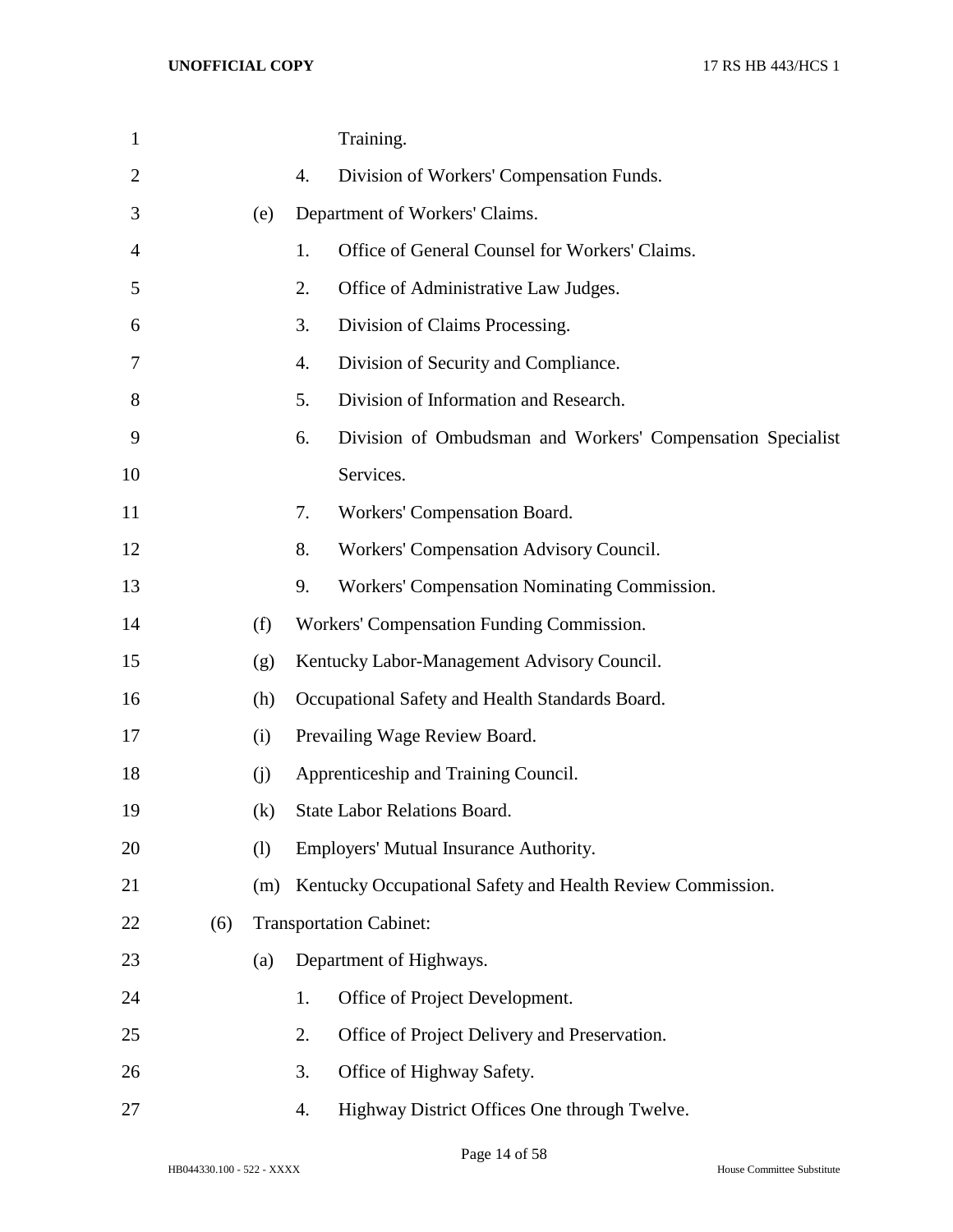| $\mathbf{1}$   |     | (b) |    | Department of Vehicle Regulation.                        |
|----------------|-----|-----|----|----------------------------------------------------------|
| $\overline{2}$ |     | (c) |    | Department of Aviation.                                  |
| 3              |     | (d) |    | Department of Rural and Municipal Aid.                   |
| 4              |     |     | 1. | Office of Local Programs.                                |
| 5              |     |     | 2. | Office of Rural and Secondary Roads.                     |
| 6              |     | (e) |    | Office of the Secretary.                                 |
| 7              |     |     | 1. | Office of Public Affairs.                                |
| 8              |     |     | 2. | Office for Civil Rights and Small Business Development.  |
| 9              |     |     | 3. | Office of Budget and Fiscal Management.                  |
| 10             |     |     | 4. | Office of Inspector General.                             |
| 11             |     | (f) |    | Office of Support Services.                              |
| 12             |     | (g) |    | Office of Transportation Delivery.                       |
| 13             |     | (h) |    | Office of Audits.                                        |
| 14             |     | (i) |    | Office of Human Resource Management.                     |
| 15             |     | (i) |    | Office of Information Technology.                        |
| 16             |     | (k) |    | Office of Legal Services.                                |
| 17             | (7) |     |    | <b>Cabinet for Economic Development:</b>                 |
| 18             |     | (a) |    | Office of the Secretary.                                 |
| 19             |     |     | 1. | Office of Legal Services.                                |
| 20             |     |     | 2. | Department for Business Development.                     |
| 21             |     |     |    | Office of Entrepreneurship.<br>a.                        |
| 22             |     |     |    | Commission on Small Business Advocacy.<br>$\mathbf{i}$ . |
| 23             |     |     |    | Office of Research and Public Affairs.<br>$\mathbf b$ .  |
| 24             |     |     |    | Bluegrass State Skills Corporation.<br>$C_{\bullet}$     |
| 25             |     |     | 3. | Office of Financial Services.                            |
| 26             |     |     |    | Kentucky Economic Development Finance Authority.<br>a.   |
| 27             |     |     |    | Division of Finance and Personnel.<br>$\mathbf b$ .      |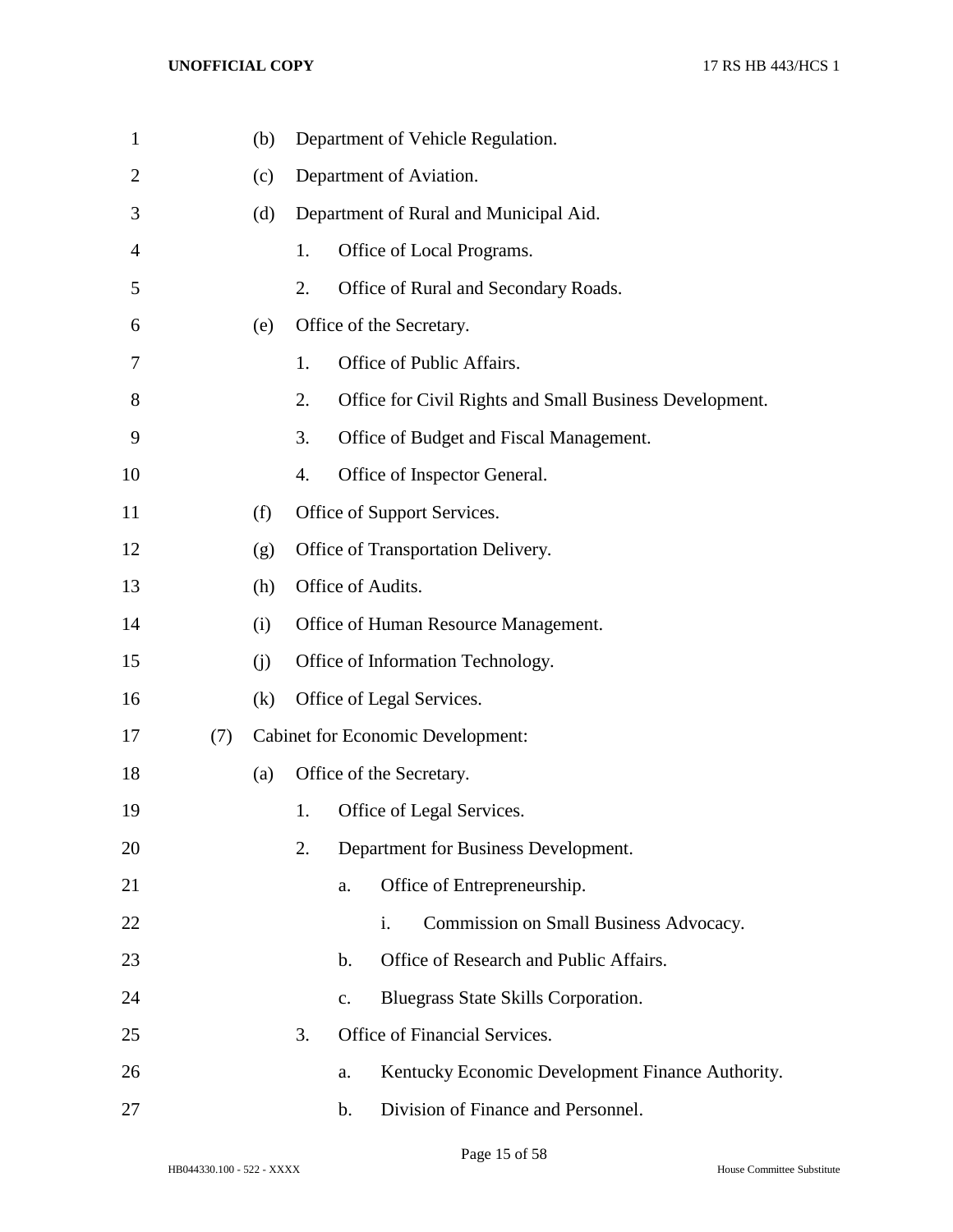| $\mathbf{1}$ |     |                              | Division of Network Administration.<br>$\mathbf{c}$ .            |
|--------------|-----|------------------------------|------------------------------------------------------------------|
| 2            |     |                              | Compliance Division.<br>d.                                       |
| 3            |     |                              | Incentive Assistance Division.<br>e.                             |
| 4            | (8) |                              | Cabinet for Health and Family Services:                          |
| 5            |     | (a)                          | Office of the Secretary.                                         |
| 6            |     | (b)                          | Office of Health Policy.                                         |
| 7            |     | (c)                          | Office of Legal Services.                                        |
| 8            |     | (d)                          | Office of Inspector General.                                     |
| 9            |     | (e)                          | Office of Communications and Administrative Review.              |
| 10           |     | (f)                          | Office of the Ombudsman.                                         |
| 11           |     | (g)                          | Office of Policy and Budget.                                     |
| 12           |     | (h)                          | Office of Human Resource Management.                             |
| 13           |     | (i)                          | Office of Administrative and Technology Services.                |
| 14           |     | (j)                          | Department for Public Health.                                    |
| 15           |     | (k)                          | Department for Medicaid Services.                                |
| 16           |     | $\left( \frac{1}{2} \right)$ | Department for Behavioral Health, Developmental and Intellectual |
| 17           |     |                              | Disabilities.                                                    |
| 18           |     | (m)                          | Department for Aging and Independent Living.                     |
| 19           |     | (n)                          | Department for Community Based Services.                         |
| 20           |     | $\left( 0 \right)$           | Department for Income Support.                                   |
| 21           |     | (p)                          | Department for Family Resource Centers and Volunteer Services.   |
| 22           |     | (q)                          | Kentucky Commission on Community Volunteerism and Service.       |
| 23           |     | (r)                          | Kentucky Commission for Children with Special Health Care Needs. |
| 24           |     | (s)                          | Governor's Office of Electronic Health Information.              |
| 25           | (9) |                              | Finance and Administration Cabinet:                              |
| 26           |     | (a)                          | Office of General Counsel.                                       |
| 27           |     | (b)                          | Office of the Controller.                                        |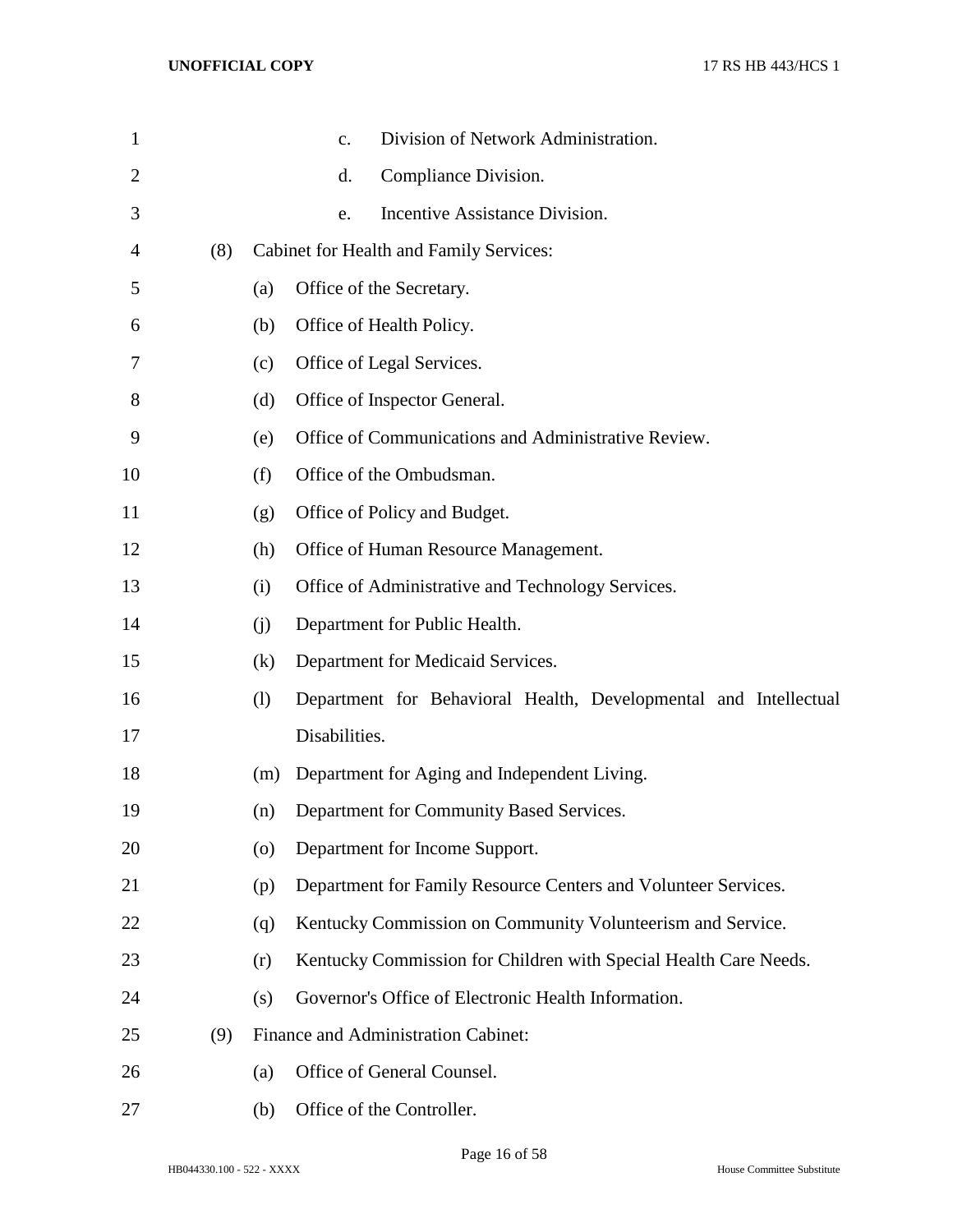| $\mathbf{1}$   | (c) | Office of Administrative Services.                              |
|----------------|-----|-----------------------------------------------------------------|
| $\overline{2}$ | (d) | Office of Public Information.                                   |
| 3              | (e) | Office of Policy and Audit.                                     |
| 4              | (f) | Department for Facilities and Support Services.                 |
| 5              | (g) | Department of Revenue.                                          |
| 6              | (h) | Commonwealth Office of Technology.                              |
| 7              | (i) | State Property and Buildings Commission.                        |
| 8              | (i) | Office of Equal Employment Opportunity and Contract Compliance. |
| 9              | (k) | Kentucky Employees Retirement Systems.                          |
| 10             | (1) | Commonwealth Credit Union.                                      |
| 11             | (m) | State Investment Commission.                                    |
| 12             | (n) | Kentucky Housing Corporation.                                   |
| 13             | (0) | Kentucky Local Correctional Facilities Construction Authority.  |
| 14             | (p) | Kentucky Turnpike Authority.                                    |
| 15             | (q) | Historic Properties Advisory Commission.                        |
| 16             | (r) | Kentucky Tobacco Settlement Trust Corporation.                  |
| 17             | (s) | Kentucky Higher Education Assistance Authority.                 |
| 18             | (t) | Kentucky River Authority.                                       |
| 19             | (u) | Kentucky Teachers' Retirement System Board of Trustees.         |
| 20             | (v) | <b>Executive Branch Ethics Commission.</b>                      |
| 21             |     | (10) Tourism, Arts and Heritage Cabinet:                        |
| 22             | (a) | Kentucky Department of Travel and Tourism.                      |
| 23             |     | Division of Tourism Services.<br>1.                             |
| 24             |     | 2.<br>Division of Marketing and Administration.                 |
| 25             |     | Division of Communications and Promotions.<br>3.                |
| 26             | (b) | Kentucky Department of Parks.                                   |
| 27             |     | Division of Information Technology.<br>1.                       |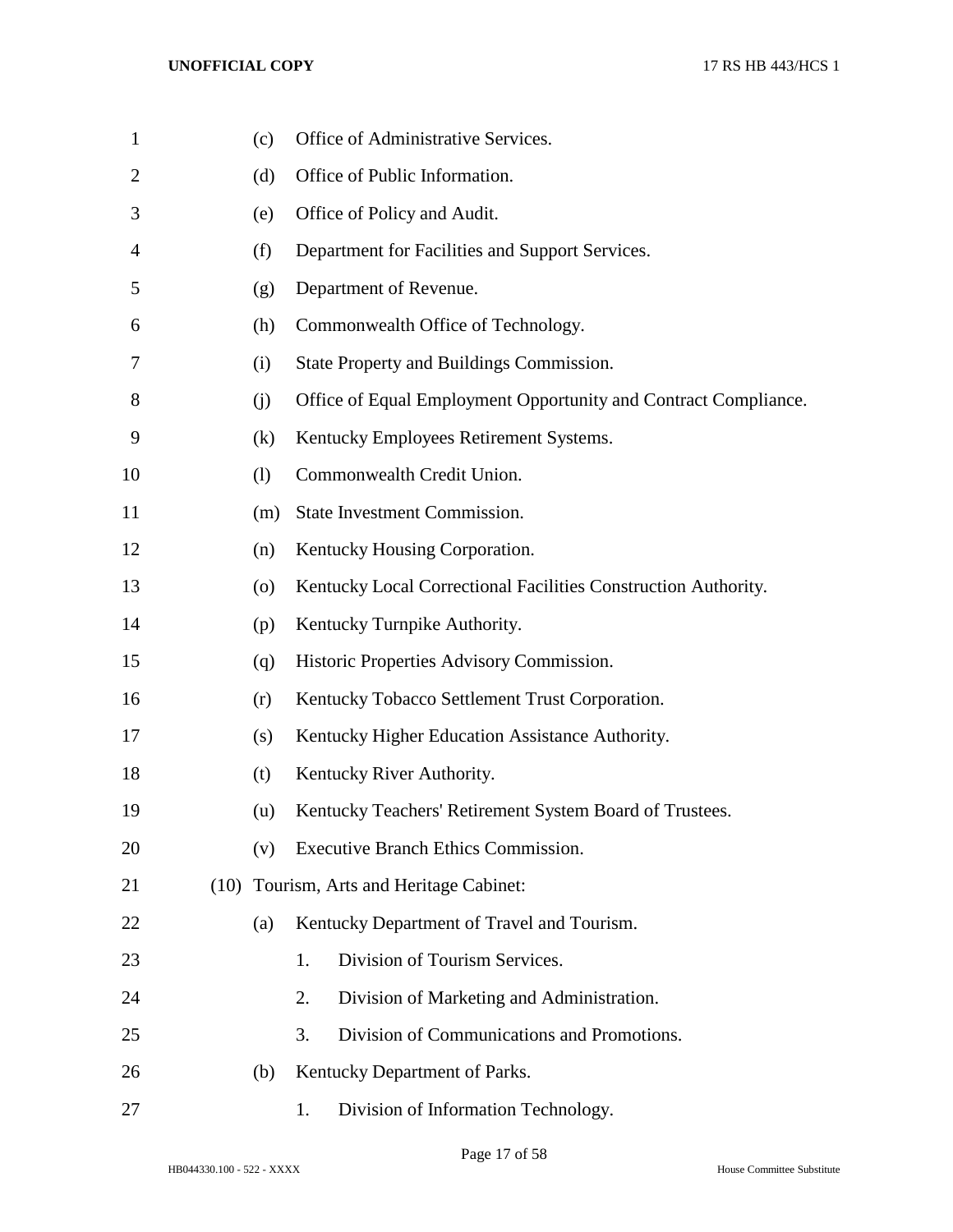| 1              |     | $\overline{2}$ . | Division of Human Resources.                                  |
|----------------|-----|------------------|---------------------------------------------------------------|
| $\overline{2}$ |     | 3.               | Division of Financial Operations.                             |
| 3              |     | 4.               | Division of Facilities Management.                            |
| 4              |     | 5.               | Division of Facilities Maintenance.                           |
| 5              |     | 6.               | Division of Customer Services.                                |
| 6              |     | 7.               | Division of Recreation.                                       |
| 7              |     | 8.               | Division of Golf Courses.                                     |
| 8              |     | 9.               | Division of Food Services.                                    |
| 9              |     | 10.              | Division of Rangers.                                          |
| 10             |     | 11.              | Division of Resort Parks.                                     |
| 11             |     | 12.              | Division of Recreational Parks and Historic Sites.            |
| 12             | (c) |                  | Department of Fish and Wildlife Resources.                    |
| 13             |     | 1.               | Division of Law Enforcement.                                  |
| 14             |     | $\overline{2}$ . | Division of Administrative Services.                          |
| 15             |     | 3.               | Division of Engineering.                                      |
| 16             |     | 4.               | Division of Fisheries.                                        |
| 17             |     | 5.               | Division of Information and Education.                        |
| 18             |     | 6.               | Division of Wildlife.                                         |
| 19             |     | 7.               | Division of Public Affairs.                                   |
| 20             | (d) |                  | Kentucky Horse Park.                                          |
| 21             |     | 1.               | Division of Support Services.                                 |
| 22             |     | 2.               | Division of Buildings and Grounds.                            |
| 23             |     | 3.               | Division of Operational Services.                             |
| 24             | (e) |                  | Kentucky State Fair Board.                                    |
| 25             |     | 1.               | Office of Administrative and Information Technology Services. |
| 26             |     | 2.               | Office of Human Resources and Access Control.                 |
| 27             |     | 3.               | Division of Expositions.                                      |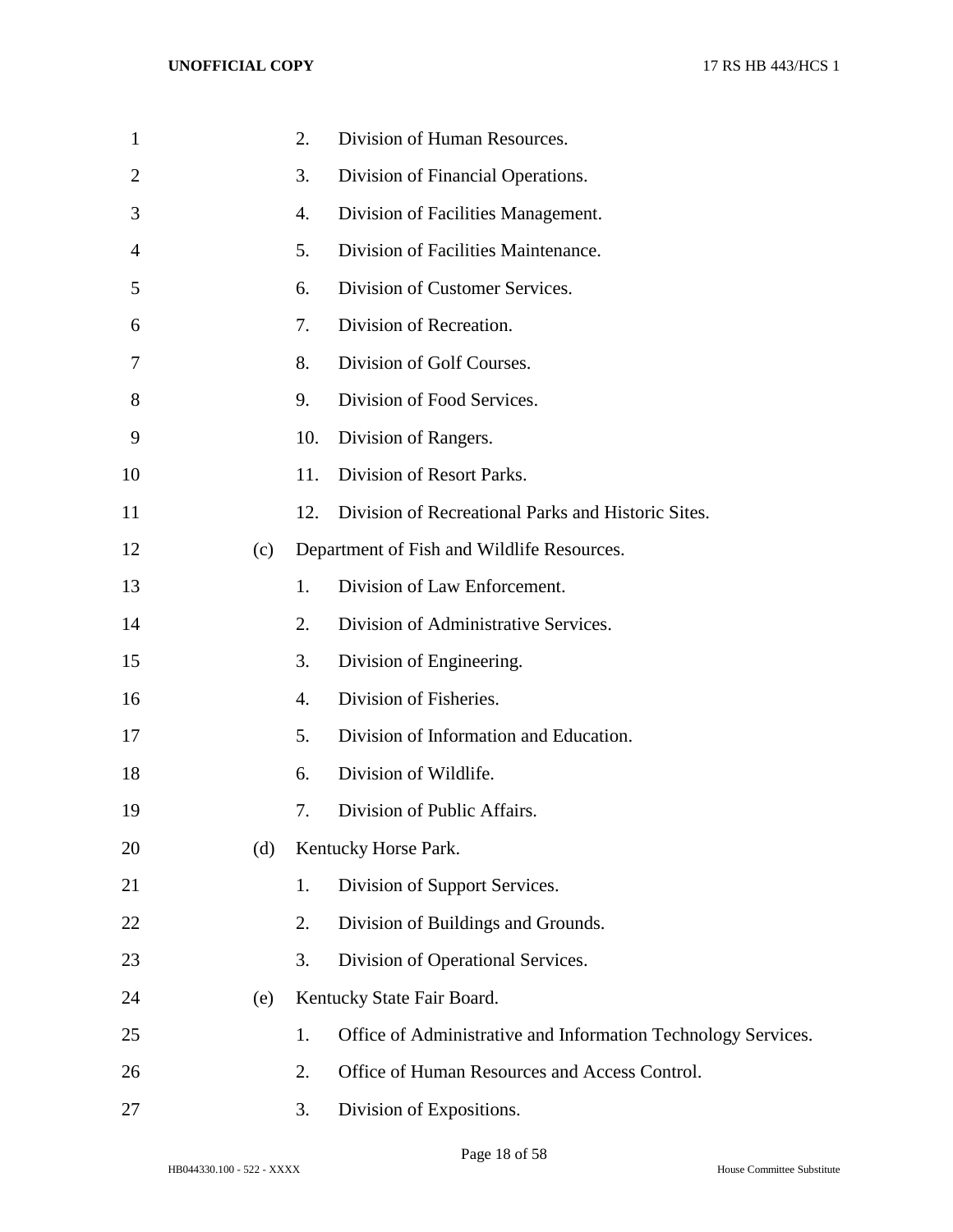| $\mathbf{1}$   |     | 4.  | Division of Kentucky Exposition Center Operations.        |
|----------------|-----|-----|-----------------------------------------------------------|
| $\overline{2}$ |     | 5.  | Division of Kentucky International Convention Center.     |
| 3              |     | 6.  | Division of Public Relations and Media.                   |
| 4              |     | 7.  | Division of Venue Services.                               |
| 5              |     | 8.  | Division of Personnel Management and Staff Development.   |
| 6              |     | 9.  | Division of Sales.                                        |
| 7              |     | 10. | Division of Security and Traffic Control.                 |
| 8              |     | 11. | Division of Information Technology.                       |
| 9              |     | 12. | Division of the Louisville Arena.                         |
| 10             |     | 13. | Division of Fiscal and Contract Management.               |
| 11             |     | 14. | Division of Access Control.                               |
| 12             | (f) |     | Office of the Secretary.                                  |
| 13             |     | 1.  | Office of Finance.                                        |
| 14             |     | 2.  | Office of Research and Administration.                    |
| 15             |     | 3.  | Office of Governmental Relations and Tourism Development. |
| 16             |     | 4.  | Office of the Sports Authority.                           |
| 17             |     | 5.  | Kentucky Sports Authority.                                |
| 18             | (g) |     | Office of Legal Affairs.                                  |
| 19             | (h) |     | Office of Human Resources.                                |
| 20             | (i) |     | Office of Public Affairs and Constituent Services.        |
| 21             | (i) |     | Office of Creative Services.                              |
| 22             | (k) |     | Office of Capital Plaza Operations.                       |
| 23             | (1) |     | Office of Arts and Cultural Heritage.                     |
| 24             | (m) |     | Kentucky African-American Heritage Commission.            |
| 25             | (n) |     | Kentucky Foundation for the Arts.                         |
| 26             | (0) |     | Kentucky Humanities Council.                              |
| 27             | (p) |     | Kentucky Heritage Council.                                |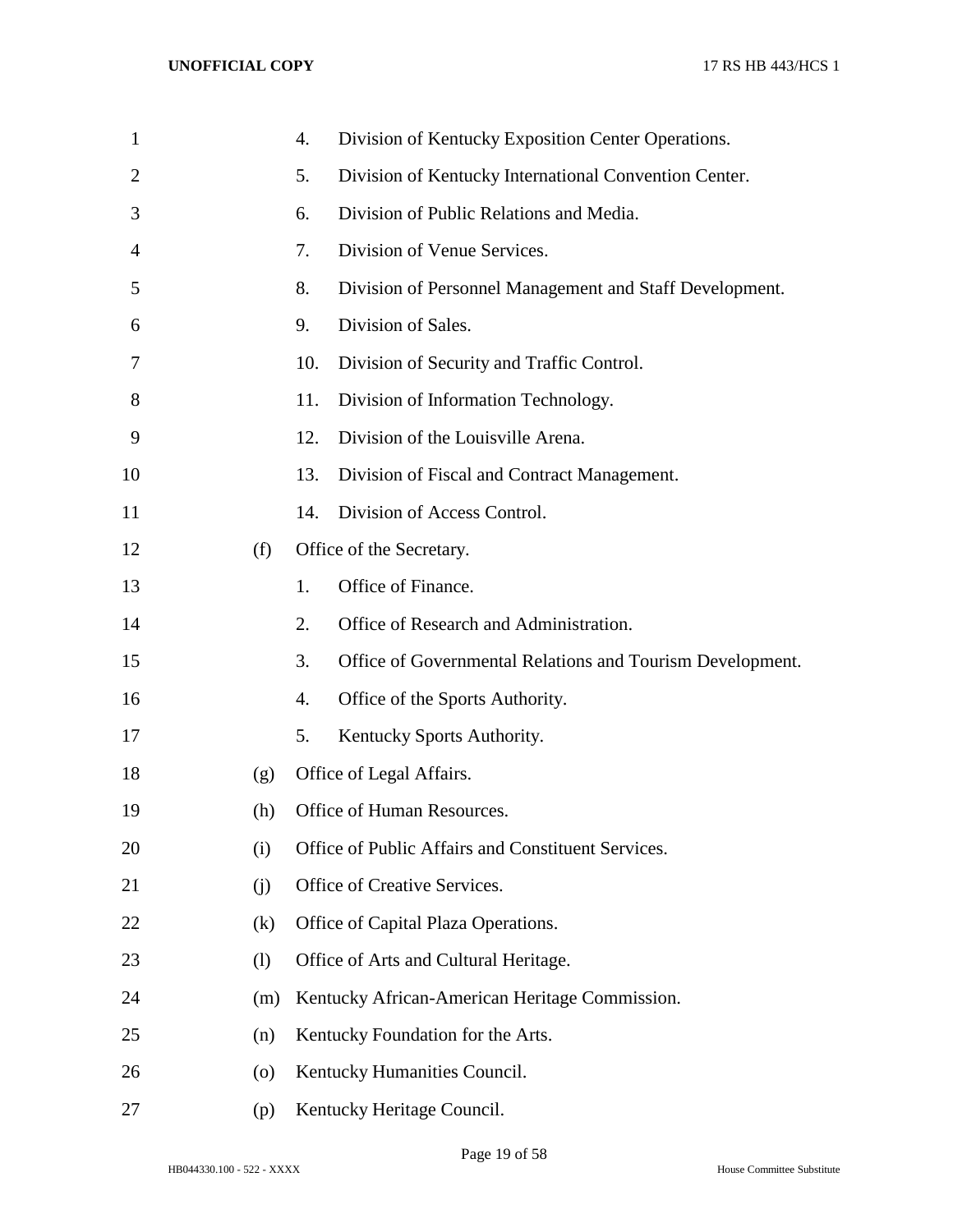| $\mathbf{1}$   |    |     | (q) | Kentucky Arts Council.                                     |
|----------------|----|-----|-----|------------------------------------------------------------|
| $\overline{2}$ |    |     | (r) | Kentucky Historical Society.                               |
| 3              |    |     |     | Division of Museums.<br>1.                                 |
| 4              |    |     |     | 2.<br>Division of Oral History and Educational Outreach.   |
| 5              |    |     |     | 3.<br>Division of Research and Publications.               |
| 6              |    |     |     | Division of Administration.<br>4.                          |
| 7              |    |     | (s) | Kentucky Center for the Arts.                              |
| 8              |    |     |     | Division of Governor's School for the Arts.<br>1.          |
| 9              |    |     | (t) | Kentucky Artisans Center at Berea.                         |
| 10             |    |     | (u) | Northern Kentucky Convention Center.                       |
| 11             |    |     | (v) | Eastern Kentucky Exposition Center.                        |
| 12             |    |     |     | (11) Personnel Cabinet:                                    |
| 13             |    |     | (a) | Office of the Secretary.                                   |
| 14             |    |     | (b) | Department of Human Resources Administration.              |
| 15             |    |     | (c) | Office of Employee Relations.                              |
| 16             |    |     | (d) | Kentucky Public Employees Deferred Compensation Authority. |
| 17             |    |     | (e) | Office of Administrative Services.                         |
| 18             |    |     | (f) | Office of Legal Services.                                  |
| 19             |    |     | (g) | Governmental Services Center.                              |
| 20             |    |     | (h) | Department of Employee Insurance.                          |
| 21             |    |     | (i) | Office of Diversity and Equality.                          |
| 22             |    |     | (j) | Center of Strategic Innovation.                            |
| 23             | Ш. |     |     | Other departments headed by appointed officers:            |
| 24             |    | (1) |     | Council on Postsecondary Education.                        |
| 25             |    | (2) |     | Department of Military Affairs.                            |
| 26             |    | (3) |     | Department for Local Government.                           |
| 27             |    | (4) |     | Kentucky Commission on Human Rights.                       |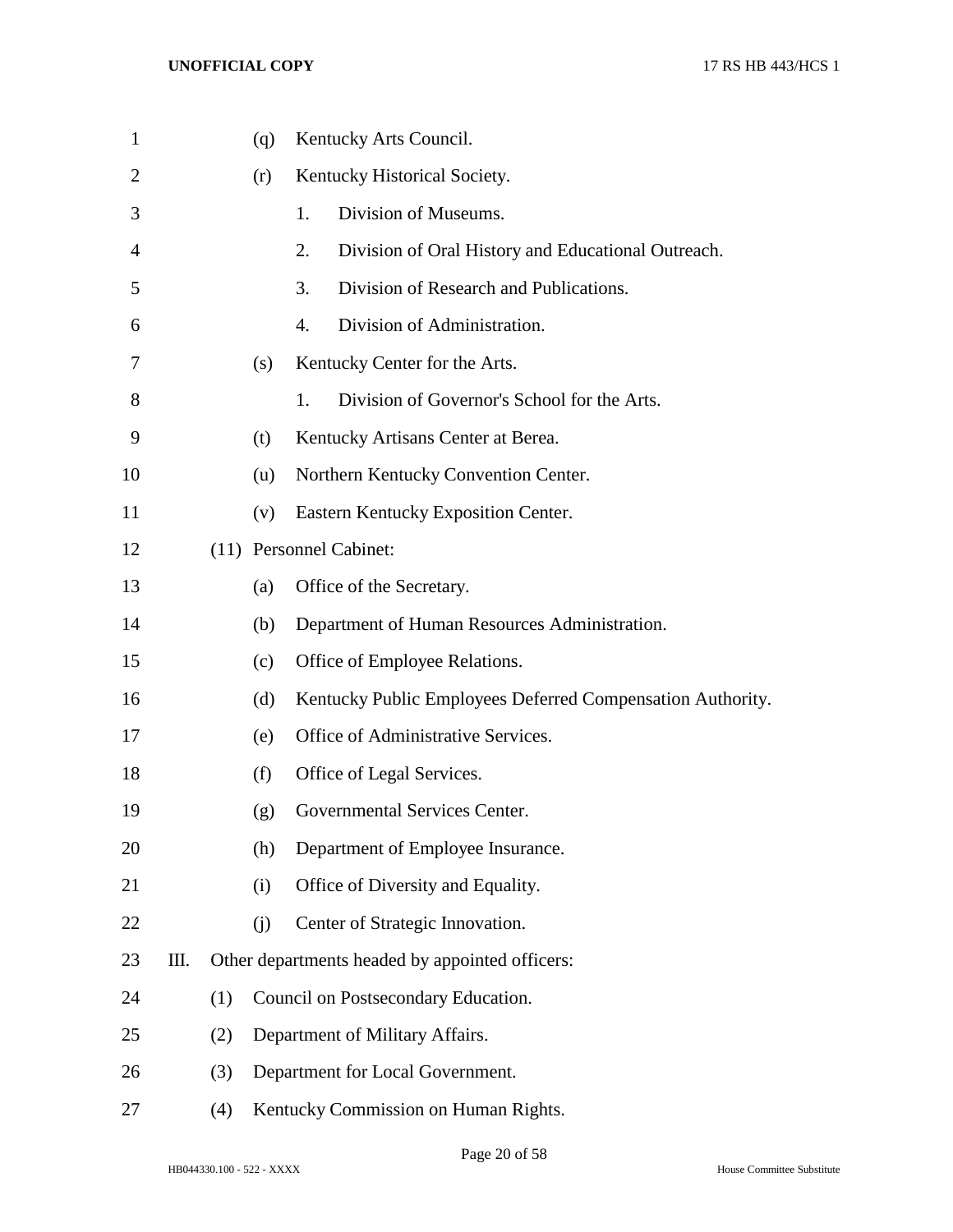- (5) Kentucky Commission on Women.
- (6) Department of Veterans' Affairs.
- (7) Kentucky Commission on Military Affairs.
- (8) Office of Minority Empowerment.
- (9) Governor's Council on Wellness and Physical Activity.
- 6  $\rightarrow$  Section 8. KRS 12.252 is amended to read as follows:

 (1) There is established within the Public Protection Cabinet a Department of Financial Institutions, a Department of Insurance, a Department of Housing, Buildings and Construction, a Department of Charitable Gaming, *a Department of Professional Licensing,* and a Department of Alcoholic Beverage Control. Each department shall be headed by a commissioner appointed by the Governor as required by KRS 12.040 and, where appropriate, by KRS 238.510, 241.015, and 304.2-020. Commissioners shall be directly responsible to the secretary and shall perform the functions, powers, and duties provided by law and prescribed by the secretary.

 (2)[ There is established within the Public Protection Cabinet an Office of Occupations and Professions, which shall be headed by an executive director appointed by the secretary with the approval of the Governor as required by KRS 12.050. The executive director shall be directly responsible to the secretary and shall perform the functions, powers, and duties provided by law and prescribed by the secretary.

 $20 \quad (3)$ } The secretary of the Public Protection Cabinet shall be appointed by the Governor in accordance with KRS 12.255. The Office of the Secretary shall contain the following entities:

- (a) The Office of Communications and Public Outreach, which shall be headed by an executive director appointed by the secretary with the approval of the Governor in accordance with KRS 12.050; and
- (b) The Office of Legal Services, which shall be headed by an executive director appointed by the secretary with the approval of the Governor in accordance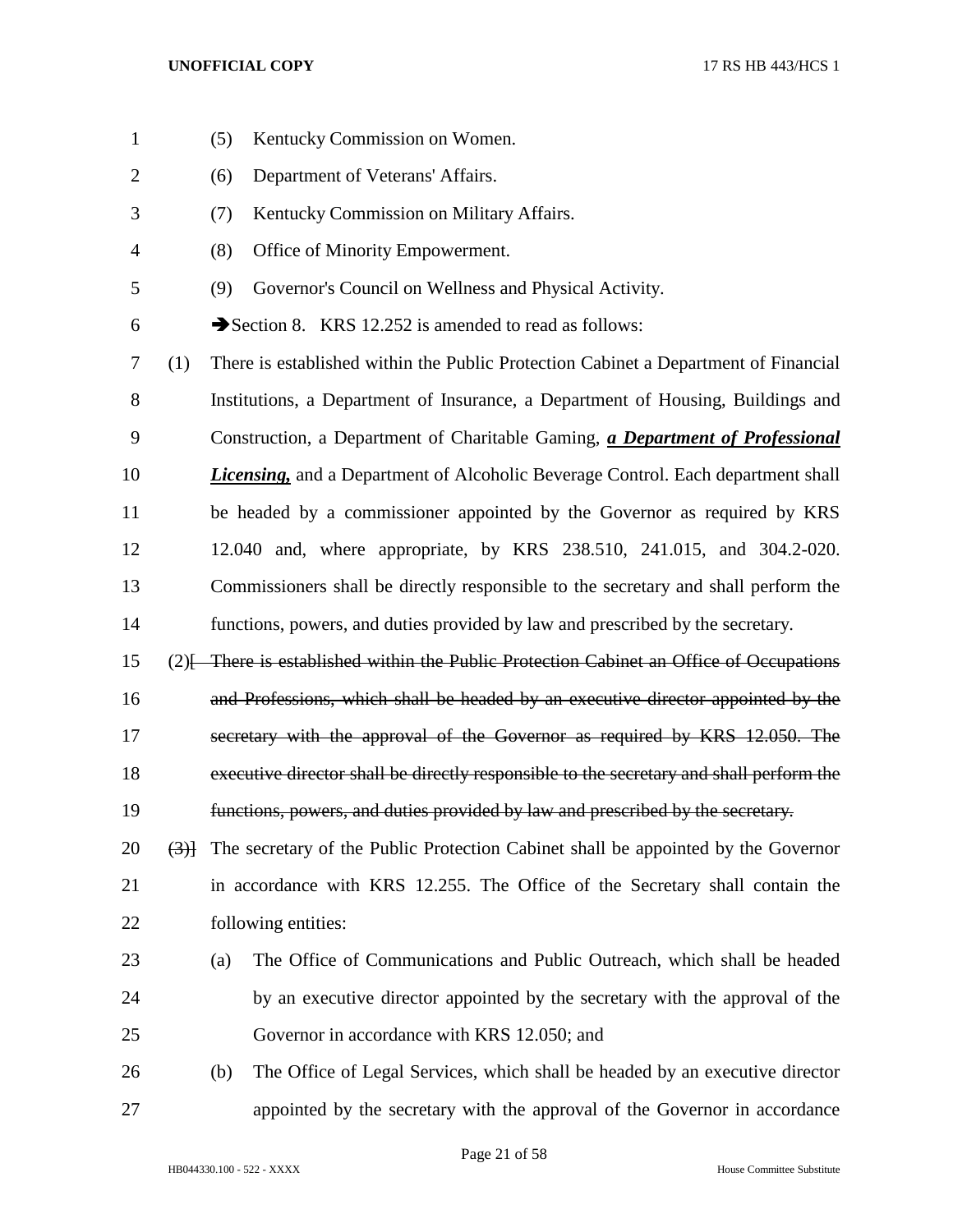| $\mathbf{1}$ |               |           | with KRS 12.050 and 12.210.                                                                 |
|--------------|---------------|-----------|---------------------------------------------------------------------------------------------|
| 2            | $(3)$ $\{4\}$ |           | The following agencies are attached to the Public Protection Cabinet for                    |
| 3            |               |           | administrative purposes only, except as provided in KRS 131.330:                            |
| 4            |               | (a)       | Crime Victims Compensation Board;                                                           |
| 5            |               | (b)       | Board of Claims;                                                                            |
| 6            |               | (c)       | Kentucky Board of Tax Appeals;                                                              |
| 7            |               | (d)       | Kentucky Boxing and Wrestling Authority; and                                                |
| 8            |               | (e)       | Kentucky Horse Racing Commission.                                                           |
| 9            |               |           | Section 9. KRS 164.6903 is amended to read as follows:                                      |
| 10           |               |           | As used in KRS 164.6901 to 164.6935, unless the context requires otherwise:                 |
| 11           | (1)           |           | "Agency contract" means an agreement in which a student-athlete authorizes a                |
| 12           |               |           | person to negotiate or solicit on behalf of the student-athlete a professional-sports-      |
| 13           |               |           | services contract or an endorsement contract;                                               |
| 14           | (2)           |           | "Athlete agent" means an individual who enters into an agency contract with a               |
| 15           |               |           | student-athlete or, directly or indirectly, recruits or solicits a student-athlete to enter |
| 16           |               |           | into an agency contract. The term includes an individual who represents to the              |
| 17           |               |           | public that the individual is an athlete agent. The term does not include a spouse,         |
| 18           |               |           | parent, sibling, grandparent, or guardian of the student-athlete or an individual           |
| 19           |               |           | acting solely on behalf of a professional sports team or professional sports                |
| 20           |               |           | organization;                                                                               |
| 21           | (3)           |           | "Athletic director" means an individual responsible for administering the overall           |
| 22           |               |           | athletic program of an educational institution or, if an educational institution has        |
| 23           |               |           | separately administered athletic programs for male and female students, the athletic        |
| 24           |               |           | program for males or the athletic program for females, as appropriate;                      |
| 25           | (4)           |           | "Contact" means a communication, direct or indirect, between an athlete agent and a         |
| 26           |               |           | student-athlete, to recruit or solicit the student-athlete to enter into an agency          |
| 27           |               | contract; |                                                                                             |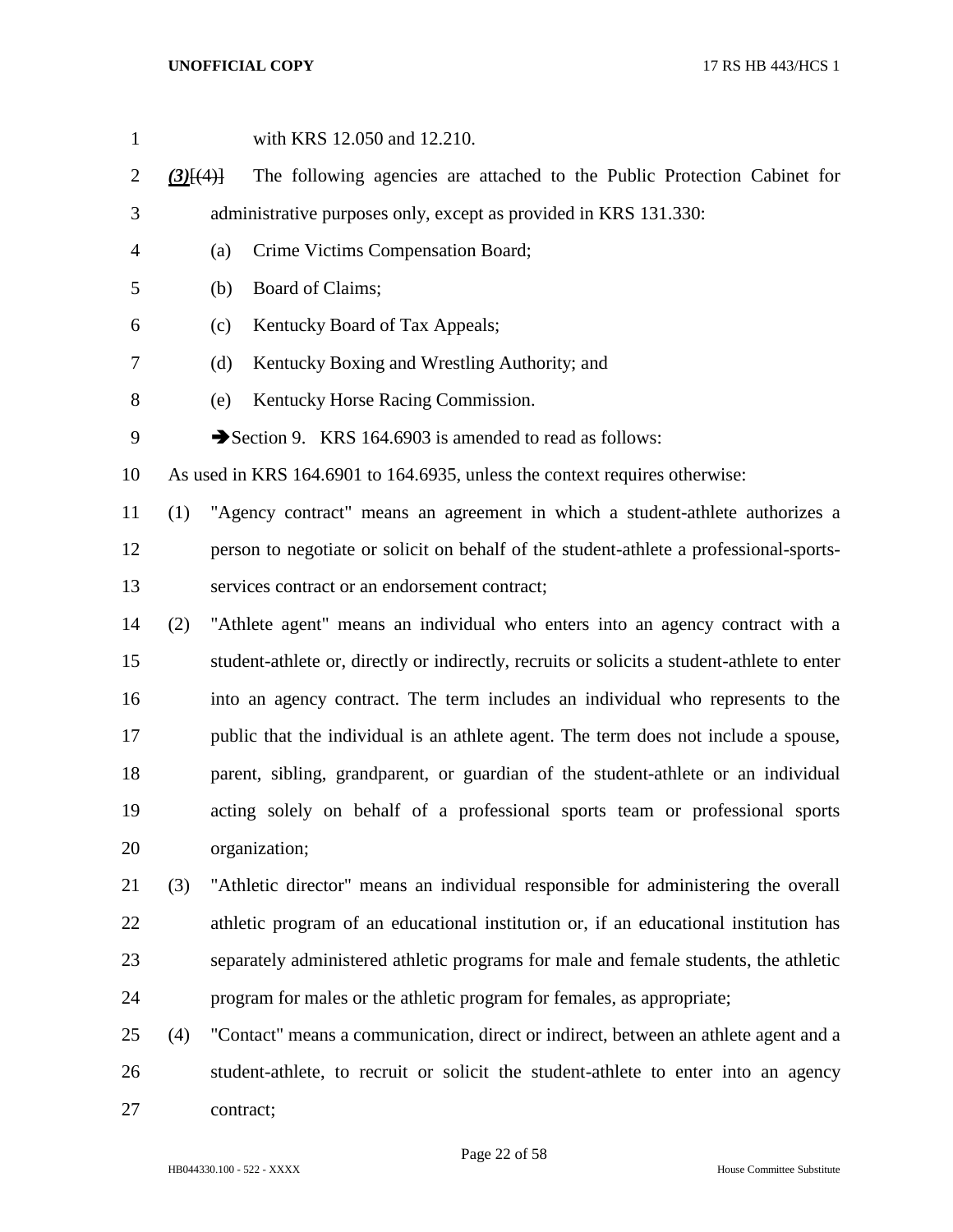# (5) *"Department" means the Department of Professional Licensing*["Office" means 2 the Office of Occupations and Professions<sup>1</sup> in the Public Protection Cabinet;

- (6) "Endorsement contract" means an agreement under which a student-athlete is employed or receives consideration to use on behalf of the other party any value that the student-athlete may have because of publicity, reputation, following, or fame obtained because of athletic ability or performance;
- (7) "Intercollegiate sport" means a sport played at the collegiate level for which eligibility requirements for participation by a student-athlete are established by a national association for the promotion or regulation of collegiate athletics;
- (8) "Person" means an individual, corporation, business trust, estate, trust, partnership, limited liability company, association, joint venture, or government; governmental subdivision, agency, or instrumentality; public corporation, or any other legal or commercial entity;
- (9) "Professional-sports-services contract" means an agreement under which an individual is employed, or agrees to render services, as a player on a professional sports team, with a professional sports organization, or as a professional athlete;
- (10) "Record" means information that is inscribed on a tangible medium or that is stored in an electronic or other medium and is retrievable in perceivable form;
- (11) "Registration" means registration as an athlete agent pursuant to KRS 164.6901 to 164.6935;
- (12) "State" means a state of the United States, the District of Columbia, Puerto Rico, 22 the United States Virgin Islands, or any territory or insular possession subject to the **jurisdiction of the United States; and**
- (13) "Student-athlete" means an individual who engages in, is eligible to engage in, or may be eligible in the future to engage in, any intercollegiate sport. If an individual is permanently ineligible to participate in a particular intercollegiate sport, the individual is not a student-athlete for purposes of that sport.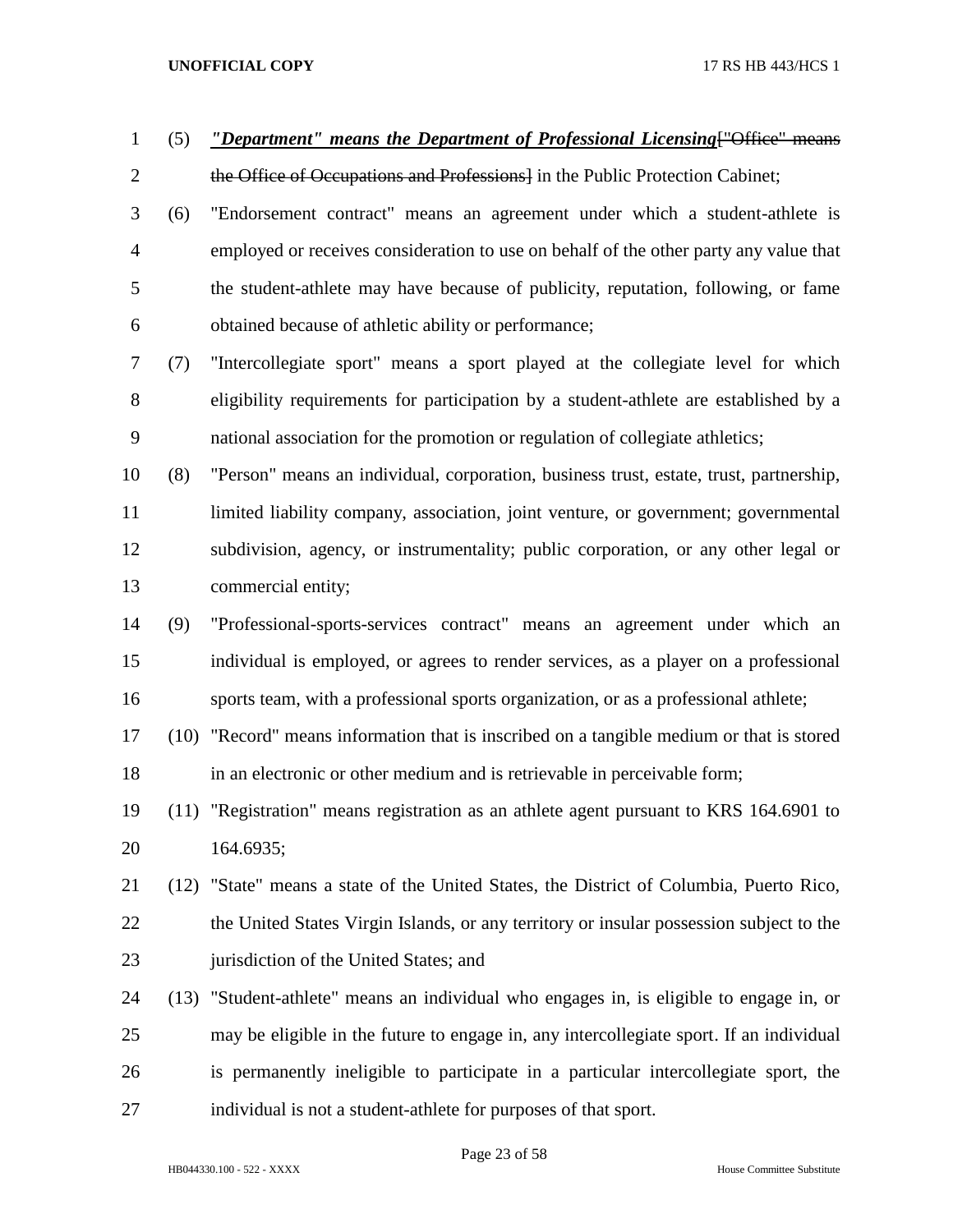| $\mathbf{1}$   |     |     | Section 10. KRS 164.6905 is amended to read as follows:                                           |
|----------------|-----|-----|---------------------------------------------------------------------------------------------------|
| $\overline{2}$ | (1) |     | By acting as an athlete agent in this state, a nonresident individual appoints the                |
| 3              |     |     | <b>Department of Professional Licensing [Office of Occupations and Professions]</b> as            |
| 4              |     |     | the individual's agent for service of process in any civil action in this state related to        |
| 5              |     |     | the individual's acting as an athlete agent in this state.                                        |
| 6              | (2) |     | The <i>department</i> [office] may issue subpoenas for any material that is relevant to the       |
| 7              |     |     | administration of KRS 164.6901 to 164.6935.                                                       |
| 8              | (3) |     | The <i>department</i> [office] may promulgate administrative regulations in accordance            |
| 9              |     |     | with KRS Chapter 13A that are necessary to carry out the provisions of KRS                        |
| 10             |     |     | 164.6901 to 164.6935.                                                                             |
| 11             |     |     | Section 11. KRS 164.6909 is amended to read as follows:                                           |
| 12             | (1) |     | An applicant for registration shall submit an application for registration to the                 |
| 13             |     |     | <i>department</i> [office] in a form prescribed by the <i>department</i> [office]. An application |
| 14             |     |     | filed under this section is a public record. The application <i>shall</i> [must] be in the        |
| 15             |     |     | name of an individual, and except as otherwise provided in subsection (2) of this                 |
| 16             |     |     | section, signed or otherwise authenticated by the applicant under penalty of perjury              |
| 17             |     |     | and state or contain:                                                                             |
| 18             |     | (a) | The name of the applicant and the address of the applicant's principal place of                   |
| 19             |     |     | business;                                                                                         |
| 20             |     | (b) | The name of the applicant's business or employer, if applicable;                                  |
| 21             |     | (c) | Any business or occupation engaged in by the applicant for the five (5) years                     |
| 22             |     |     | next preceding the date of submission of this application;                                        |
| 23             |     | (d) | A description of the applicant's:                                                                 |
| 24             |     |     | Formal training as an athlete;<br>1.                                                              |
| 25             |     |     | Practical experience as an athlete agent; and<br>2.                                               |
| 26             |     |     | 3.<br>Educational background relating to the applicant's activities as an athlete                 |
| 27             |     |     | agent;                                                                                            |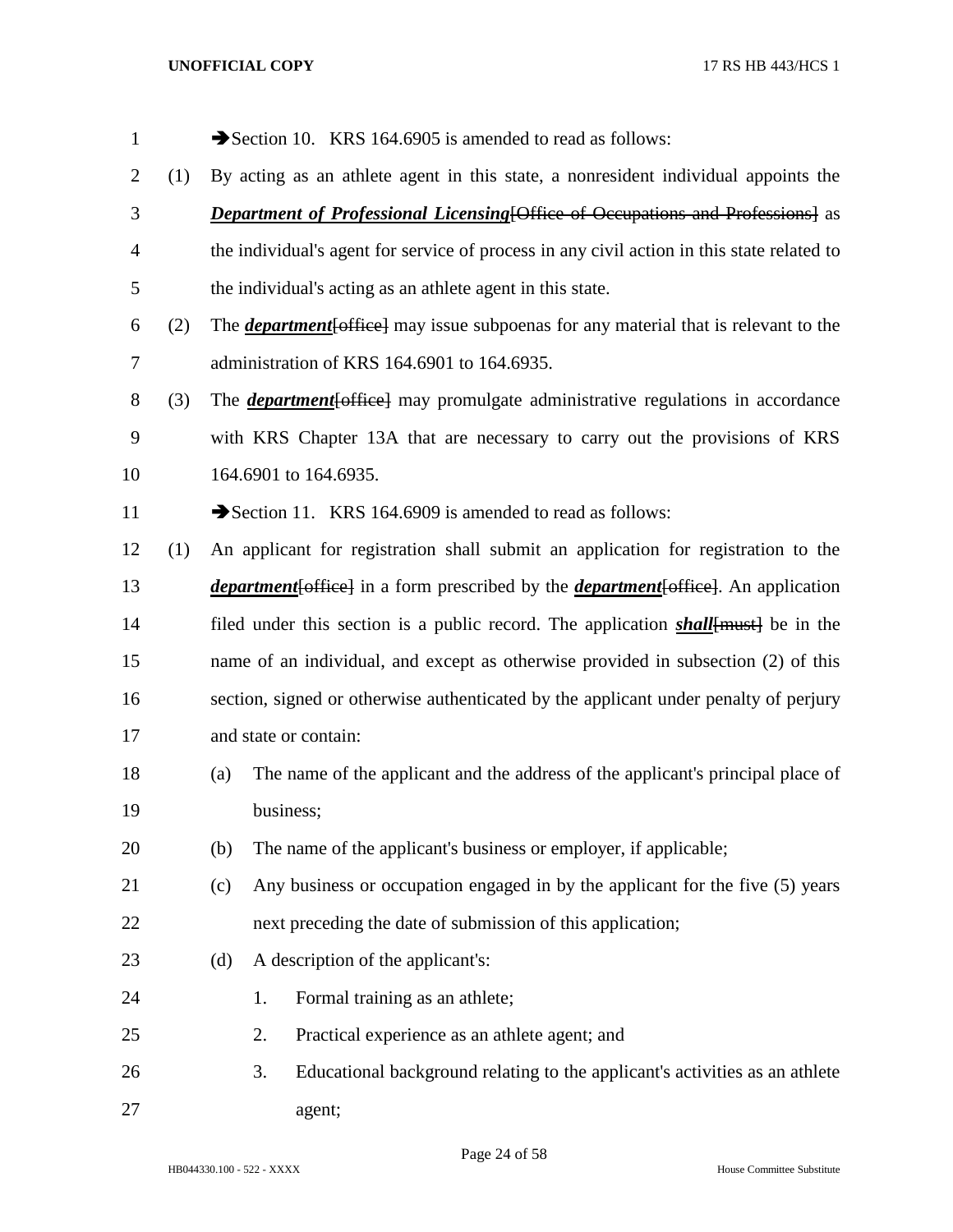| $\mathbf{1}$   | (e) | The names and addresses of three (3) individuals not related to the applicant      |
|----------------|-----|------------------------------------------------------------------------------------|
| $\overline{2}$ |     | who are willing to serve as references;                                            |
| 3              | (f) | The name, sport, and last known team for each individual for whom the              |
| $\overline{4}$ |     | applicant acted as an athlete agent during the five (5) years next preceding the   |
| 5              |     | date of submission of the application;                                             |
| 6              | (g) | The names and addresses of all persons who are:                                    |
| 7              |     | With respect to the athlete agent's business if it is not a corporation, the<br>1. |
| 8              |     | partners, members, officers, managers, associates, or profit-sharers of            |
| 9              |     | the business; and                                                                  |
| 10             |     | With respect to a corporation employing the athlete agent, the officers,<br>2.     |
| 11             |     | directors, and any shareholder of the corporation having an interest of            |
| 12             |     | five percent $(5\%)$ or greater;                                                   |
| 13             | (h) | Whether the applicant or any person named pursuant to paragraph (g) of this        |
| 14             |     | subsection has been convicted of a crime that, if committed in this state,         |
| 15             |     | would be a crime involving moral turpitude or a felony, and identify the           |
| 16             |     | crime;                                                                             |
| 17             | (i) | Whether there has been any administrative or judicial determination that the       |
| 18             |     | applicant or any person named pursuant to paragraph $(g)$ of this subsection has   |
| 19             |     | made a false, misleading, deceptive, or fraudulent representation;                 |
| 20             | (i) | Any instance in which the conduct of the applicant or any person named             |
| 21             |     | pursuant to paragraph (g) of this subsection resulted in the imposition of a       |
| 22             |     | sanction, suspension, or declaration of ineligibility to participate in an         |
| 23             |     | interscholastic or intercollegiate athletic event on a student-athlete or          |
| 24             |     | educational institution;                                                           |
| 25             | (k) | Any sanction, suspension, or disciplinary action taken against the applicant or    |
| 26             |     | any person named pursuant to paragraph (g) of this subsection arising out of       |
| 27             |     | occupational or professional conduct; and                                          |

Page 25 of 58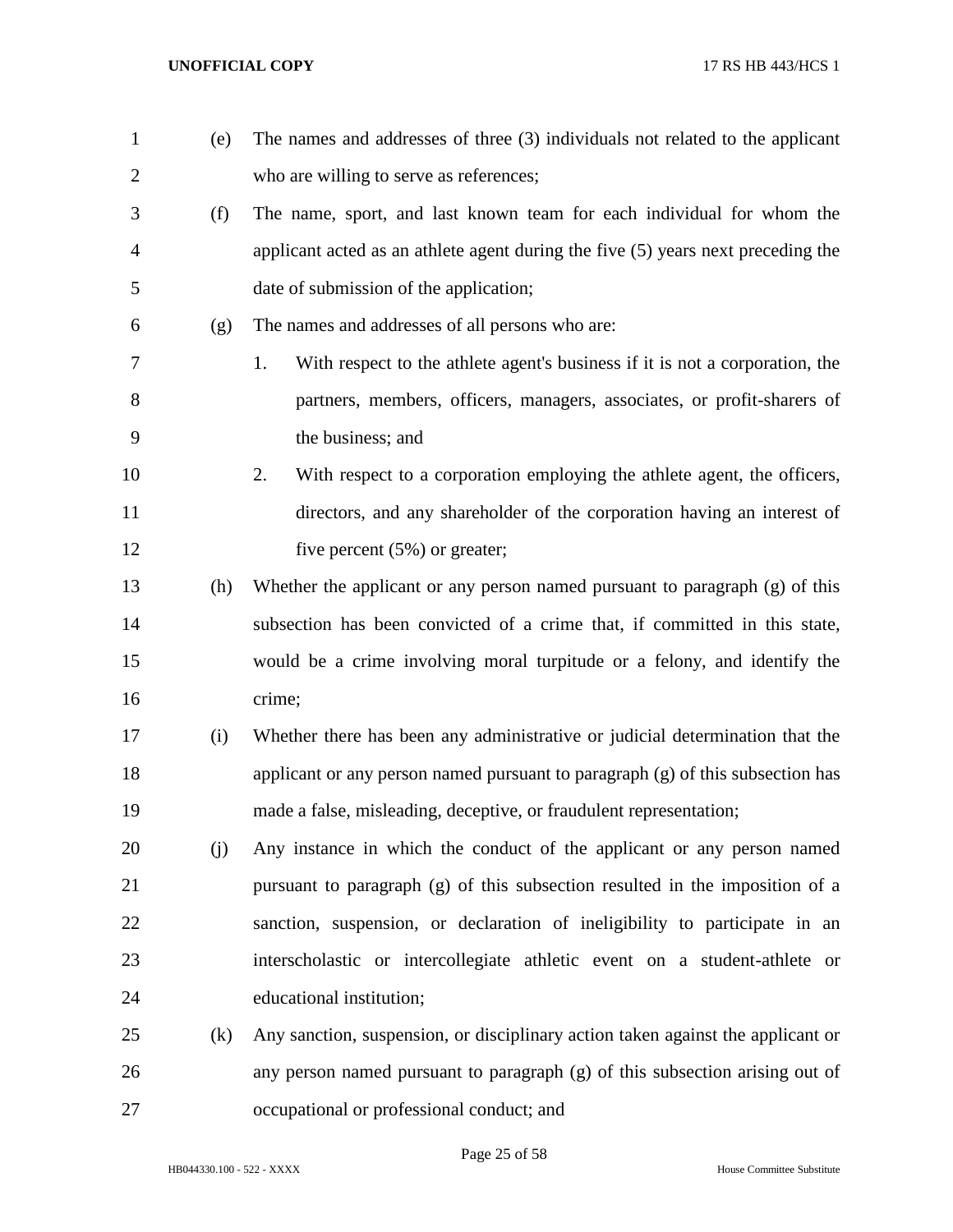(l) Whether there has been any denial of an application for, suspension or revocation of, or refusal to renew, the registration or licensure of the applicant or any person named pursuant to paragraph (g) of this subsection as an athlete agent in any state. (2) An individual who has submitted an application for, and holds a certificate of, registration or licensure as an athlete agent in another state, may submit a copy of the application and certificate in lieu of submitting an application in the form prescribed pursuant to subsection (1) of this section. The *department*[office] shall accept the application and the certificate from the other state as an application for registration in this state if the application to the other state: (a) Was submitted in the other state within six (6) months next preceding the submission of the application in this state and the applicant certifies that the information contained in the application is current; (b) Contains information substantially similar to or more comprehensive than that required in an application submitted in this state; and

(c) Was signed by the applicant under penalty of perjury.

17 Section 12. KRS 164.6911 is amended to read as follows:

 (1) Except as otherwise provided in subsection (2) of this section, the *department* { $\leftarrow$  detail issue a certificate of registration to an individual who complies with KRS 164.6909(1) or whose application has been accepted under KRS 164.6909(2).

# (2) The *department*[office] may refuse to issue a certificate of registration if the *department* of fice determines that the applicant has engaged in conduct that has a significant adverse effect on the applicant's fitness to act as an athlete agent. In making the determination, the *department*[office] may consider whether the applicant has:

(a) Been convicted of a crime that, if committed in this state, would be a crime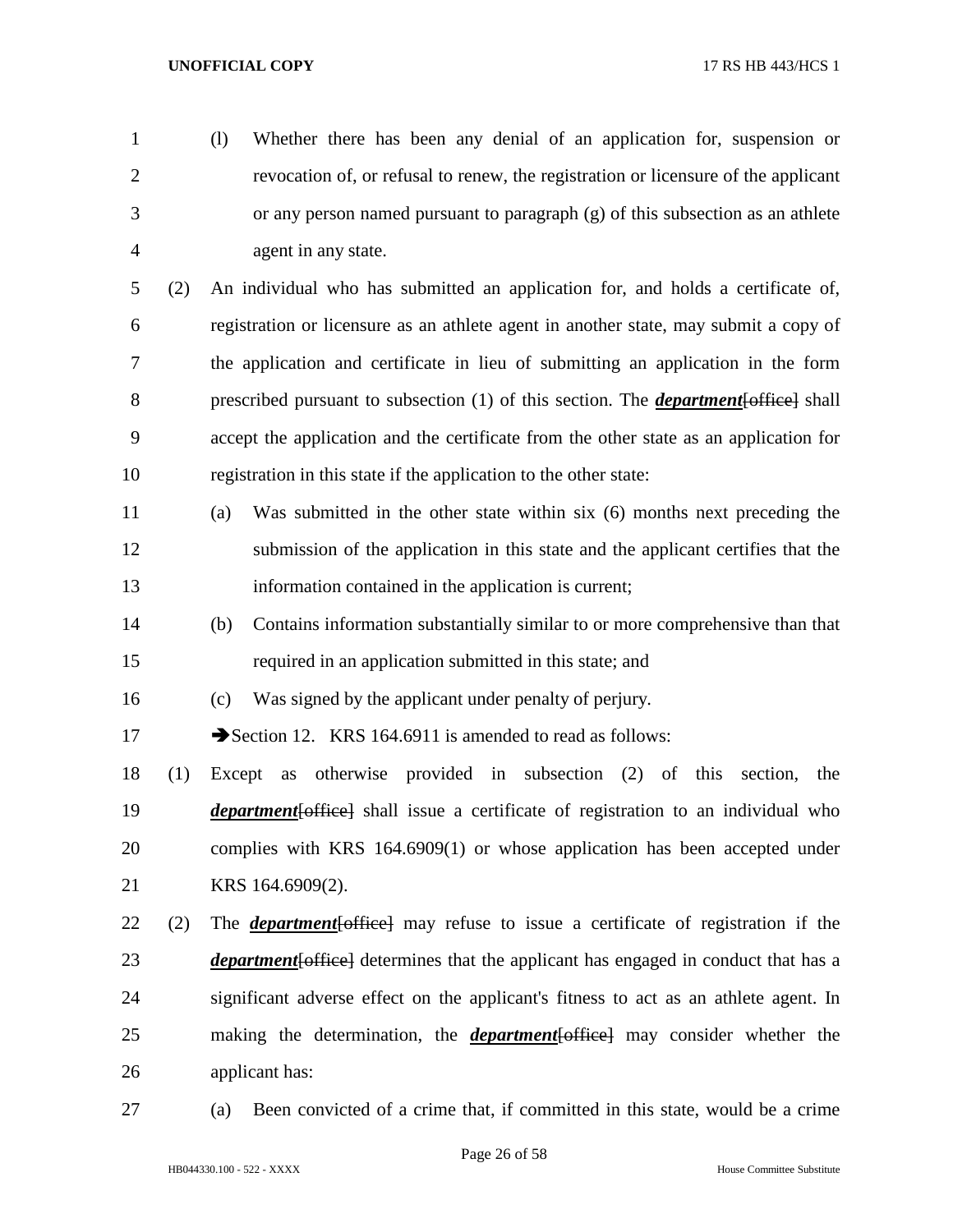involving moral turpitude or a felony; (b) Made a materially false, misleading, deceptive, or fraudulent representation in the application or as an athlete agent; (c) Engaged in conduct that would disqualify the applicant from serving in a fiduciary capacity; (d) Engaged in conduct prohibited by KRS 164.6925; (e) Had a registration or licensure as an athlete agent suspended, revoked, or denied, or been refused renewal of registration or licensure as an athlete agent in any state; (f) Engaged in conduct the consequence of which was that a sanction, suspension, or declaration of ineligibility to participate in an interscholastic or intercollegiate athletic event was imposed on a student-athlete or educational institution; or (g) Engaged in conduct that significantly adversely reflects on the applicant's credibility, honesty, or integrity. (3) In making a determination under subsection (2) of this section, the *department* for the shall consider: (a) How recently the conduct occurred; (b) The nature of the conduct and the context in which it occurred; and (c) Any other relevant conduct of the applicant. (4) An athlete agent may apply to renew a registration by submitting an application for renewal in a form prescribed by the *department*[office]. An application filed under 23 this section is a public record. The application for renewal *shall*{must} be signed by 24 the applicant under penalty of perjury and *shall*[must] contain current information on all matters required in an original registration. (5) An individual who has submitted an application for renewal of registration or licensure in another state, in lieu of submitting an application for renewal in the

Page 27 of 58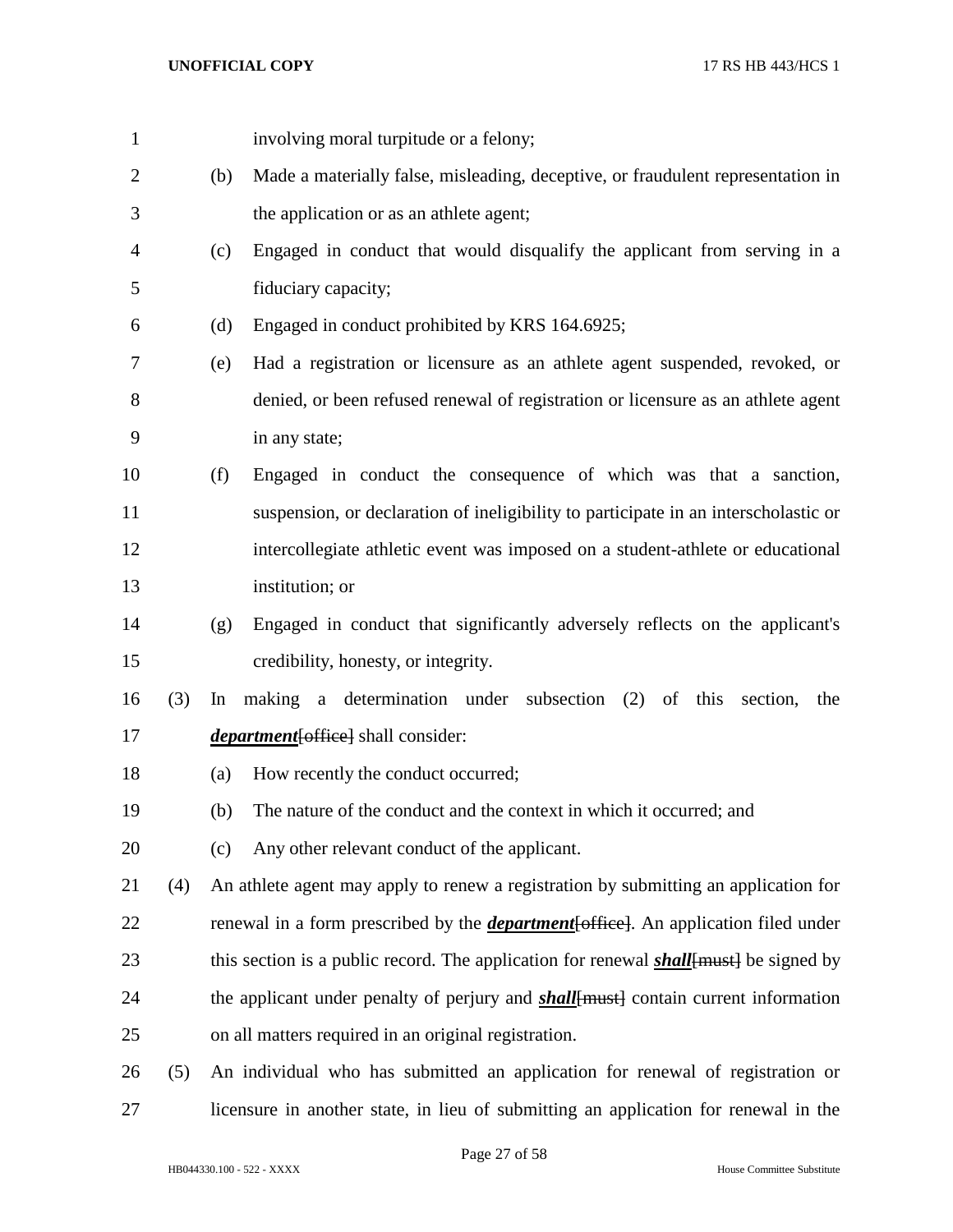| $\mathbf{1}$   |     | form prescribed pursuant to subsection (4) of this section, may file a copy of the                 |
|----------------|-----|----------------------------------------------------------------------------------------------------|
| $\mathbf{2}$   |     | application for renewal and a valid certificate of registration or licensure from the              |
| 3              |     | other state. The <i>department</i> [office] shall accept the application for renewal from the      |
| $\overline{4}$ |     | other state as an application for renewal in this state if the application to the other            |
| 5              |     | state:                                                                                             |
| 6              |     | Was submitted in the other state within six (6) months next preceding the<br>(a)                   |
| 7              |     | filing in this state and the applicant certifies the information contained in the                  |
| 8              |     | application for renewal is current;                                                                |
| 9              |     | Contains information substantially similar to or more comprehensive than that<br>(b)               |
| 10             |     | required in an application for renewal submitted in this state; and                                |
| 11             |     | Was signed by the applicant under penalty of perjury.<br>(c)                                       |
| 12             | (6) | A certificate of registration or a renewal of registration is valid for one (1) year.              |
| 13             |     | Section 13. KRS 164.6913 is amended to read as follows:                                            |
| 14             | (1) | The <i>department</i> [office] may suspend, revoke, or refuse to renew a registration for          |
| 15             |     | conduct that would have justified denial of registration under KRS 164.6911(2).                    |
| 16             | (2) | The <b><i>department</i></b> [office] may deny, suspend, revoke, or refuse to renew a certificate  |
| 17             |     | of registration or licensure only after proper notice and an opportunity for a hearing             |
| 18             |     | in accordance with KRS Chapter 13B.                                                                |
| 19             | (3) | The <i>department</i> [office] may issue a temporary certificate of registration while an          |
| 20             |     | application for registration or renewal of registration is pending.                                |
| 21             |     | Section 14. KRS 164.6915 is amended to read as follows:                                            |
| 22             |     | An application for registration or renewal of registration <i>shall</i> [must] be accompanied by a |
| 23             |     | fee in the following amount:                                                                       |
| 24             | (1) | An initial application for registration fee determined by the <i>department</i> [office], not      |
| 25             |     | to exceed three hundred dollars (\$300);                                                           |
| 26             | (2) | An annual renewal fee determined by the <i>department</i> [office], not to exceed three            |
| 27             |     | hundred dollars (\$300); or                                                                        |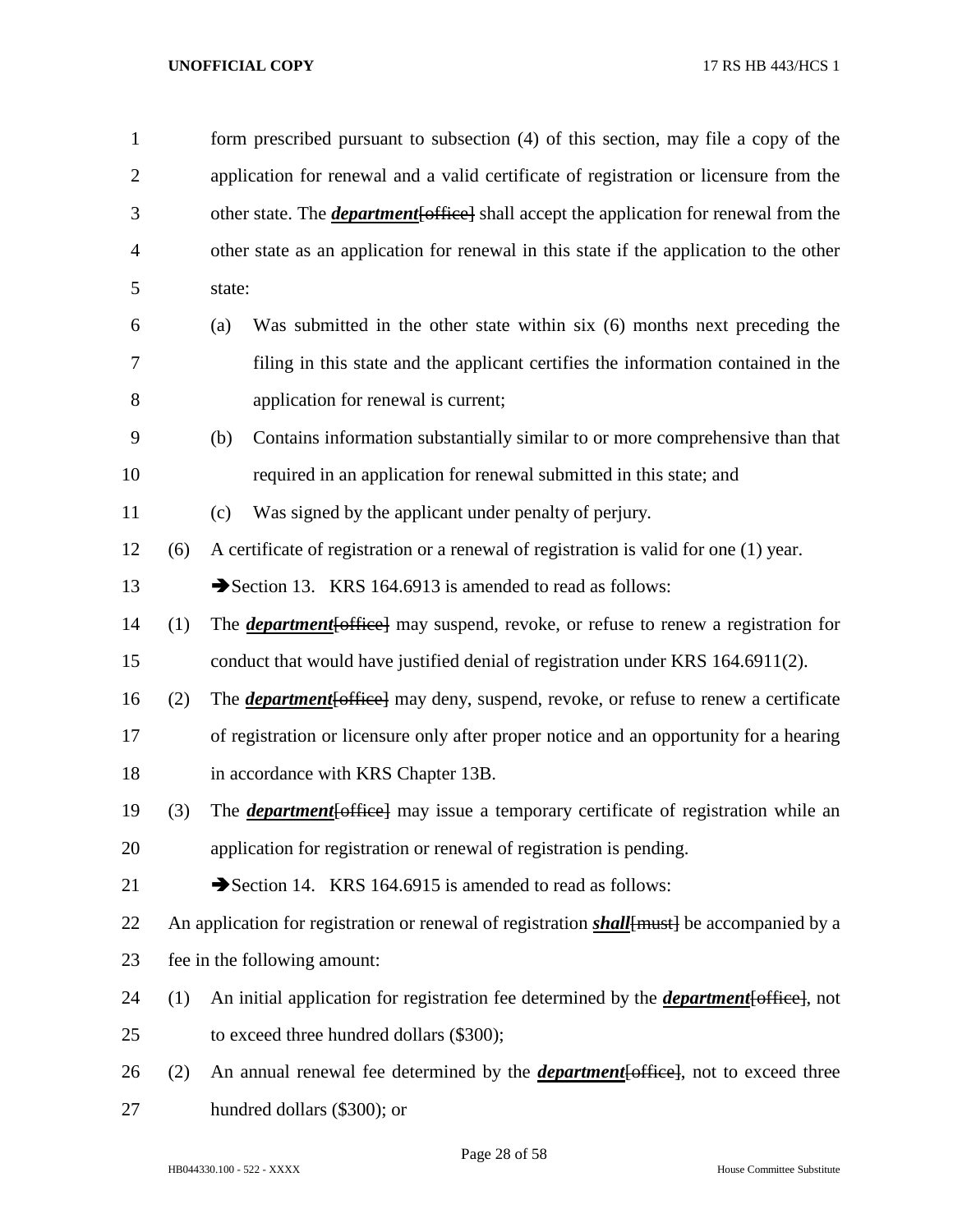| $\mathbf{1}$   | (3) | An application for registration fee based upon certification of registration or          |
|----------------|-----|------------------------------------------------------------------------------------------|
| $\overline{2}$ |     | licensure issued by another state determined by the <i>department</i> [office], not to   |
| 3              |     | exceed two hundred fifty dollars (\$250).                                                |
| 4              |     | Section 15. KRS 164.6923 is amended to read as follows:                                  |
| 5              | (1) | An athlete agent shall retain the following records for a period of five (5) years:      |
| 6              |     | The name and address of each individual represented by the athlete agent;<br>(a)         |
| 7              |     | Any agency contract entered into by the athlete agent; and<br>(b)                        |
| 8              |     | Any direct costs incurred by the athlete agent in the recruitment or solicitation<br>(c) |
| 9              |     | of a student-athlete to enter into an agency contract.                                   |
| 10             | (2) | Records required to be retained in subsection (1) of this section are open to            |
| 11             |     | inspection by the <i>department</i> [office] during normal business hours.               |
| 12             |     | Section 16. KRS 164.6929 is amended to read as follows:                                  |
| 13             | (1) | An educational institution has a right of action against an athlete agent or a former    |
| 14             |     | student-athlete for damages caused by a violation of KRS 164.6901 to 164.6935. In        |
| 15             |     | an action under this section, the court may award to the prevailing party costs and      |
| 16             |     | reasonable attorney's fees.                                                              |
| 17             | (2) | Damages of an educational institution under subsection (1) of this section include       |
| 18             |     | losses and expenses incurred because, as a result of the conduct of an athlete agent     |
| 19             |     | or former student-athlete, the educational institution was injured by a violation of     |
| 20             |     | KRS 164.6901 to 164.6935 or was penalized, disqualified, or suspended from               |
| 21             |     | participation in athletics by a national association for the promotion and regulation    |
| 22             |     | of athletics, by an athletic conference, or by reasonable self-imposed disciplinary      |
| 23             |     | action taken to mitigate sanctions likely to be imposed by such an organization.         |
| 24             | (3) | A right of action under this section does not accrue until the educational institution   |
| 25             |     | discovers or by the exercise of reasonable diligence would have discovered the           |
| 26             |     | violation by the athlete agent or former student-athlete.                                |
|                |     |                                                                                          |

(4) Any liability of the athlete agent or the former student-athlete under this section is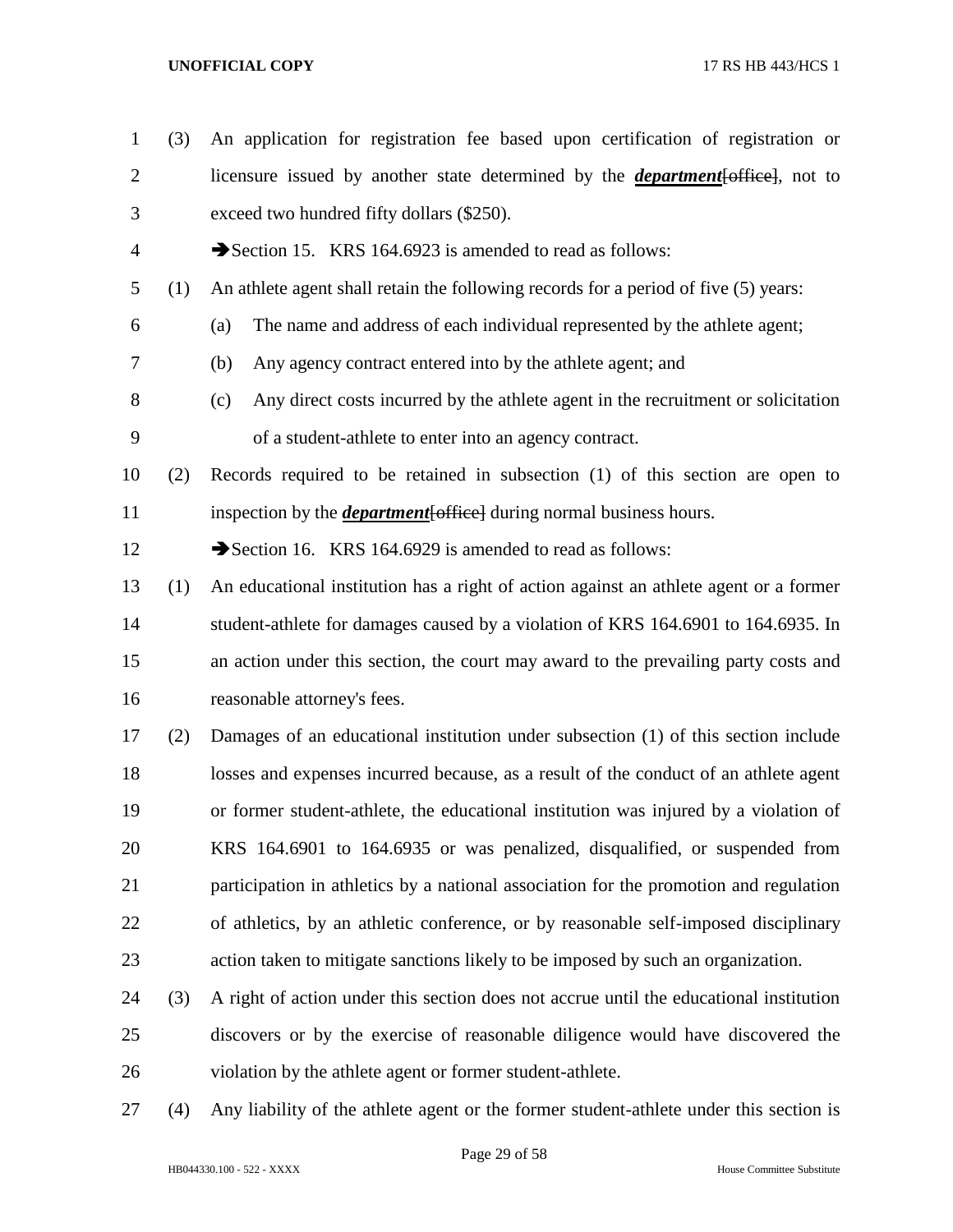several and not joint. (5) The *department*[office] may assess a civil penalty against an athlete agent not to exceed twenty-five thousand dollars (\$25,000) for a violation of KRS 164.6901 to 164.6935. (6) KRS 164.6901 to 164.6935 does not restrict rights, remedies, or defenses of any person under law or equity. **3 SECTION 17. KRS 198B.704 IS REPEALED AND REENACTED TO READ**  AS FOLLOWS: *(1) (a) There is hereby created an independent agency of state government to be known as the Kentucky Board of Home Inspectors, which shall be attached to the Department of Professional Licensing for administrative purposes. The board shall consist of five (5) members, each appointed by the Governor. Each board member shall serve a term of three (3) years. The board shall annually select one (1) of its members to serve as chair and one (1) of its members to serve as vice chair to act in the chair's absence. The board shall designate either a board member or a member of the board's administrative staff to serve as secretary to the board. (b) Any member appointed to fill a vacancy occurring other than by expiration of a term shall be appointed for the remainder of the unexpired term. (c) No more than three (3) members of the same political party shall serve on the board at the same time. (d) No member of the board shall reside in the same county as another member. The members of the board shall be residents of Kentucky. (e) 1. A majority of the board shall constitute a quorum for the transaction of business. The affirmative vote of a majority of the members is necessary for the board to take official action. 2. If the chair and vice chair are absent from a meeting of the board*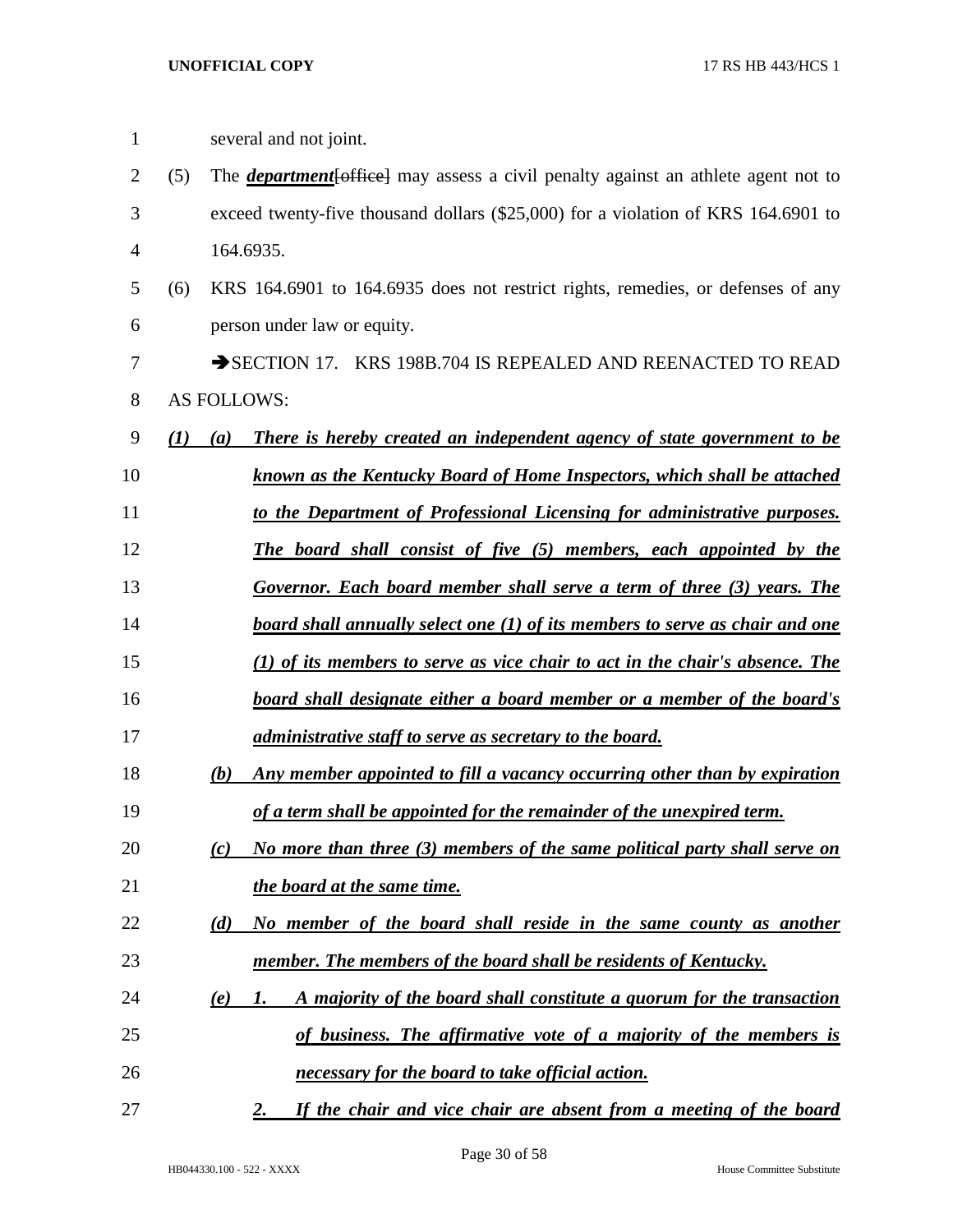| 1  | when a quorum exists, the members who are present may elect a                                            |
|----|----------------------------------------------------------------------------------------------------------|
| 2  | presiding officer who shall serve as acting chair until the conclusion                                   |
| 3  | of the meeting or until the arrival of the chair or vice chair.                                          |
| 4  | No member may serve on the board for more than six (6) consecutive years.<br>(f)                         |
| 5  | A member may serve on the board for six (6) consecutive years on more                                    |
| 6  | than one (1) occasion if that person is not a member of the board for at least                           |
| 7  | <u>two (2) years between periods of board service.</u>                                                   |
| 8  | For any board member vacancy that is filled under this section by using a<br>$\left( \mathbf{g} \right)$ |
| 9  | list of names submitted to the Governor, the Governor shall appoint one $(1)$                            |
| 10 | of the individuals whose name was submitted on the initial list to fill the                              |
| 11 | vacancy, unless the Governor can present indisputable proof that no                                      |
| 12 | <i>individual on the list is qualified.</i>                                                              |
| 13 | The five (5) members of the board shall be chosen as follows:<br>(2)                                     |
| 14 | <b>Three (3) members shall:</b><br>(a)                                                                   |
| 15 | Have been actively engaged in performing home inspections in                                             |
| 16 | <u>Kentucky for at least five (5) years immediately before the member's</u>                              |
| 17 | appointment to the board, or have completed no less than one hundred                                     |
| 18 | $(100)$ fee-paid inspections per year over the last five $(5)$ years; and                                |
| 19 | <b>Be licensed by the board as a home inspector;</b><br>2.                                               |
| 20 | One (1) member shall represent the public at large and shall not be<br>(b)                               |
| 21 | associated with the home inspection, home building, or real estate business                              |
| 22 | other than as a consumer; and                                                                            |
| 23 | One (1) member shall be a real estate professional licensed under KRS<br>(c)                             |
| 24 | Chapter 324 who has been actively engaged in selling, trading, exchanging,                               |
| 25 | optioning, leasing, renting, managing, or listing residential real estate in                             |
| 26 | <u>Kentucky for at least five (5) years immediately before the member's</u>                              |
| 27 | appointment to the board. This member shall be selected from a list of three                             |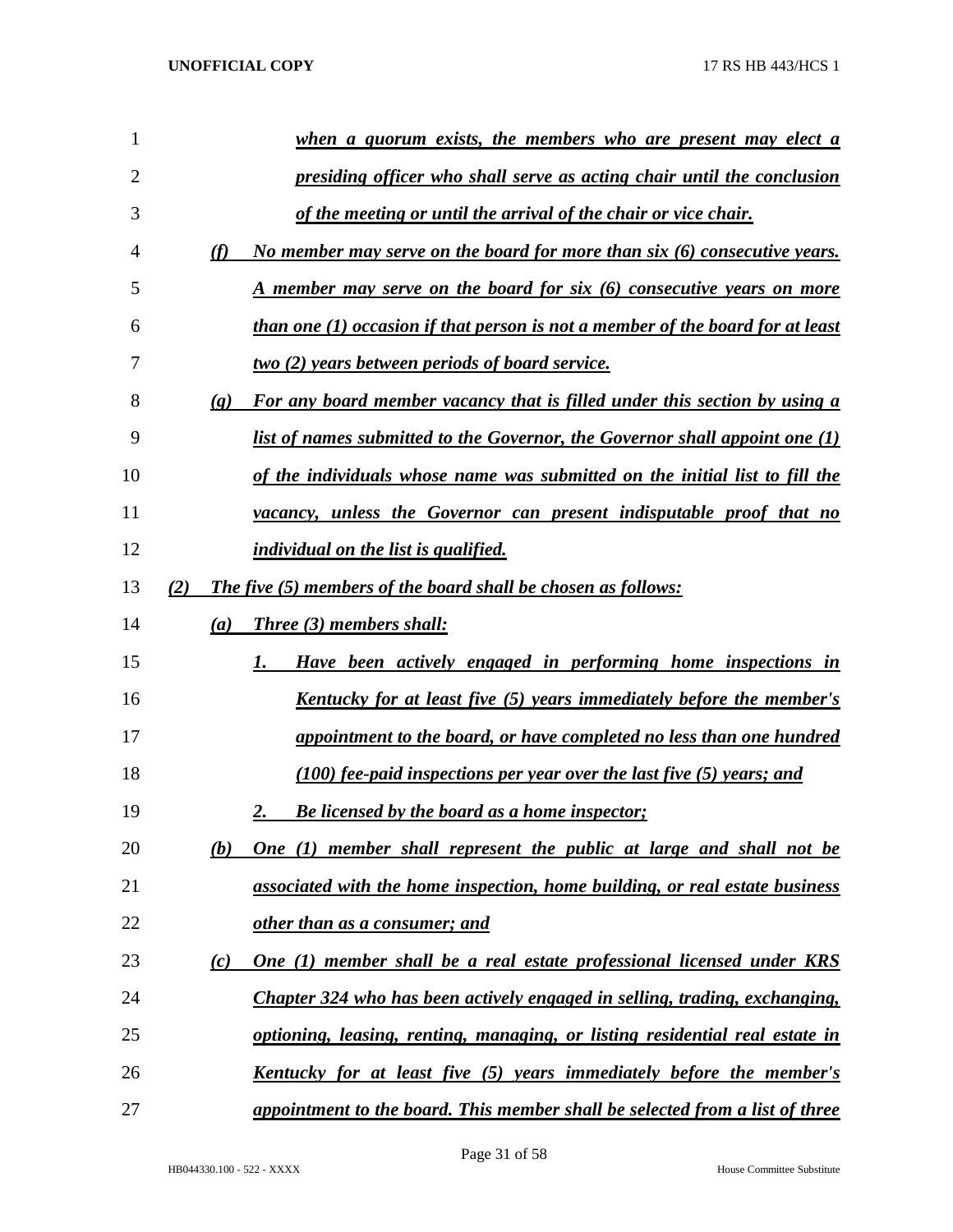| 1              |                                | (3)<br>names submitted to the Governor from the Kentucky Association of               |
|----------------|--------------------------------|---------------------------------------------------------------------------------------|
| $\overline{2}$ |                                | Realtors.                                                                             |
| 3              | (3)                            | A board member shall be automatically removed from the board and a vacancy            |
| 4              |                                | shall occur when the board member:                                                    |
| 5              |                                | Ceases to be a resident of the Commonwealth of Kentucky;<br>(a)                       |
| 6              |                                | Displays incompetence, neglect of duty, or unprofessional conduct; or<br>(b)          |
| 7              |                                | Fails to adhere to a duly adopted code of ethics of the board. Failure to<br>(c)      |
| 8              |                                | adhere to this code shall be determined by official action of the board.              |
| 9              | (4)                            | Voting members of the board shall be compensated no more than three hundred           |
| 10             |                                | dollars (\$300) per day for official business, subject to an annual maximum of six    |
| 11             |                                | thousand dollars (\$6,000). Members shall be reimbursed for all expenses paid         |
| 12             |                                | and incurred in the discharge of official business consistent with the                |
| 13             |                                | reimbursement policy for state employees. With the approval of the executive          |
| 14             |                                | director for real property boards within the Department of Professional               |
| 15             |                                | Licensing, board members and board staff may attend and travel to and from            |
| 16             |                                | meetings and events relevant to the board or the industry the board represents.       |
| 17             | (5)                            | The board shall meet at least quarterly each calendar year upon the call of the       |
| 18             |                                | chair or the written request of a majority of the members of the board.               |
| 19             | (6)                            | The chair shall establish the date, time, and place for each meeting.                 |
| 20             |                                | Section 18. KRS 198B.728 is amended to read as follows:                               |
| 21             | $\left( \underline{I} \right)$ | The board shall take disciplinary actions against or impose sanctions on a licensee   |
| 22             |                                | for failing to comply with any provision of KRS 198B.700 to 198B.738 or any           |
| 23             |                                | administrative regulations promulgated to carry out KRS 198B.700 to 198B.738.         |
| 24             | (2)                            | Pursuant to KRS 13B.120(7), the executive director for real property boards           |
| 25             |                                | within the Department of Professional Licensing shall hear and issue a final          |
| 26             |                                | <u>order regarding a decision of the board. An aggrieved party may appeal a final</u> |
| 27             |                                | order of the executive director to the Franklin Circuit Court pursuant to KRS         |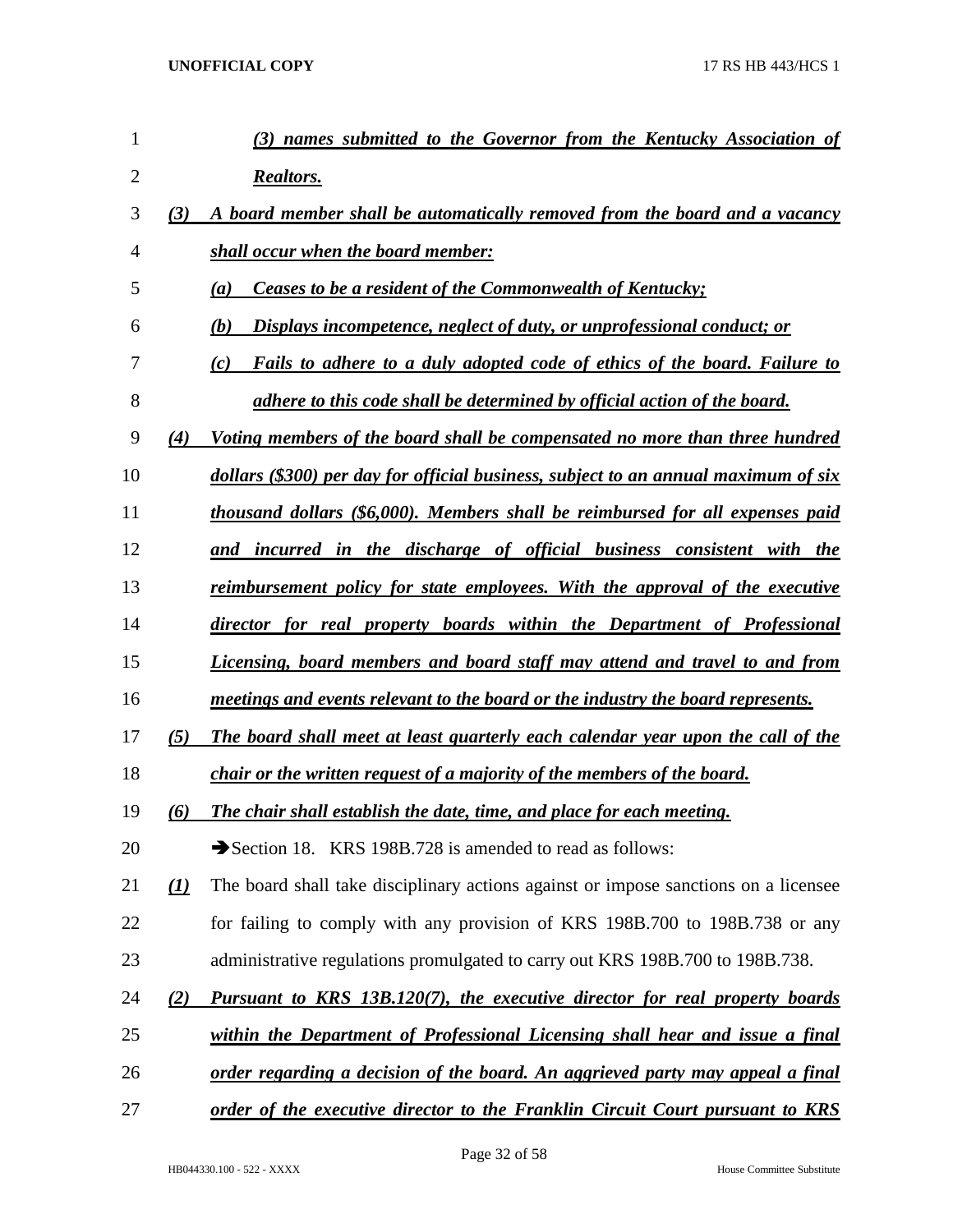# *Chapter 13B within thirty (30) days after the issuance of the executive director's*

*final order.*

3 Section 19. KRS 309.131 is amended to read as follows:

- (1) There is hereby created the Kentucky Board of Licensure for Professional Art Therapists that shall be attached to the *Department of Professional Licensing*[Office of Occupations and Professions] in the Public Protection Cabinet for administrative purposes. The board shall consist of five (5) members who are United States citizens and have been Kentucky residents for at least five (5) years prior to their appointment. The board membership shall be determined as follows:
- (a) Four (4) members shall be professional art therapists who are licensed pursuant to KRS 309.133, and shall have engaged in art therapy practice for at least five (5) years. These members shall not hold any elected or appointed office in any professional organization of art therapy or closely related field during their tenure on the board; and
- (b) One (1) member shall represent the public. The public member shall not have been licensed or have practiced as a professional art therapist, nor have any significant financial interest, either direct or indirect, in the profession of art 18 therapy.
- (2) All members of the board shall be appointed by the Governor for staggered terms of 20 four (4) years.
- (3) The four (4) professional members shall be appointed from a list of eight (8) names submitted by the board of directors of the Kentucky Art Therapy Association, Inc., and the one (1) public member shall be a citizen at large. Each member shall hold office until a successor is appointed. Vacancies shall be filled in the same manner as original appointments. No board member shall serve more than two (2) consecutive terms.
- (4) Each board candidate shall be licensed as an art therapist prior to nomination and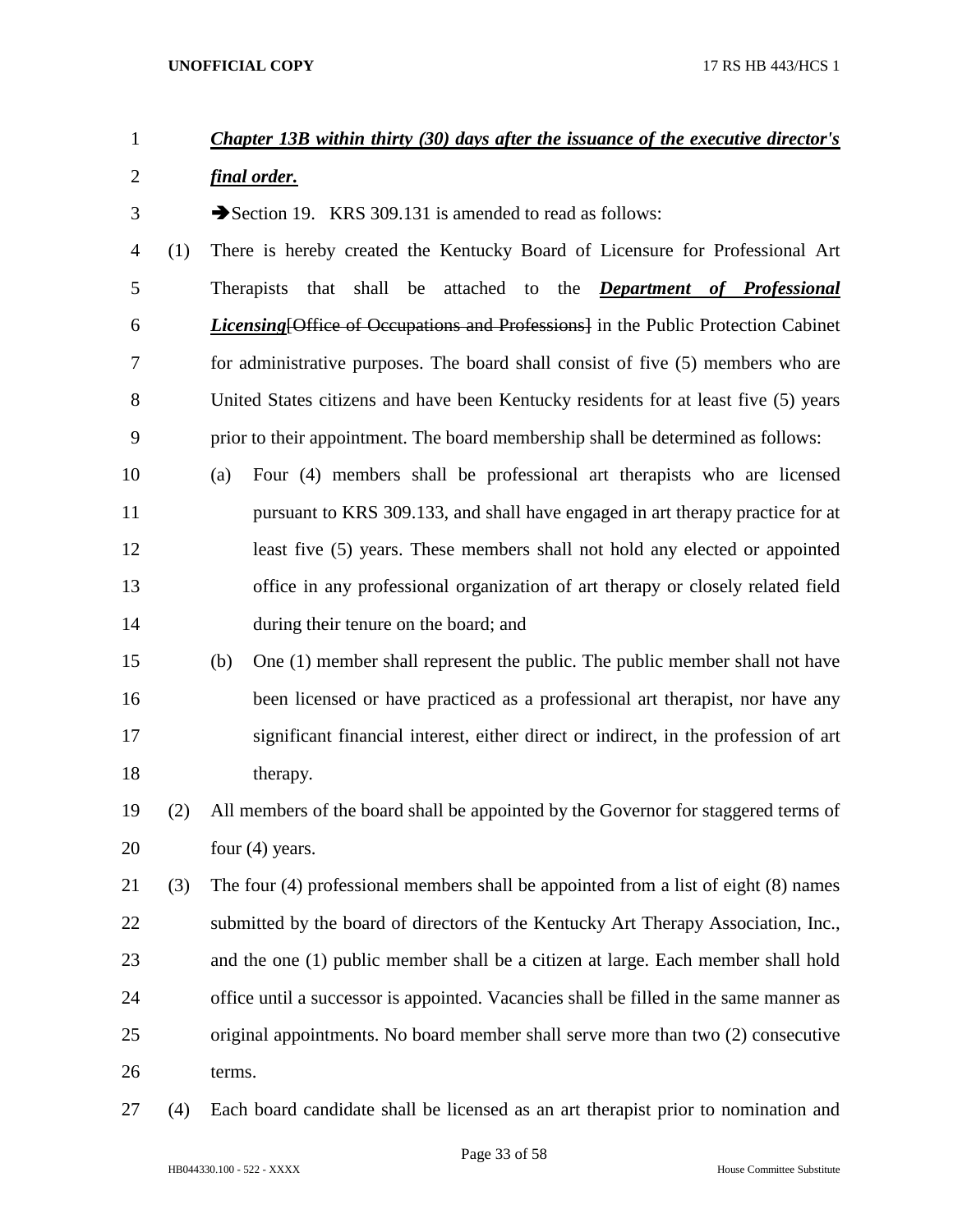| $\mathbf{1}$   |     |        | shall be actively engaged in the practicing or teaching of art therapy, except for the |
|----------------|-----|--------|----------------------------------------------------------------------------------------|
| $\overline{2}$ |     |        | one (1) public member.                                                                 |
| 3              | (5) |        | Members of the board shall receive no compensation, perquisite, or allowance.          |
| $\overline{4}$ | (6) |        | The board shall elect annually from its membership a chairman, secretary, and other    |
| 5              |     |        | officers as necessary to carry out its duties.                                         |
| 6              | (7) |        | The board shall meet at least two (2) times each year. Additional meetings may be      |
| 7              |     |        | called by the chairman, upon the written request of at least two (2) members of the    |
| 8              |     |        | board. A simple majority of the board members shall constitute a quorum of the         |
| 9              |     | board. |                                                                                        |
| 10             |     |        | Section 20. KRS 309.329 is amended to read as follows:                                 |
| 11             | (1) |        | There is hereby created the Kentucky Board of Licensed Diabetes Educators              |
| 12             |     |        | consisting of five (5) members who shall be appointed by the Governor as follows:      |
| 13             |     | (a)    | One (1) member shall be a licensed medical physician with experience in the            |
| 14             |     |        | delivery of diabetes education appointed from a list of three (3) names                |
| 15             |     |        | submitted by the State Board of Medical Licensure;                                     |
| 16             |     | (b)    | One (1) member shall be a registered nurse with experience in diabetes                 |
| 17             |     |        | education appointed from a list of three (3) names submitted by the Kentucky           |
| 18             |     |        | Board of Nursing;                                                                      |
| 19             |     | (c)    | One (1) member shall be a pharmacist experienced in diabetes education,                |
| 20             |     |        | licensed under KRS Chapter 315, and appointed from a list of three (3) names           |
| 21             |     |        | submitted by the Kentucky Board of Pharmacy;                                           |
| 22             |     | (d)    | One (1) member shall be a licensed dietitian or certified nutritionist with            |
| 23             |     |        | experience in diabetes education appointed from a list of three (3) names              |
| 24             |     |        | submitted by the Kentucky Board of Licensure and Certification for Dietitians          |
| 25             |     |        | and Nutritionists; and                                                                 |
| 26             |     | (e)    | One (1) member shall be a citizen at large who is not employed in the health           |
| 27             |     |        | care field.                                                                            |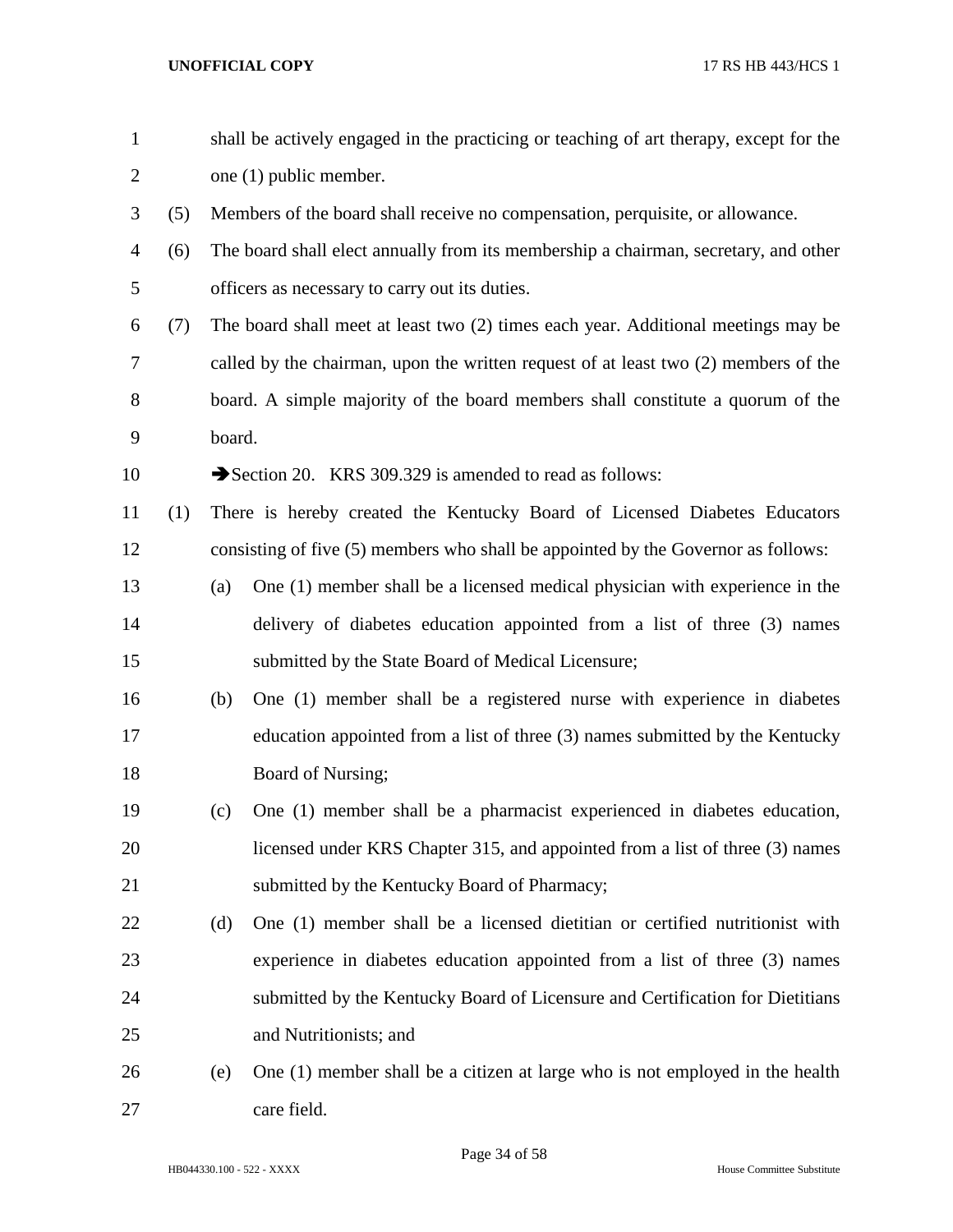| $\mathbf{1}$   |     | One $(1)$ of the members appointed under paragraph $(b)$ , $(c)$ , or $(d)$ of this subsection |
|----------------|-----|------------------------------------------------------------------------------------------------|
| $\overline{2}$ |     | shall have completed either the credentialing program of the American Association              |
| 3              |     | of Diabetes Educators or the National Certification Board for Diabetes Educators.              |
| 4              | (2) | The Governor shall initially appoint one (1) member and the citizen at large to<br>(a)         |
| 5              |     | terms of four $(4)$ years, two $(2)$ members to terms of three $(3)$ years, and one            |
| 6              |     | $(1)$ member to a term of two $(2)$ years.                                                     |
| 7              |     | All reappointments to the board shall be for terms of four (4) years.<br>(b)                   |
| 8              |     | No member shall serve more than two (2) consecutive terms and shall serve<br>(c)               |
| 9              |     | on the board until his or her successor is appointed.                                          |
| 10             | (3) | The board shall organize annually and elect one $(1)$ of its members as chair and one          |
| 11             |     | $(1)$ of its members as secretary. A quorum of the board shall consist of three $(3)$          |
| 12             |     | members. The board shall meet at least semiannually and upon the call of the chair,            |
| 13             |     | or at the request of two $(2)$ or more members to the secretary of the board.                  |
| 14             | (4) | The board shall be placed for administrative purposes under the <i>Department of</i>           |
| 15             |     | <b>Professional Licensing [Office of Occupations and Professions]</b> of the Public            |
| 16             |     | Protection Cabinet.                                                                            |
| 17             |     | Section 21. KRS 309.404 is amended to read as follows:                                         |
| 18             | (1) | There is hereby created the Kentucky Board of Durable Medical Equipment                        |
| 19             |     | Suppliers that shall be attached for administrative purposes to the <b>Department of</b>       |
| 20             |     | <b>Professional Licensing Office of Occupations and Professions</b> in the Public              |
| 21             |     | Protection Cabinet. The board shall consist of five (5) members, each appointed by             |
| 22             |     | the Governor. Four (4) members shall be appointed from a list of three (3) names               |
| 23             |     | for each position submitted by the Kentucky Medical Equipment Suppliers                        |
| 24             |     | Association. One (1) member shall be a citizen at large who is not associated with             |
| 25             |     | or financially interested in the practice or business regulated. Any vacancy shall be          |
| 26             |     | filled for the unexpired term by the Governor, as provided in the original                     |
| 27             |     | appointment.                                                                                   |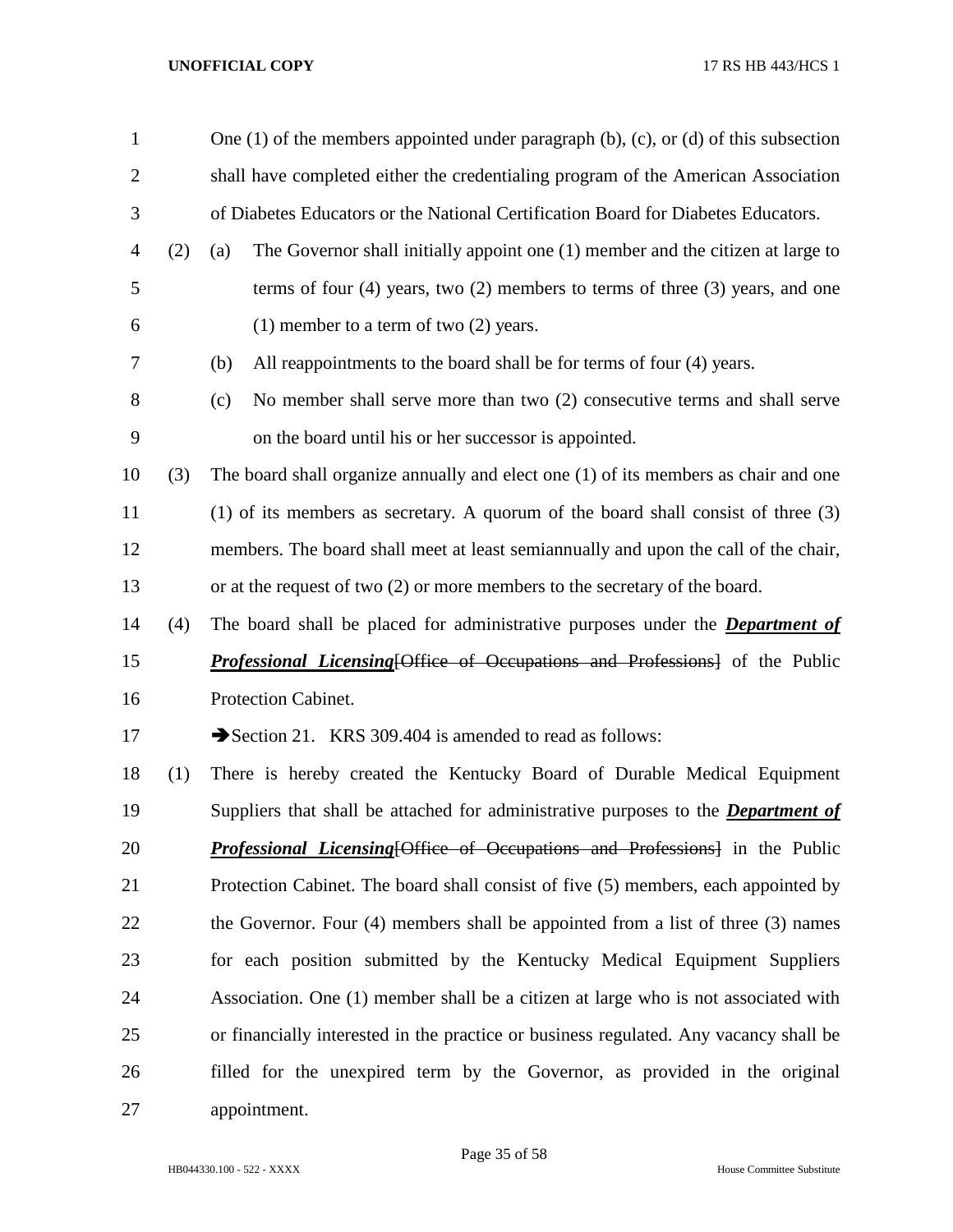- (2) To be eligible for appointment as a member of the board, a person shall be at least twenty-one (21) years of age, of good moral character, a resident of this state, and a licensed durable medical equipment services provider in this state for at least three (3) consecutive years next preceding the date of his or her appointment.
- (3) The terms of office of each member shall be four (4) years, or until a successor is appointed and qualified.
- (4) The board shall elect one (1) of its members as president and another of its members as secretary. The secretary may, subject to approval by the board, employ and fix the compensation of all personnel required for the administration of KRS 309.400 to 309.422. The board may make all rules and *promulgate all administrative* regulations, not inconsistent with KRS 309.400 to 309.422, *that are* [as may be] necessary to implement and carry out the provisions and purposes of KRS 309.400 to 309.422.
- (5) The board shall hold meetings at least twice a year and as frequently as it deems necessary at a time and place within the Commonwealth as the board may designate. A majority of the members shall constitute a quorum.
- (6) The board may sue and be sued in its own name.
- (7) Members of the board shall be immune from suit in any civil or criminal action which is based upon any official act or acts performed by them in good faith as members of the board.
- (8) Members of the board shall receive no compensation for their services, but shall be paid for actual travel and other expenses incurred in connection with the performance of their duties and the business of the board.
- (9) The board may utilize any materials, services, or facilities as may be made available to it by other state agencies or may contract therefor, to the extent as the board in its discretion may determine.
- 27 Section 22. KRS 319B.020 is amended to read as follows: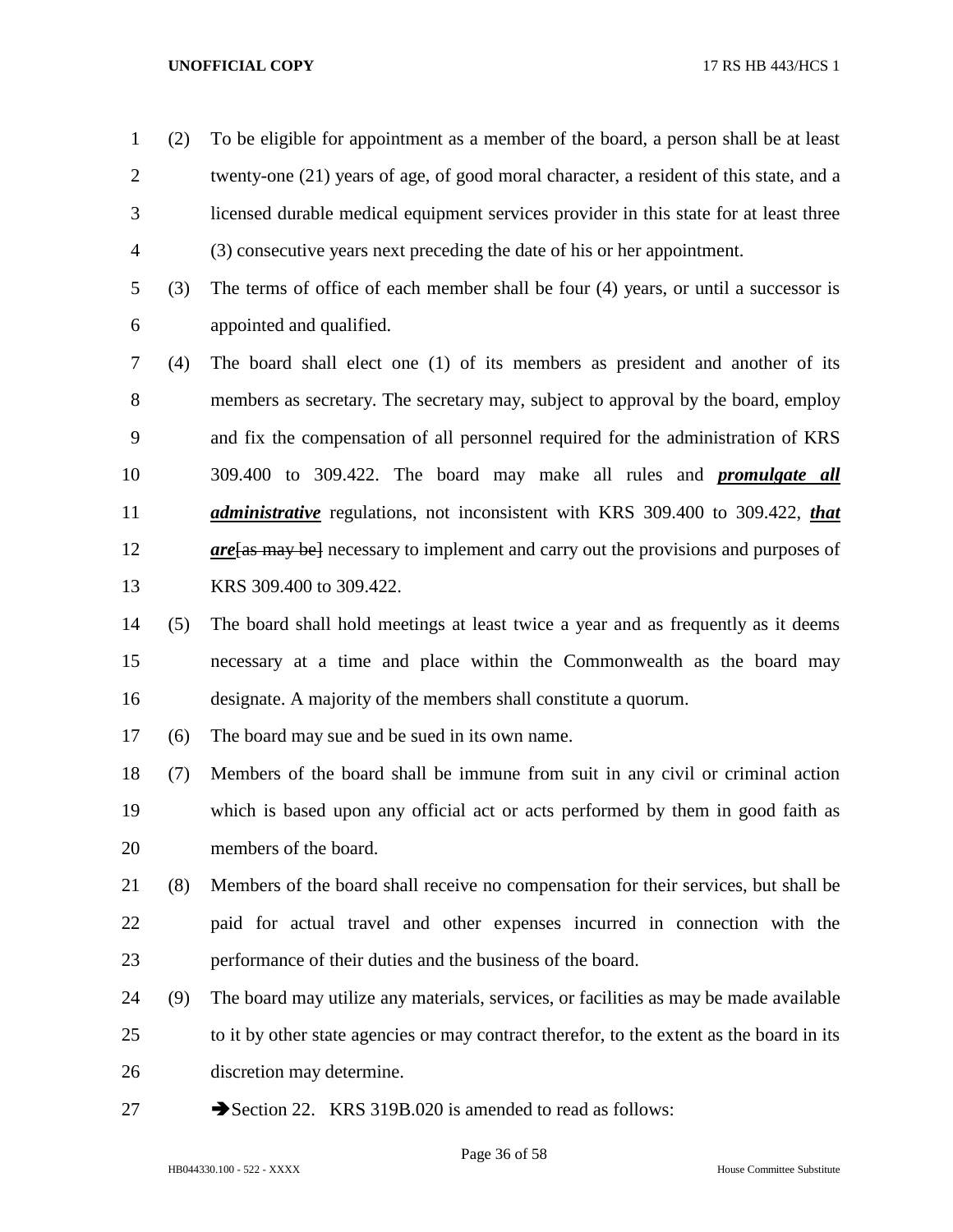The Kentucky Board of Prosthetics, Orthotics, and Pedorthics is hereby established. The 2 board shall consist of five (5) members who shall be appointed by the Governor.

- (1) One (1) member shall be a citizen at large who is a consumer of orthotic, prosthetic, or pedorthic professional services and is not affiliated with and does not have more than five percent (5%) financial interest in any one (1) health care profession or business.
- (2) Four (4) members shall be practicing, licensed orthotists, licensed prosthetists, or licensed pedorthists. These members may be licensed in more than one (1) discipline and at least one (1) board member shall be a licensed pedorthist. Membership of the board shall reasonably reflect representation from the geographic areas in the Commonwealth.
- (3) Each member of the board shall serve a term of three (3) years, except that of the initial appointments to the board, two (2) members shall be appointed for two (2) years, two (2) members shall be appointed for three (3) years, and one (1) member shall be appointed for one (1) year. No member of the board shall serve more than 16 the greater of eight (8) consecutive years or two (2) full terms. The Governor may remove any member of the board for misconduct, incompetence, or neglect of duty.
- (4) The board shall meet at least annually and may meet at other times if necessary to complete required business. A quorum of the board shall consist of a majority of board members currently appointed. The board shall annually elect a chairperson and vice chairperson who shall be licensed under this chapter.
- (5) There shall be no liability on the part of, and no action for damages against, any current or former board member, representative, agent, or employee of the board, when the person is acting with ordinary care, is functioning within the scope of board duties, is acting without malice, and has the reasonable belief that the actions taken by him or her are warranted by law.
- (6) Members of the board shall receive a per diem reimbursement of reasonable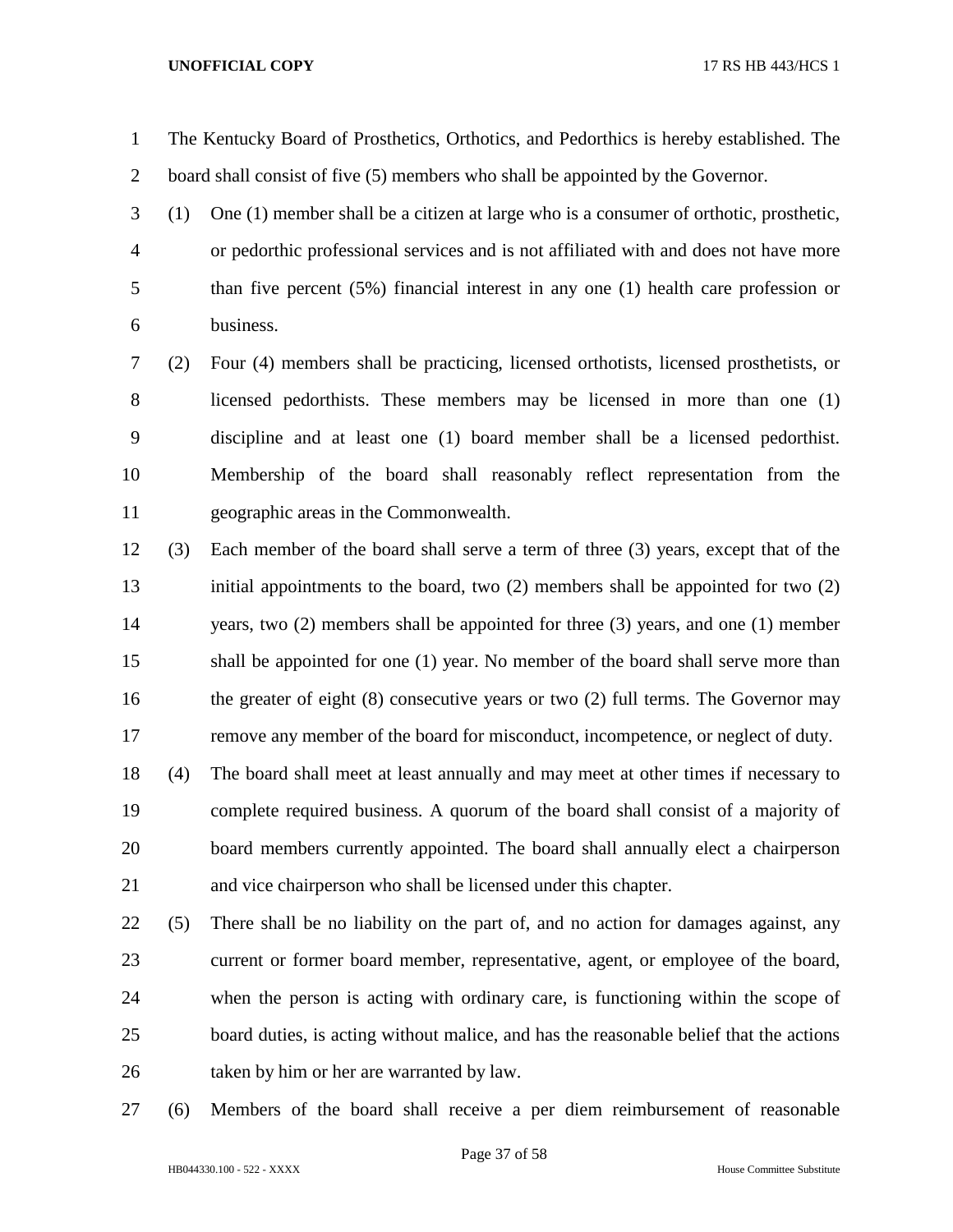| $\mathbf{1}$   |     | expenses incurred as determined by the board in consultation with the <i>Department</i> |
|----------------|-----|-----------------------------------------------------------------------------------------|
| $\overline{2}$ |     | of Professional Licensing [Office of Occupations and Professions] for each day          |
| 3              |     | actually engaged in the duties of the office.                                           |
| $\overline{4}$ |     | Section 23. KRS 319B.040 is amended to read as follows:                                 |
| 5              |     | The board may:                                                                          |
| 6              | (1) | Employ needed personnel and contract with the <b>Department of Professional</b>         |
| $\tau$         |     | <b>Licensing Office of Occupations and Professions</b> within the Public Protection     |
| $8\,$          |     | Cabinet for the provision of administrative services;                                   |
| $\mathbf{9}$   | (2) | Issue subpoenas, examine witnesses, pay appropriate witness fees, administer oaths,     |
| 10             |     | and investigate allegations of practices violating the provisions of this chapter;      |
| 11             | (3) | Seek injunctive relief in the Circuit Court of the county where the violation           |
| 12             |     | occurred to stop the unlawful practice of prosthetics, orthotics, and pedorthics by     |
| 13             |     | unlicensed persons;                                                                     |
| 14             | (4) | Conduct hearings pursuant to KRS Chapter 13B and keep records and minutes               |
| 15             |     | necessary to carry out the functions of this chapter;                                   |
| 16             | (5) | Suspend or revoke licenses, impose supervisory or probationary conditions upon          |
| 17             |     | licensees, impose administrative disciplinary fines, issue written reprimands or        |
| 18             |     | admonishments, or impose any combination of these penalties;                            |
| 19             | (6) | Grant retired or inactive licensure status under conditions set forth by the board by   |
| 20             |     | the promulgation of administrative regulations; and                                     |
| 21             | (7) | Issue advisory private letter rulings to any affected licensee who makes such a         |
| 22             |     | request regarding any matters within the board's primary jurisdiction. Any private      |
| 23             |     | letter ruling shall affect only the person making the inquiry and shall have no         |
| 24             |     | precedential value for any other inquiry or future contested case that might come       |
| 25             |     | before the board. Any dispute regarding a private letter ruling may, if the board       |
| 26             |     | chooses to do so, be resolved pursuant to KRS Chapter 13B.                              |
| 27             |     | Section 24. KRS 324.200 is amended to read as follows:                                  |

Page 38 of 58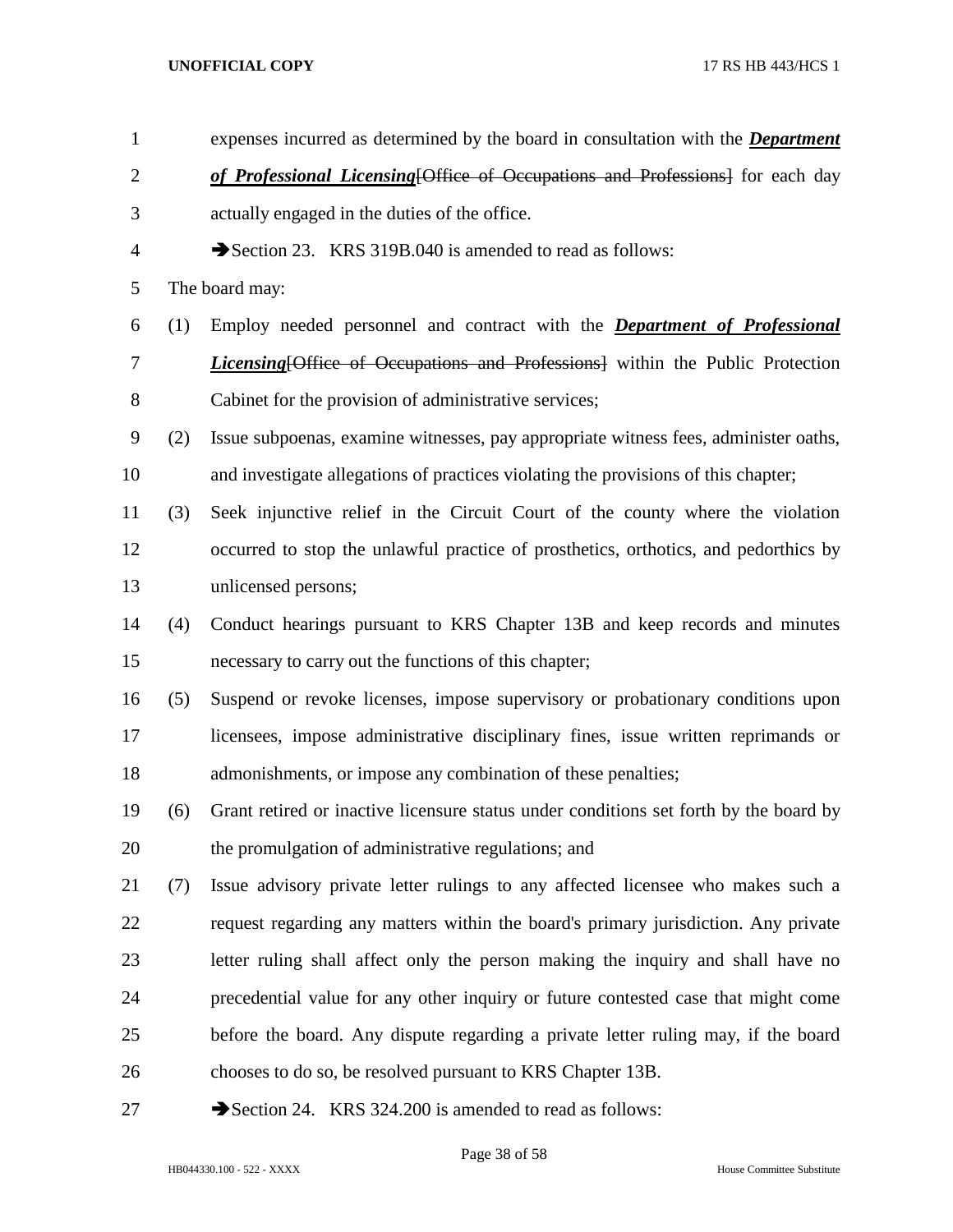- (1) If the commission determines after a hearing that any applicant is not entitled to receive a license, a license shall not be granted to the applicant, and if the commission determines after a hearing that any licensee has violated any of the provisions of this chapter, the disciplinary measures in KRS 324.160(1) may be ordered.
- (2) *Pursuant to KRS 13B.120(7), the executive director for real property boards within the Department of Professional Licensing shall hear and issue a final order regarding a decision of the commission.*
- *(3) Within thirty (30) days after the issuance of the executive director's final order,* any party aggrieved by the action of the *executive director*[commission] in refusing
- to grant a license or in ordering any disciplinary action may appeal to the Circuit Court where the licensee has his *or her* principal place of business or where the applicant resides in accordance with KRS Chapter 13B. Disciplinary action imposed 14 by the *executive director*[commission] shall be automatically stayed during the pendency of an appeal to a circuit or appellate court, unless otherwise indicated in 16 the final order of the *executive director* [commission].
- 17 Section 25. KRS 324.281 is amended to read as follows:
- (1) There is hereby created the Kentucky Real Estate Commission. The Governor shall appoint five (5) persons, at least four (4) of whom, immediately prior to the date of their appointment have been residents of the state for ten (10) years and whose vocation for a period of at least ten (10) years shall have been that of an active real estate licensee. One (1) member shall be a citizen at large who is not associated with or financially interested in the practice or business regulated. The term of the members of the commission shall be for *three (3)*[four (4)] years and until their successors are appointed and qualify, except as provided in subsections (2) and (3) of this section. *A majority of the commission shall constitute a quorum for the*
- *transaction of business.*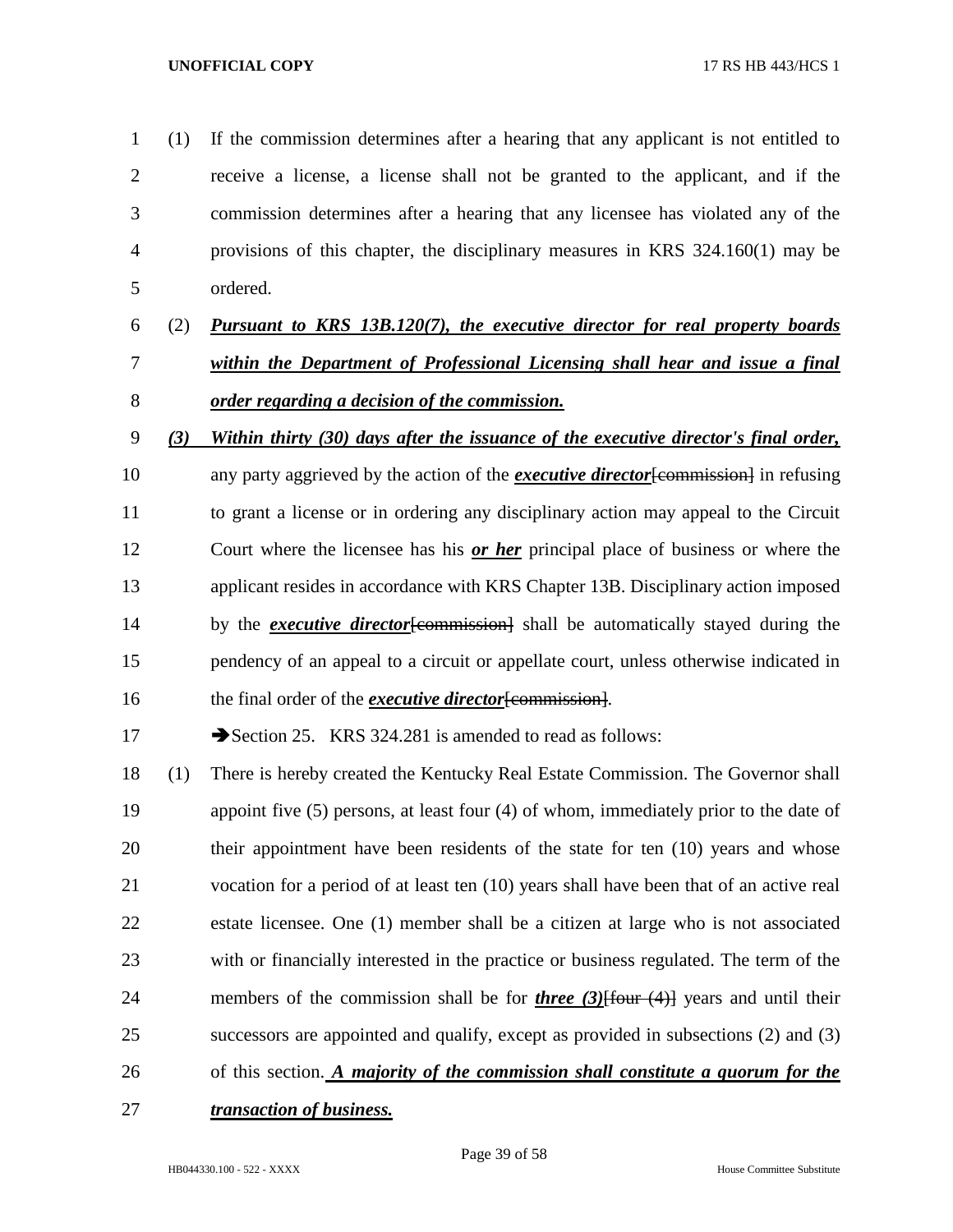| 1              | (2) |                              | All appointments shall be for the specified <i>three</i> $(3)$ [four $(4)$ ] year term. No person |
|----------------|-----|------------------------------|---------------------------------------------------------------------------------------------------|
| $\overline{2}$ |     |                              | appointed after July 14, 2000, shall serve more than two (2) consecutive terms.                   |
| 3              | (3) | (a)                          | For each appointment or vacancy, the Kentucky Association of Realtors shall                       |
| 4              |     |                              | supply a list of not less than three (3) names of licensees to the Governor each                  |
| 5              |     |                              | year from which the broker or sales associate appointments shall be made. The                     |
| 6              |     |                              | Governor may fill vacancies arising in the middle of the year from those                          |
| 7              |     |                              | remaining on the list or from a new list supplied by the association.                             |
| 8              |     | (b)                          | For any commission member vacancy that is filled under this section by                            |
| 9              |     |                              | using a list of names submitted to the Governor, the Governor shall appoint                       |
| 10             |     |                              | <u>one (1) of the individuals whose name was submitted on the initial list to fill</u>            |
| 11             |     |                              | the vacancy, unless the Governor can present indisputable proof that no                           |
| 12             |     |                              | <i>individual on the list is qualified.</i>                                                       |
| 13             | (4) |                              | There shall not be more than three $(3)$ of any one $(1)$ political party serving on the          |
| 14             |     |                              | commission at the same time. No member of the commission shall reside in the                      |
| 15             |     |                              | same county as another member. Appointees to fill vacancies shall be appointed                    |
| 16             |     |                              | for the unexpired term.                                                                           |
| 17             | (5) |                              | It shall be the duty of the commission to:                                                        |
| 18             |     | (a)                          | Promulgate administrative regulations;                                                            |
| 19             |     | <u>(b)</u>                   | Hold disciplinary hearings concerning matters in controversy as provided                          |
| 20             |     |                              | by this chapter;                                                                                  |
| 21             |     | $\omega$                     | <b>to</b> Conduct examinations for applicants eligible under this chapter or                      |
| 22             |     |                              | alternatively to contract with an entity to conduct examinations;                                 |
| 23             |     | (d)                          | [to ]Conduct necessary educational seminars and courses directed toward                           |
| 24             |     |                              | continuing education within the real estate field;                                                |
| 25             |     | $\left(\underline{e}\right)$ | [to ]Investigate or cause to be investigated any irregularities in violation of                   |
| 26             |     |                              | this chapter or the promulgated and authorized administrative regulations of                      |
| 27             |     |                              | the commission; and                                                                               |

Page 40 of 58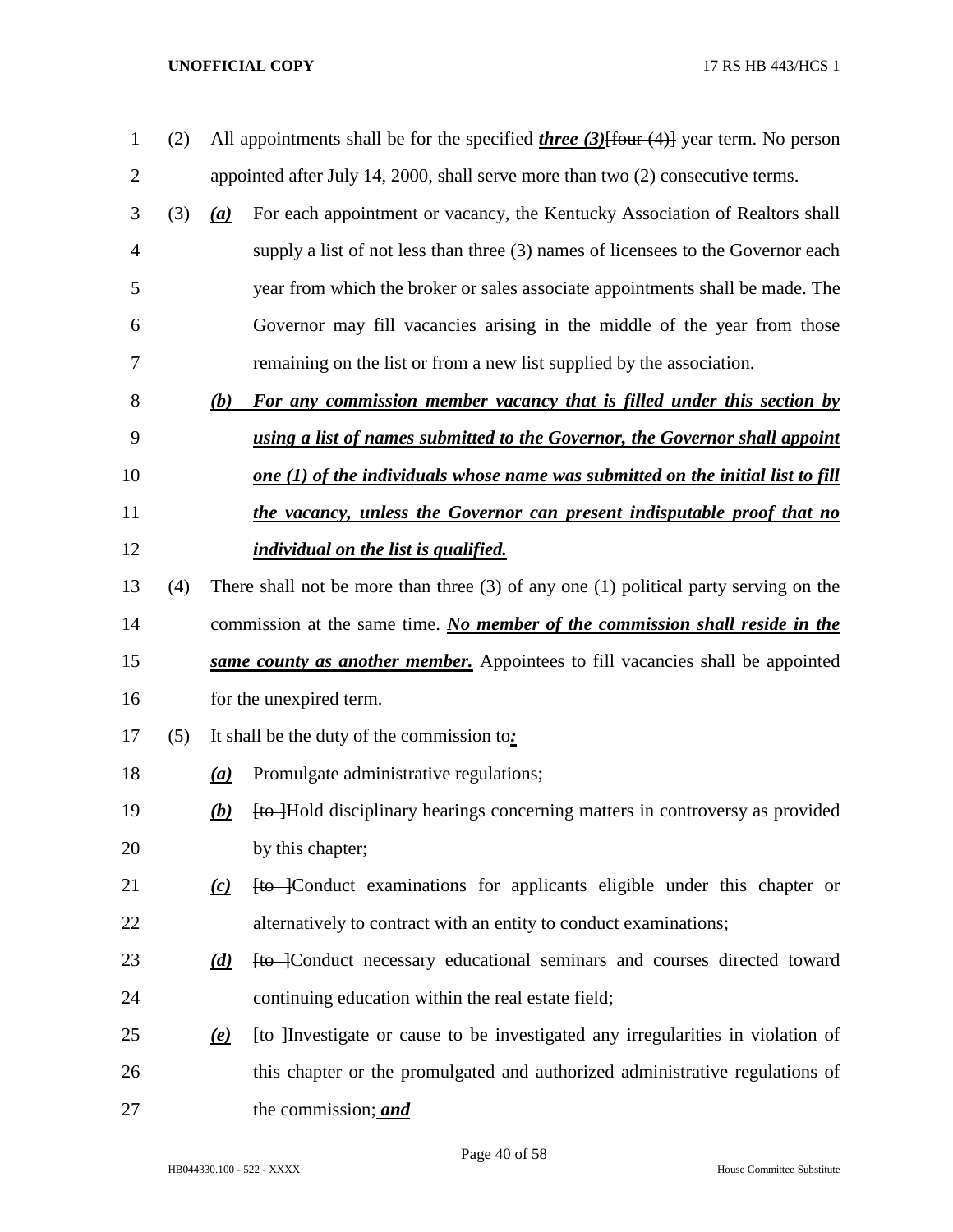- *(f)* [to ]Participate with any other agency of the Commonwealth or the authorized agency of another state for the betterment or improvement of the administration of the statutes or administrative regulations governing this commission.
- Any action taken by the commission under this subsection shall be appealable as are other actions of the commission under this chapter.
- (6) The commission, at its discretion, may use the funds necessary to purchase liability insurance for members and executive officers of the commission, inspectors, and for members of the staff exempted from classified service of the state by KRS 18A.115.
- (7) The commission shall require all actively-licensed agents, except for those agents who were licensed prior to June 19, 1976, to successfully complete mandatory continuing education as a condition of license renewal.
- (8) The commission shall, by the promulgation of administrative regulations, develop a review process by which continuing education courses may be approved for credit. An applicant may seek the commission's approval for credit for courses not previously approved by the commission by submitting sufficient information describing the course to the commission for review.
- *(9) The Governor shall set the compensation of the members of the commission, but voting members of the commission shall be compensated no more than three hundred dollars (\$300) per day for official business, subject to an annual maximum of six thousand dollars (\$6,000). Members shall be reimbursed for all expenses paid and incurred in the discharge of official business consistent with the reimbursement policy for state employees. With the approval of the executive director for real property boards within the Department of Professional*
- *Licensing, commission members and commission staff may attend and travel to*
- *and from meetings and events relevant to the commission or to the industry the*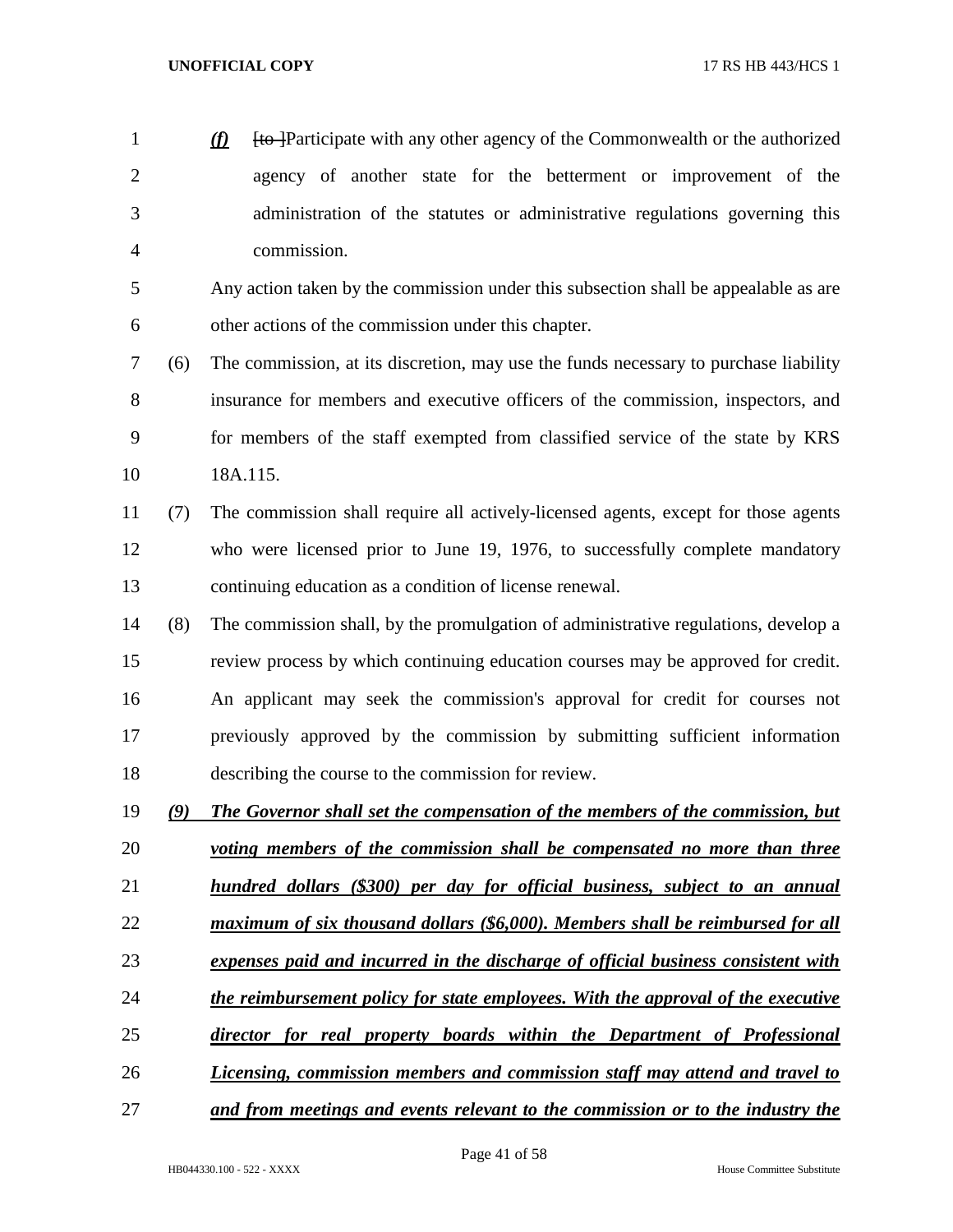| 1              |     | commission represents.                                                                   |
|----------------|-----|------------------------------------------------------------------------------------------|
| $\overline{2}$ |     | Section 26. KRS 324A.015 is amended to read as follows:                                  |
| 3              | (1) | There is created a Real Estate Appraisers Board consisting of five (5) members, two      |
| 4              |     | (2) of whom shall be certified real estate appraisers, one (1) of whom shall represent   |
| 5              |     | the public and shall not be associated with or financially interested in the practice of |
| 6              |     | real estate appraisals, and two (2) of whom shall be employed in the lending             |
| 7              |     | industry. The board shall administer the provisions of this chapter and may              |
| 8              |     | promulgate administrative regulations necessary to effectuate the provisions of KRS      |
| 9              |     | 324A.010 to 324A.090.                                                                    |
| 10             | (2) | The board members shall be appointed by the Governor. Not more than one<br>(a)           |
| 11             |     | (1) board member shall be from any one (1) county within <b>Kentucky</b> .               |
| 12             |     | <b>Members</b> [Kentucky.Members] shall be appointed by the Governor for                 |
| 13             |     | staggered terms of three (3) years. No person shall serve more than two (2)              |
| 14             |     | full consecutive terms.                                                                  |
| 15             |     | Any member appointed to fill a vacancy occurring other than by expiration<br>(b)         |
| 16             |     | of a term shall be appointed for the remainder of the unexpired term.                    |
| 17             |     | No more than three (3) members of the same political party shall serve on<br>(c)         |
| 18             |     | the board at the same time.                                                              |
| 19             |     | For any board member vacancy that is filled under this section by using a<br>(d)         |
| 20             |     | list of names submitted to the Governor, the Governor shall appoint one $(1)$            |
| 21             |     | of the individuals whose name was submitted on the initial list to fill the              |
| 22             |     | vacancy, unless the Governor can present indisputable proof that no                      |
| 23             |     | <i>individual on the list is qualified.</i>                                              |
| 24             | (3) | The appraiser appointees to the board shall be certified and shall have engaged in       |
| 25             |     | the appraisal of real estate in Kentucky on a continuing basis for at least ten (10)     |
| 26             |     | years.                                                                                   |
| 27             | (4) | A board member shall be automatically removed from the board and a vacancy shall         |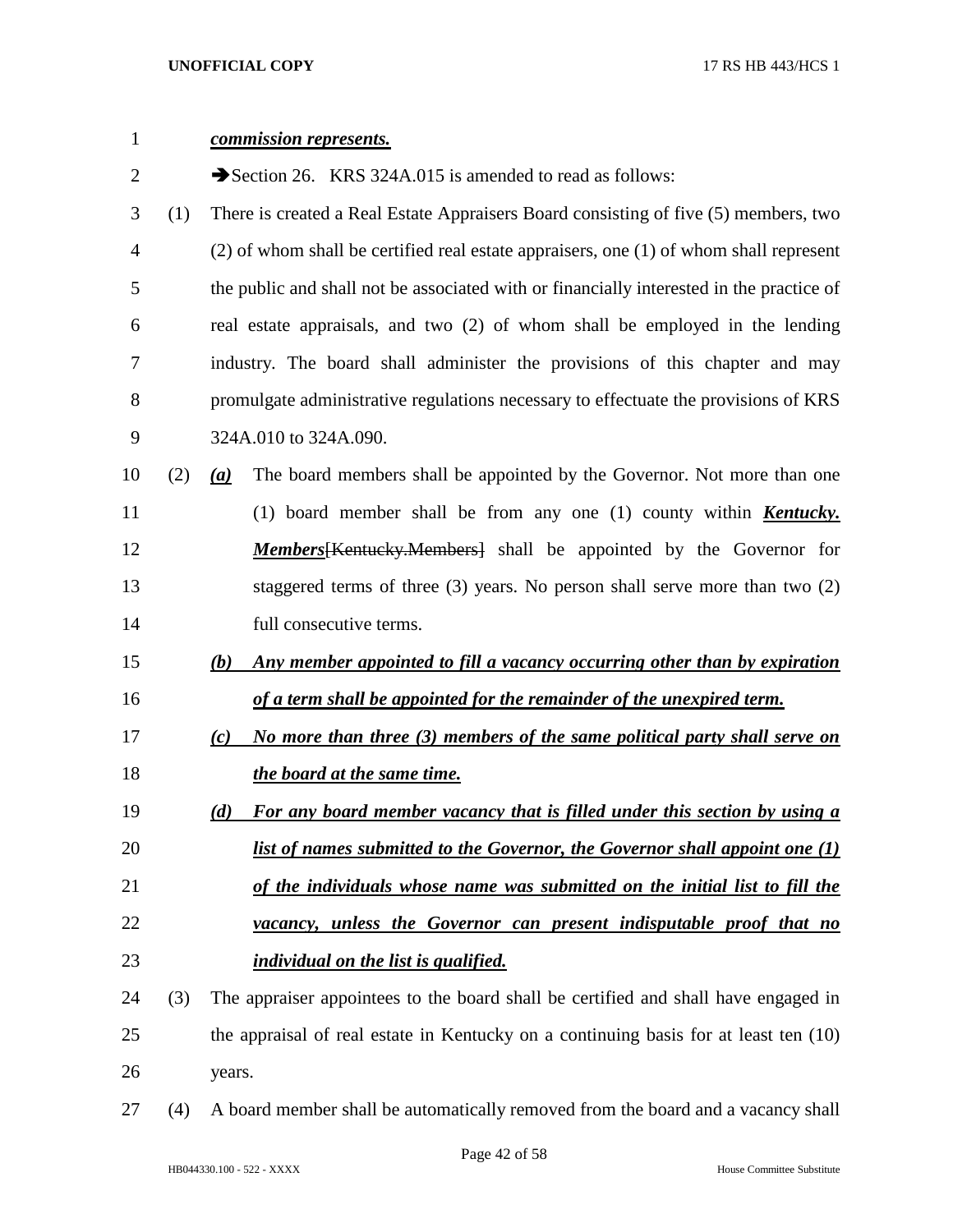| 1              |     |     | occur when:                                                                            |
|----------------|-----|-----|----------------------------------------------------------------------------------------|
| $\overline{2}$ |     | (a) | An appraiser member of the board ceases to be certified;                               |
| 3              |     | (b) | A consumer member of the board acquires a certification as an appraiser;               |
| 4              |     | (c) | A lending industry member ceases to be employed in the lending industry;               |
| 5              |     | (d) | A board member enters a plea of guilty to, or has been found guilty of, a              |
| 6              |     |     | felony and the time for appeal has passed or the judgment of conviction has            |
| 7              |     |     | been finally affirmed on appeal; or                                                    |
| 8              |     | (e) | A board member ceases to be a bona fide resident of the Commonwealth of                |
| 9              |     |     | Kentucky.                                                                              |
| 10             | (5) |     | The board shall adopt a seal with the design <i>it prescribes</i> as the board may     |
| 11             |     |     | prescribel, by which it shall authenticate its proceedings. Copies of all records and  |
| 12             |     |     | papers in the office of the board, duly certified and authenticated by the seal of the |
| 13             |     |     | board, shall be received in evidence in all courts equally and with like effect as the |
| 14             |     |     | original. All records kept in the office of the board under the authority of this      |
| 15             |     |     | chapter shall be open to public inspection in accordance with KRS 61.820 to 61.884     |
| 16             |     |     | and consistent with regulations prescribed by the board.                               |
| 17             | (6) |     | The Governor shall set the compensation of the members of the board, but voting        |
| 18             |     |     | members of the board shall be compensated no more than three hundred dollars           |
| 19             |     |     | (\$300) per day for official business, subject to an annual maximum of six             |
| 20             |     |     | thousand dollars (\$6,000). Members shall be reimbursed for all expenses paid          |
| 21             |     |     | and incurred in the discharge of official business consistent with the                 |
| 22             |     |     | reimbursement policy for state employees. With the approval of the executive           |
| 23             |     |     | director for real property boards within the Department of Professional                |
| 24             |     |     | Licensing, board members and board staff may attend and travel to and from             |
| 25             |     |     | meetings and events relevant to the board or the industry the board represents.        |
| 26             |     |     | Section 27. KRS 324A.025 is amended to read as follows:                                |
|                |     |     |                                                                                        |

(1) The board shall elect a chairman each year at the first meeting called after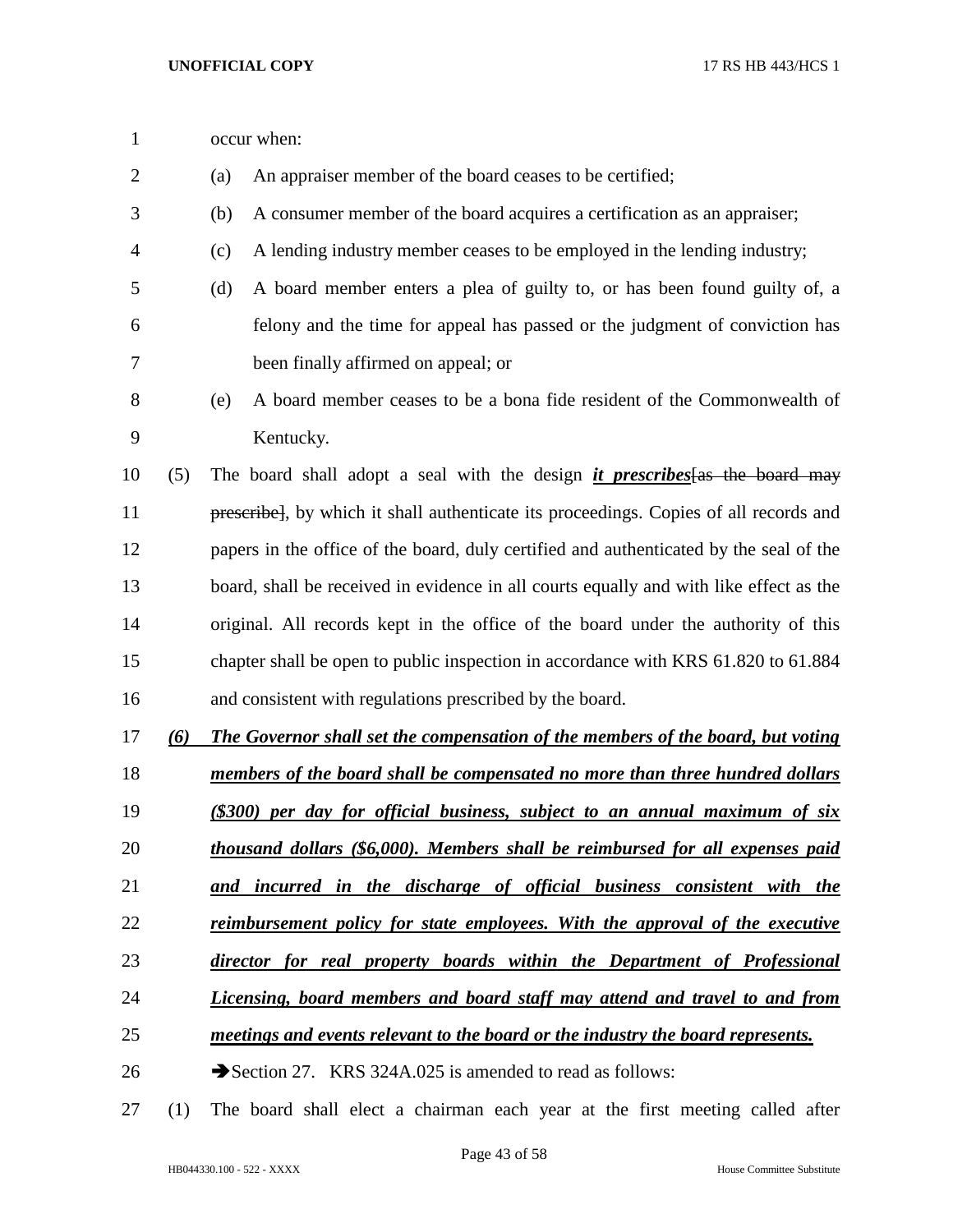- appointment of new members. A majority of the board shall constitute a quorum and may exercise all powers and duties established by the provisions of KRS 324A.020. (2) The board shall meet at least once each calendar quarter. [(3) Each member of the board shall receive actual and necessary expenses and mileage and shall receive two hundred dollars (\$200) per day as compensation for each day spent on duties as a member of the board.] 8 Section 28. KRS 324A.052 is amended to read as follows: (1) Any person or organization, including the board upon its own volition, may file with the board a written complaint alleging a violation of any provision of this chapter. The board shall investigate each complaint. (2) If the investigation reveals evidence supporting the complaint, the board shall set the matter for hearing in accordance with the provisions of KRS Chapter 13B before fining, reprimanding, suspending, revoking, refusing to renew, or any combination thereof. (3) If the investigation reveals that the alleged violation did occur but was not of a serious nature, the board may issue a written admonishment to the certificate holder or licensee. A copy of the admonishment shall be placed in the recipient's permanent file with the board. The recipient shall have the right to file a response to the admonishment within thirty (30) days of its receipt and have the response placed in the permanent file. The recipient may, alternatively, within thirty (30) days of the receipt, file a request for hearing with the board. Upon receipt of this request, the board shall set aside the written admonishment and set the matter for hearing in accordance with the provisions of KRS Chapter 13B. (4) After denying an application for a certificate or license or issuing an admonishment, the board shall grant an administrative hearing in accordance with KRS Chapter
- 27 13B only upon written request of the applicant made within thirty (30) days of the

Page 44 of 58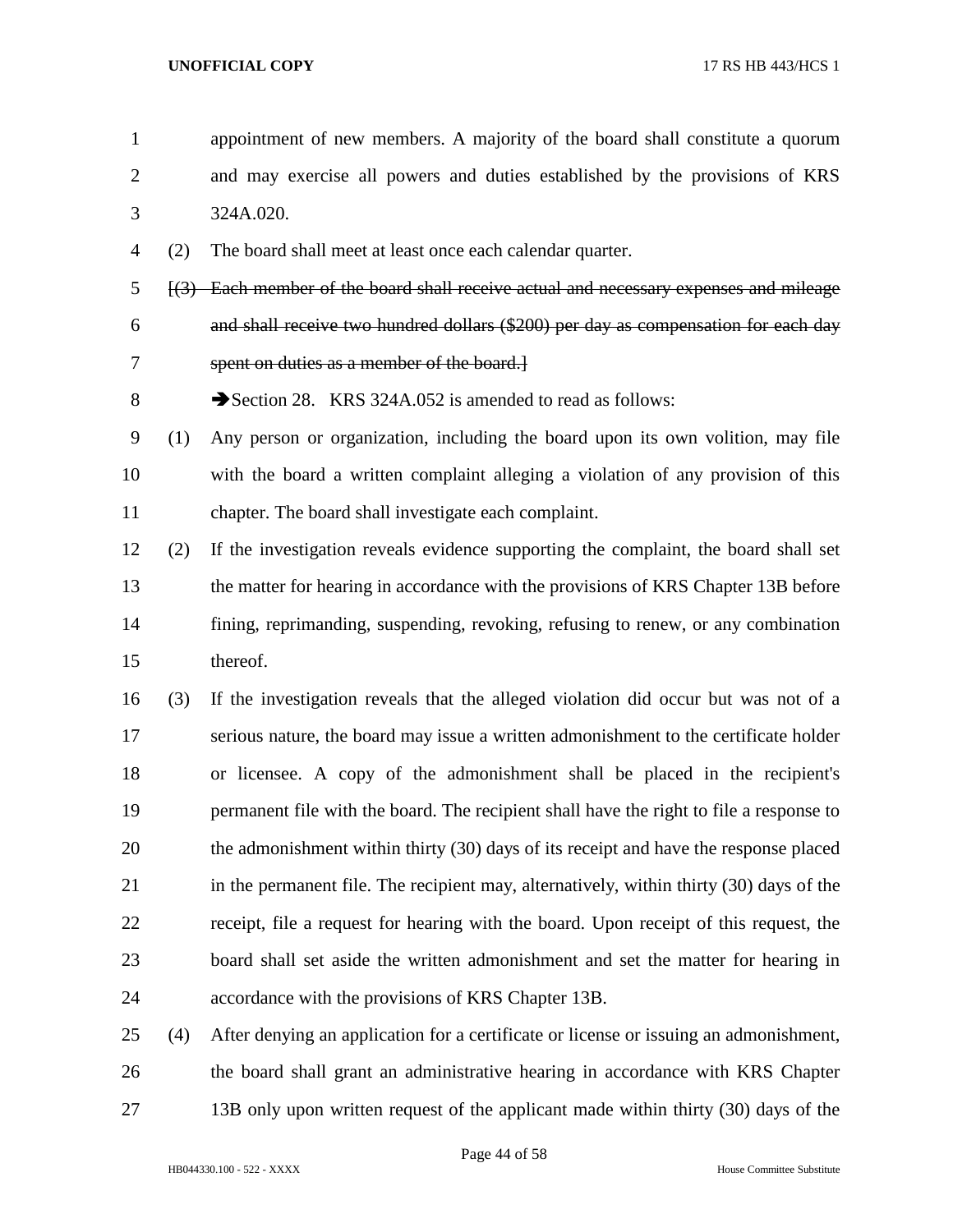- mailing of the letter of denial or admonishment.
- (5) *Pursuant to KRS 13B.120(7), the executive director for real property boards within the Department of Professional Licensing shall hear and issue a final order regarding a decision of the board.* Any party aggrieved by a final order of the *executive director*[board] may appeal to Franklin Circuit Court as provided by KRS Chapter 13B *within thirty (30) days after the issuance of the executive director's final order*. 8 Section 29. KRS 324A.060 is amended to read as follows: (1) [Effective July 1, 1992, ]The board *may*[shall be empowered to] employ an 10 executive director *of the board* and other personnel as may be necessary to discharge the duties imposed by the provisions of KRS 324A.010 to 324A.090. The board shall outline the duties of all personnel and fix their compensation in 13 accordance with KRS Chapter 18A. The board *may* [is] also [ empowered to ] obtain 14 office space, utilities, furniture, supplies, and other goods and services *that are*[as] shall be] reasonably necessary for carrying out the provisions of KRS 324A.010 to
- 324A.090.
- 17 (2) Each executive director *of the board*—<del>Easily assuming office after July 15, 2002,]</del> shall be a certified general or certified residential real property appraiser and shall possess not less than ten (10) years of experience as an appraiser within the Commonwealth of Kentucky.
- 21  $\rightarrow$  Section 30. KRS 329A.025 is amended to read as follows:
- (1) The board shall administer and enforce the provisions of KRS 329A.010 to 329A.090 and shall evaluate the qualifications of applicants for licensure and issue licenses.
- (2) The board shall:
- (a) Implement the provisions of KRS 329A.010 to 329A.090 through the promulgation of administrative regulations in accordance with the provisions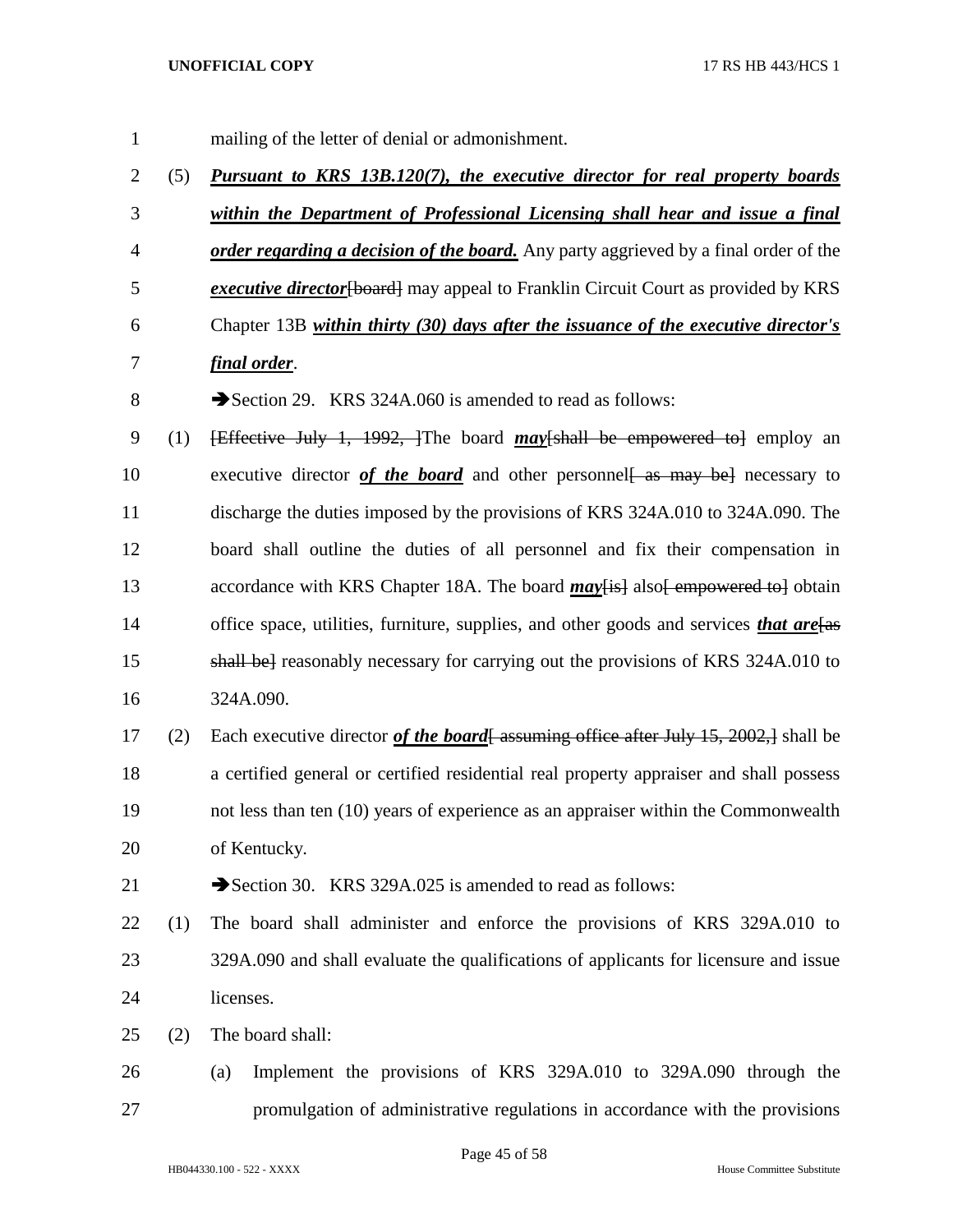| $\mathbf{1}$   |     |     | of KRS Chapter 13A;                                                                 |
|----------------|-----|-----|-------------------------------------------------------------------------------------|
| $\overline{2}$ |     | (b) | Promulgate administrative regulations to establish fees which shall not exceed      |
| 3              |     |     | the amounts necessary to generate sufficient funds to effectively carry out and     |
| 4              |     |     | enforce the provisions of KRS 329A.010 to 329A.090;                                 |
| 5              |     | (c) | Promulgate by administrative regulation an examination to be administered at        |
| 6              |     |     | least twice annually to license applicants. The examination shall be designed       |
| 7              |     |     | to measure knowledge and competence in private investigating, including but         |
| 8              |     |     | not limited to the following subject areas:                                         |
| 9              |     |     | Federal and state constitutional principles;<br>1.                                  |
| 10             |     |     | 2.<br>Court decisions related to activities which could result in liability for the |
| 11             |     |     | invasion of privacy or other activities;                                            |
| 12             |     |     | 3.<br>Eavesdropping and related offenses, assault and related offenses, search      |
| 13             |     |     | and seizure laws, and laws regarding unlawful access to a computer;                 |
| 14             |     |     | General weapons use and concealed weapons laws;<br>4.                               |
| 15             |     |     | 5.<br>Additional state criminal laws and related procedures that are relevant to    |
| 16             |     |     | the practice of private investigating; and                                          |
| 17             |     |     | Additional subject areas as determined by the board; and<br>6.                      |
| 18             |     | (d) | Promulgate by administrative regulation a code of professional practice and         |
| 19             |     |     | conduct that shall be based upon generally recognized principles of                 |
| 20             |     |     | professional ethical conduct and be binding upon all licensees.                     |
| 21             | (3) |     | The board may:                                                                      |
| 22             |     | (a) | Contract with the <i>Department of Professional Licensing</i> [Office of            |
| 23             |     |     | Occupations and Professions] within the Public Protection Cabinet for the           |
| 24             |     |     | provision of administrative services;                                               |
| 25             |     | (b) | Employ any persons it deems necessary to carry on the work of the board. The        |
| 26             |     |     | board may define their duties and fix their compensation;                           |
| 27             |     | (c) | Develop or sponsor at least six (6) hours of continuing professional education      |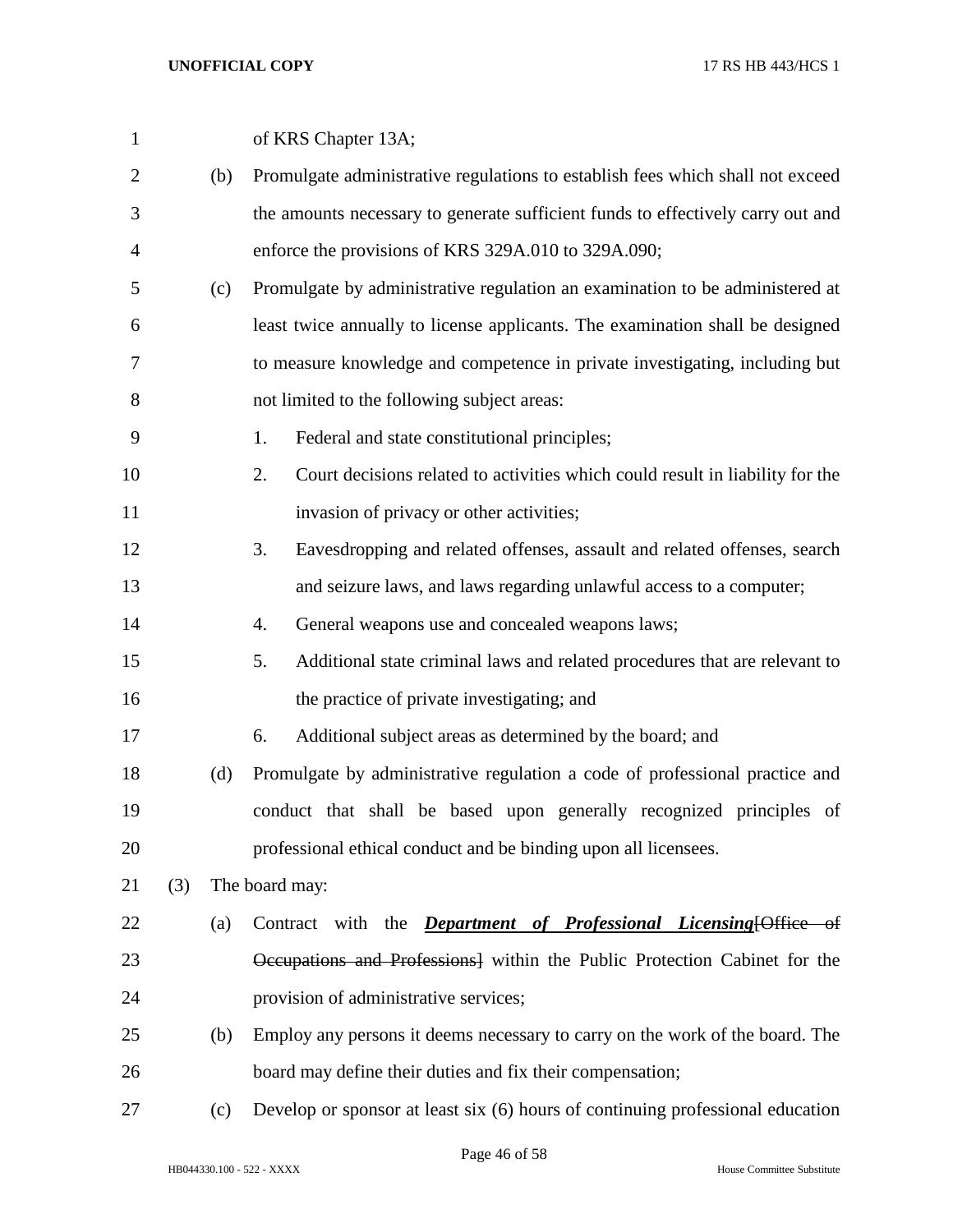| $\mathbf{1}$   |     | annually;                                                                        |
|----------------|-----|----------------------------------------------------------------------------------|
| $\overline{2}$ | (d) | Approve and certify a forty (40) hour training class covering the subject areas  |
| 3              |     | of the licensing examination;                                                    |
| $\overline{4}$ | (e) | Renew licenses and require continuing professional education as a condition      |
| 5              |     | for renewal;                                                                     |
| 6              | (f) | Waive the examination requirement for any applicant licensed in a reciprocal     |
| 7              |     | state as prescribed in subsection $(3)(m)$ of this section, who is licensed in   |
| 8              |     | good standing in that state and meets all of the other requirements of KRS       |
| 9              |     | 329A.035;                                                                        |
| 10             | (g) | Suspend or revoke licenses, impose supervisory or probationary conditions        |
| 11             |     | upon licensees, impose administrative disciplinary fines, or issue written       |
| 12             |     | admonishments or reprimands, or any combination thereof;                         |
| 13             | (h) | Issue subpoenas, examine witnesses, pay appropriate witness fees, administer     |
| 14             |     | oaths, and investigate allegations of practices violating the provisions of KRS  |
| 15             |     | 329A.010 to 329A.090;                                                            |
| 16             | (i) | Conduct hearings pursuant to KRS Chapter 13B and keep records and minutes        |
| 17             |     | necessary to carry out the board's functions;                                    |
| 18             | (j) | Organize itself into two (2) panels to separate the functions of inquiry and     |
| 19             |     | hearings. Each panel shall have the power to act as either an inquiry or hearing |
| 20             |     | panel. No member serving on the inquiry panel shall serve on the hearing         |
| 21             |     | panel for any one (1) particular case. Any final decision of the hearing panel   |
| 22             |     | shall be considered as the final decision of the board and the hearing panel     |
| 23             |     | may exercise all powers granted to the board pursuant to KRS Chapter 13B;        |
| 24             | (k) | Utilize mediation as a technique to resolve disciplinary matters;                |
| 25             | (1) | Seek injunctive relief in the Circuit Court of the county where the alleged      |
| 26             |     | unlawful practice occurred to stop the unlawful practice of private              |
| 27             |     | investigating by unlicensed persons or companies; and                            |

Page 47 of 58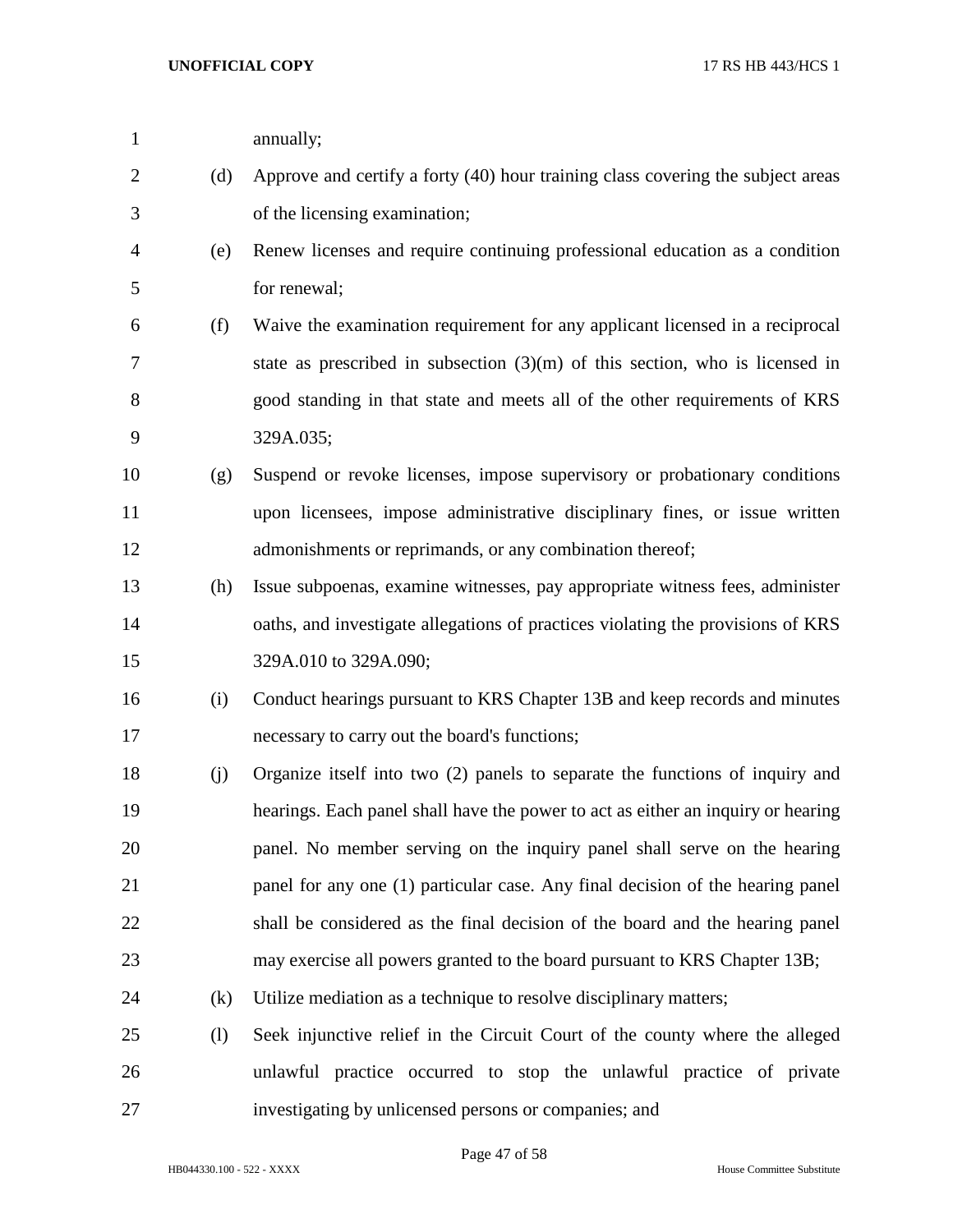- (m) Negotiate and enter into reciprocal agreements with appropriate officials in other states to permit licensed investigation companies and private investigators who meet or exceed the qualifications established in KRS 329A.010 to 329A.090 to operate across state lines under mutually acceptable terms.
- 
- Section 31. KRS 330.050 is amended to read as follows:

 (1) There is hereby created a Board of Auctioneers. The Governor shall appoint a board consisting of five (5) members, all of whom immediately prior to the date of their appointment have been residents of the Commonwealth of Kentucky for five (5) years, and four (4) whose vocation for a period of at least five (5) years has been that of an auctioneer. One (1) member shall be a citizen at large who is not associated with or financially interested in the practice or business regulated. The term of the members of the board shall be for three (3) years and until their successors are appointed and qualified. Members to fill vacancies shall be appointed for the unexpired term.

 (2) At no time shall there be more than two (2) auctioneer members of the same political party on the board. Whenever there is an auctioneer vacancy on the board, the Kentucky Auctioneer Association shall recommend to the Governor at least 19 three (3) names for each auctioneer vacancy, and such appointment or appointments shall be made from the recommendations of the association.

- (3) The board, immediately upon qualification of the member appointed in each year, shall organize by selecting from its members a chairman.
- (4) *(a) No member of the board shall reside in the same county as another member.*
- *(b) A majority of the board shall constitute a quorum for the transaction of business.*
- *(c) No member may serve on the board for more than six (6) consecutive years.*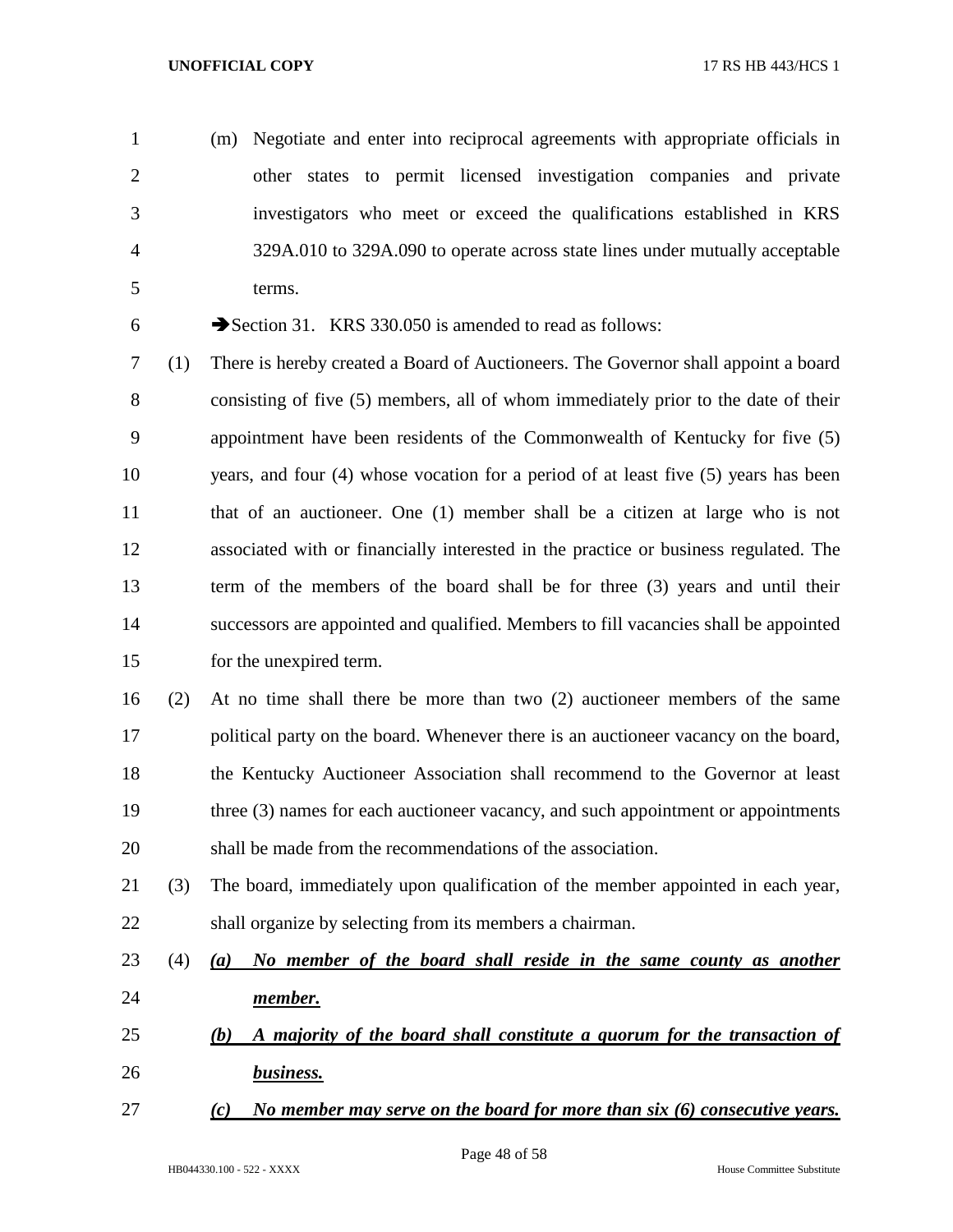| $\mathbf{1}$   |     |          | <u>A member may serve on the board for six (6) consecutive years on more</u>        |
|----------------|-----|----------|-------------------------------------------------------------------------------------|
| $\overline{2}$ |     |          | than one occasion if that person is not a member of the board for at least          |
| 3              |     |          | <u>two (2) years between periods of board service.</u>                              |
| 4              |     | (d)      | For any auctioneer board member vacancy that is filled under this section           |
| 5              |     |          | by using a list of names submitted to the Governor, the Governor shall              |
| 6              |     |          | appoint one (1) of the individuals whose name was submitted on the initial          |
| 7              |     |          | list to fill the vacancy, unless the Governor can present indisputable proof        |
| 8              |     |          | <i>that no individual on the list is qualified</i> [Each member of the board shall  |
| 9              |     |          | receive the sum of twelve thousand dollars (\$12,000) per year, payable twice       |
| 10             |     |          | monthly, and reimbursement for actual and necessary expenses incurred in the        |
| 11             |     |          | performance of official duties].                                                    |
| 12             | (5) | (a)      | The board shall have full authority to employ, and discharge, any personnel,        |
| 13             |     |          | including counsel, as it may deem necessary to efficiently administer and           |
| 14             |     |          | enforce the provisions of this chapter, and it shall outline the duties and fix the |
| 15             |     |          | compensation of such persons, provided that compensation shall be                   |
| 16             |     |          | comparable to the salaries paid other state employees, if any, which the board      |
| 17             |     |          | may deem to be doing similar work.                                                  |
| 18             |     | (b)      | The board shall obtain office space, furniture, stationery, and any other proper    |
| 19             |     |          | supplies and conveniences reasonably necessary to carry out the provisions of       |
| 20             |     |          | this chapter. If any items deemed to be reasonably necessary by or which are        |
| 21             |     |          | required by the board are available through vendors under contract with the         |
| 22             |     |          | Commonwealth of Kentucky at less cost than if obtained otherwise, then the          |
| 23             |     |          | items shall be acquired pursuant to the contract.                                   |
| 24             |     | $\omega$ | The board shall have full authority to obtain for its members, staff, and           |
| 25             |     |          | employees complete insurance coverage, including, but not limited to, liability     |
| 26             |     |          | and errors and omissions insurance, so long as the insurance concerns the           |
| 27             |     |          | business of the board.                                                              |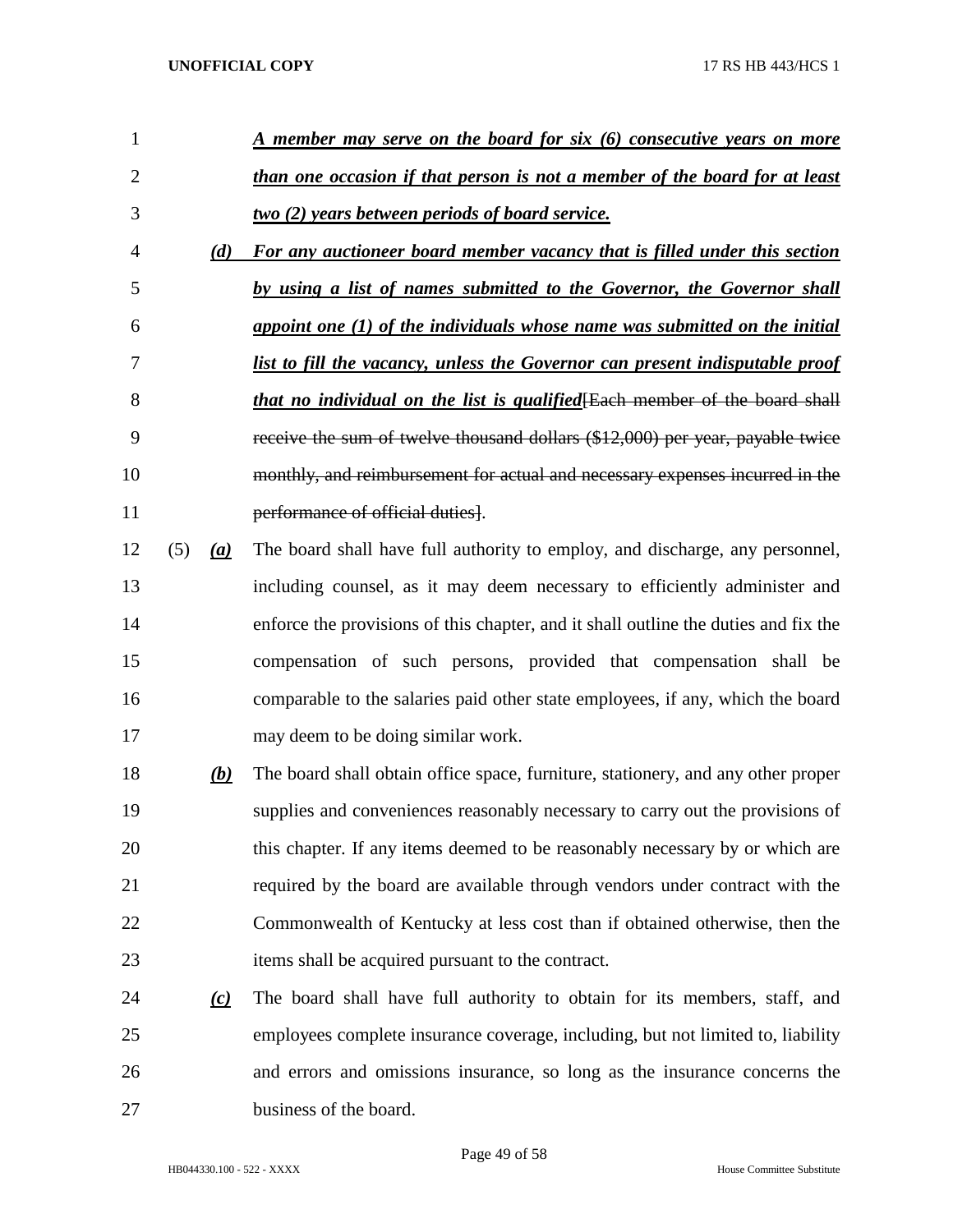(6) All fees and charges collected by the board under the provisions of this chapter shall be paid into the State Treasury through the Finance and Administration Cabinet and shall be credited to an agency fund account for the Board of Auctioneers under the provisions of KRS 45.253 and shall be withdrawn or expended as provided in that section, if such payment, credit, withdrawal, or expense provisions do not conflict with any provision of this chapter.

- (a) The board may establish and collect reasonable fees relating to the administration and enforcement of this chapter for application or other processing costs, on-line service, continuing education provider services, copy and mailing services, or other fees necessary to offset the licensing and processing costs.
- (b) The total expenses for all purposes and obligations of the board shall not exceed the total fees, charges, fines, penalties, and other income imposed under the provisions of this chapter and paid into the state treasury.
- (c) The board shall be financially self-sustaining, and if funds permit it may underwrite, within its financial limitations, educational programs for the enlightenment and benefit of all licensees who have paid fees pursuant to this chapter.
- (7) The board shall maintain annually a list of the names and addresses of all licensees regulated by the board. This list shall also contain the names of all persons whose licenses have been suspended or revoked within the preceding year, as well as any other information relative to the enforcement of the provisions of this chapter that the board may deem of interest to the public.
- (8) The board may promulgate administrative regulations in accordance with KRS Chapter 13A as required to fulfill the duties and functions assigned to the board by 26 this chapter.
- (9) A board member shall be automatically removed from the board and a vacancy shall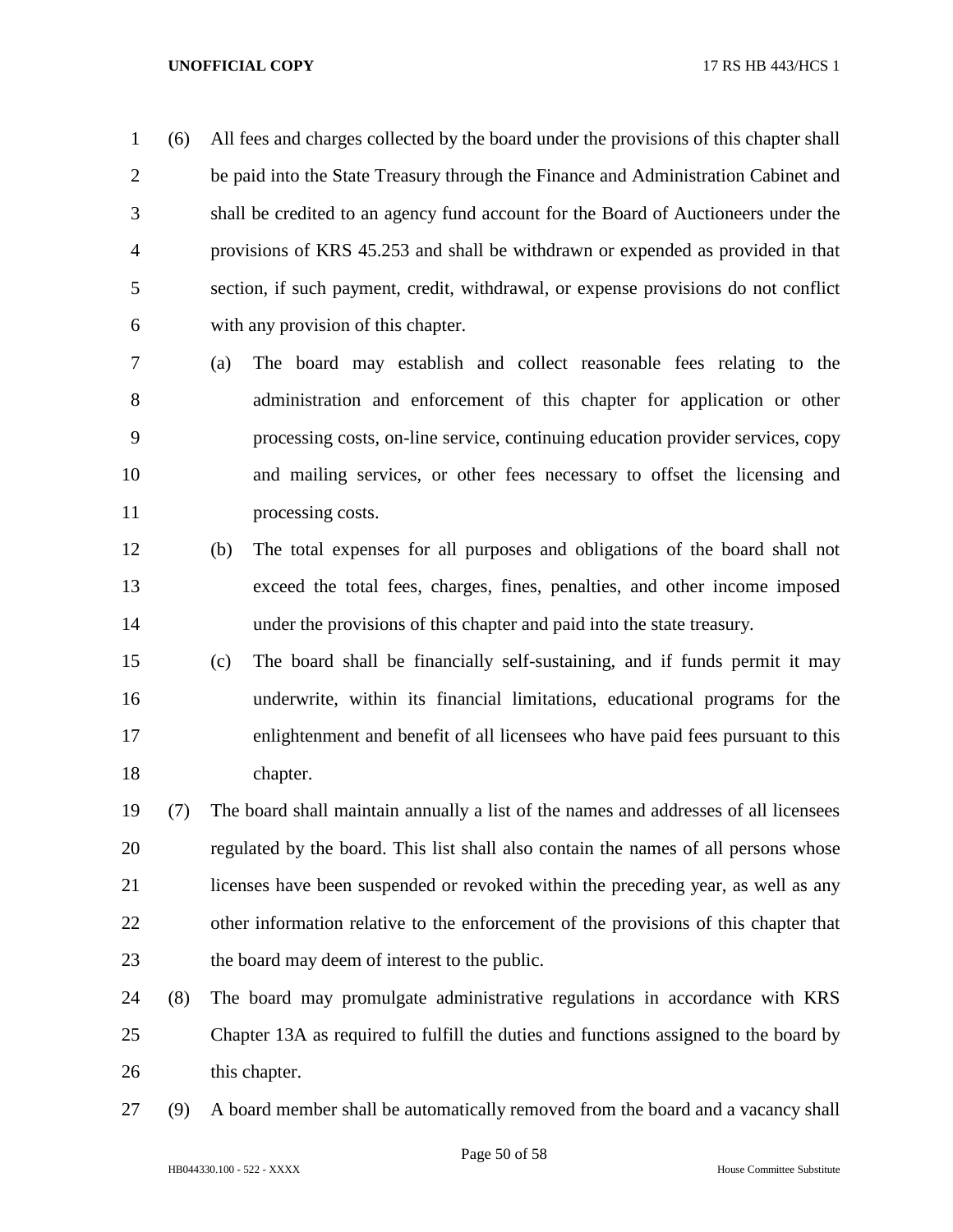| $\mathbf{1}$   |      |     | occur when:                                                                                     |
|----------------|------|-----|-------------------------------------------------------------------------------------------------|
| $\overline{2}$ |      | (a) | An auctioneer member of the board ceases to be a licensed auctioneer;                           |
| 3              |      | (b) | A nonlicensed member of the board acquires a license regulated by the board;                    |
| 4              |      | (c) | A board member enters a plea of guilty, an Alford plea, a plea of no contest to,                |
| 5              |      |     | or has been convicted of, any felony, and the time for appeal has passed or the                 |
| 6              |      |     | judgment of conviction has been finally affirmed on appeal; or                                  |
| 7              |      | (d) | A board member ceases to be a resident of the Commonwealth of Kentucky.                         |
| 8              | (10) |     | The Governor shall set the compensation of the members of the board, but voting                 |
| 9              |      |     | members of the board shall be compensated no more than three hundred dollars                    |
| 10             |      |     | (\$300) per day for official business, subject to an annual maximum of six                      |
| 11             |      |     | thousand dollars (\$6,000). Members shall be reimbursed for all expenses paid                   |
| 12             |      |     | and incurred in the discharge of official business consistent with the                          |
| 13             |      |     | reimbursement policy for state employees. With the approval of the executive                    |
| 14             |      |     | director for real property boards within the Department of Professional                         |
| 15             |      |     | Licensing, board members and board staff may attend and travel to and from                      |
| 16             |      |     | meetings and events relevant to the board and the industry the board represents.                |
| 17             |      |     | Section 32. KRS 330.130 is amended to read as follows:                                          |
| 18             | (1)  |     | Before denying an application for license or before imposing any disciplinary action            |
| 19             |      |     | authorized under KRS 330.110, the board shall set the matter for an administrative              |
| 20             |      |     | hearing, if a hearing is requested by the applicant or licensee. The hearing shall be           |
| 21             |      |     | conducted in accordance with KRS Chapter 13B. If the subject of the hearing is an               |
| 22             |      |     | apprentice auctioneer, the board shall also provide notification of the hearing to the          |
| 23             |      |     | auctioneer employing <i>the apprentice auctioneer</i> [him] or whose employ he <i>or she</i> is |
| 24             |      |     | about to enter, by sending notice by certified mail, return receipt requested, to the           |
| 25             |      |     | auctioneer's last known business address.                                                       |
| 26             | (2)  |     | <b>Pursuant to KRS 13B.120(7), the executive director for real property boards</b>              |
| 27             |      |     | within the Department of Professional Licensing shall hear and issue a final                    |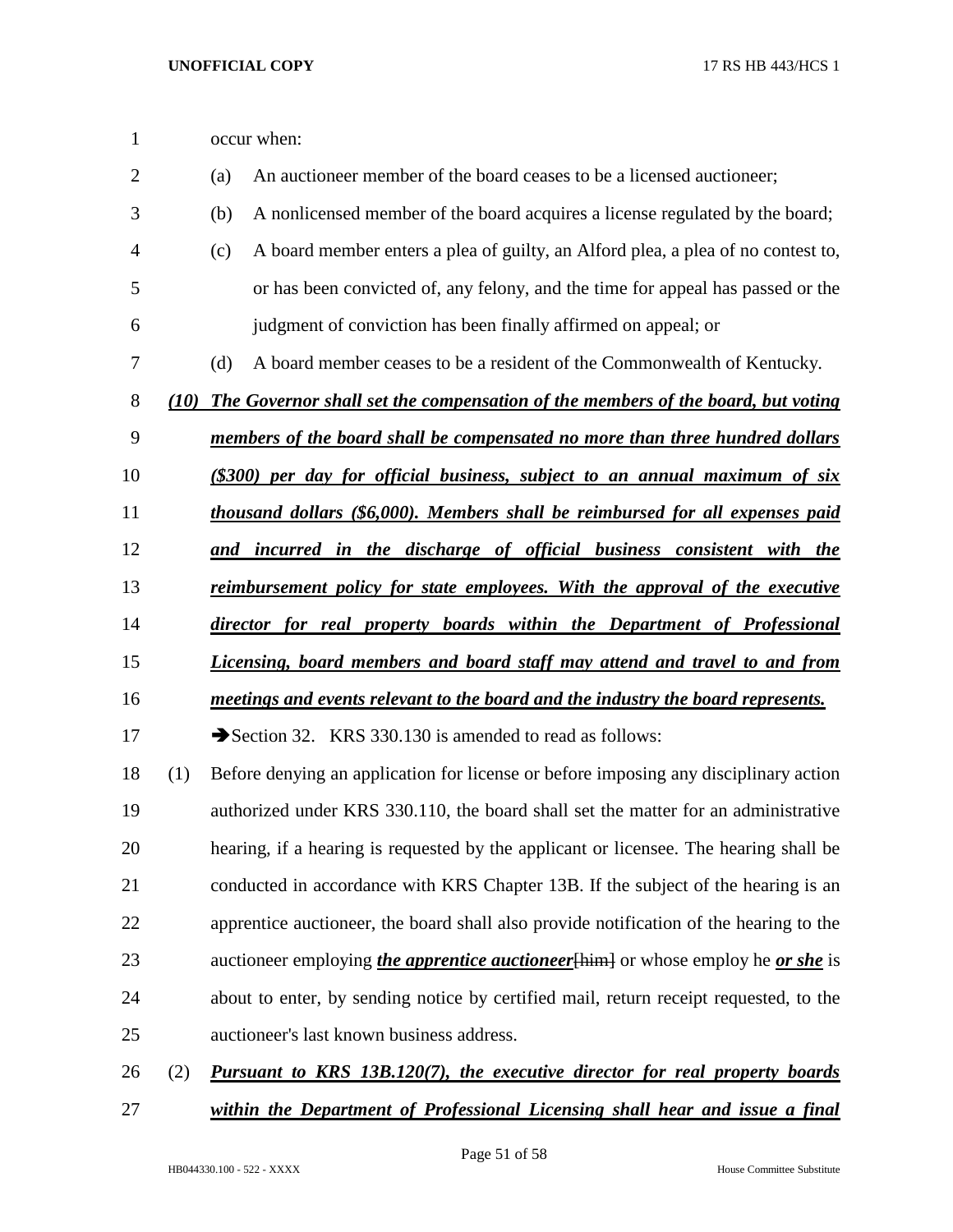*order regarding a decision of the board. (3)* Any party aggrieved by a final order of the *executive director*[board] refusing to grant a license or suspending or revoking a license may appeal the final order to the Circuit Court of the county in which the applicant or licensee resides, in accordance with KRS Chapter 13B*, within thirty (30) days after the issuance of the executive director's final order*. 7 Section 33. KRS 334.170 is amended to read as follows: The *Department of Professional Licensing*[Office of Occupations and Professions] in the Public Protection Cabinet shall provide administrative aid to the board to assist it in the discharge of its duties. 11 Section 34. KRS 433.900 is amended to read as follows: As used in KRS 433.900 to 433.906, unless the context otherwise requires: (1) "Applicant" means a secondary metals recycler seeking an application for a certificate of registration with the *Department of Professional Licensing*[Office of Occupations and Professions] of the Public Protection Cabinet, as provided in KRS 433.902. If the secondary metals recycler is owned by a corporation, limited liability company, partnership, limited partnership, incorporated association, or any other entity organized for the purpose of engaging in business as a secondary metals recycler, "applicant" means the officers of these entities; (2) "Ferrous metals" means any metal containing significant quantities of iron or steel; (3) "Nonferrous metals" means metal not containing significant quantities of iron, including but not limited to copper, brass, aluminum, bronze, lead, zinc, nickel, and alloys thereof; (4) "Name-based background check" means a statewide search of the centralized criminal history record information system by the Department of Kentucky State Police, utilizing the name, date of birth, and Social Security number of the applicant;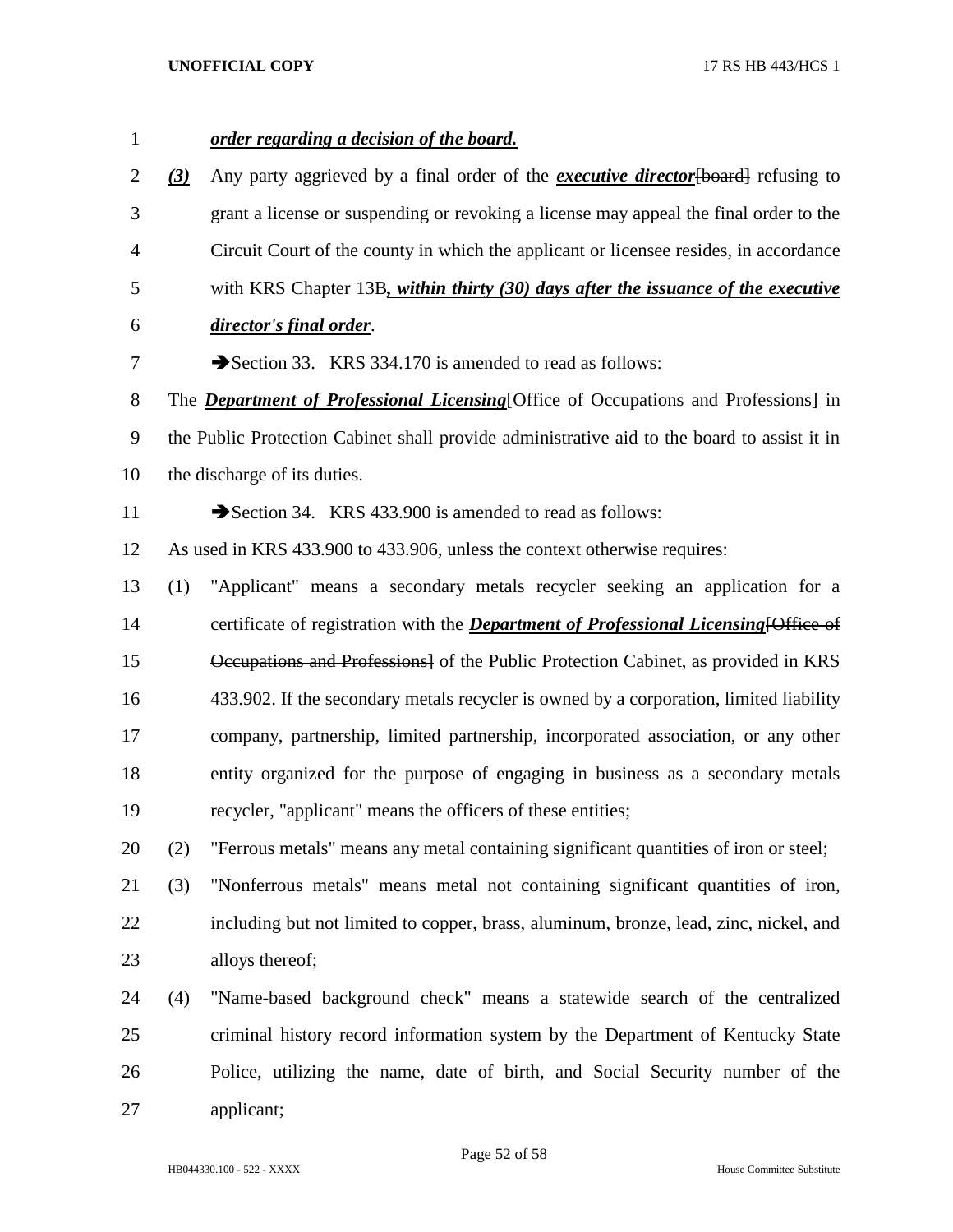(5) "Restricted metals" means any of the following metal items: 2 (a) Manhole covers: (b) Electric light poles or other utility poles; (c) Guardrails; (d) Street signs, traffic signs, or traffic signals; (e) Whole road tiles; (f) Funeral markers or funeral vases; (g) Railroad equipment, including but not limited to a tie plate, signal house, control box, switch plate, e-clip, or rail tie junction; (h) Condensing or evaporating coils made from copper, aluminum, or aluminum- copper, including the tubing or rods from a heating or air conditioning unit that is not from a window air conditioning unit or automobile air conditioning unit; (i) Stainless steel beer kegs; (j) A catalytic converter or any nonferrous part of a catalytic converter unless purchased as part of a vehicle; or (k) Storm drain covers; and (6) (a) "Secondary metals recycler" means: 1. Any person who is engaged in the business of gathering or obtaining ferrous or nonferrous metals that have served their original economic purpose or is in the business of performing the manufacturing process by which ferrous metals or nonferrous metals are converted into raw material products consisting of prepared grades and having an existing or potential monetary value; 2. Any person who has facilities for performing the manufacturing process by which ferrous metals or nonferrous metals are converted into raw material products consisting of prepared grades and having an existing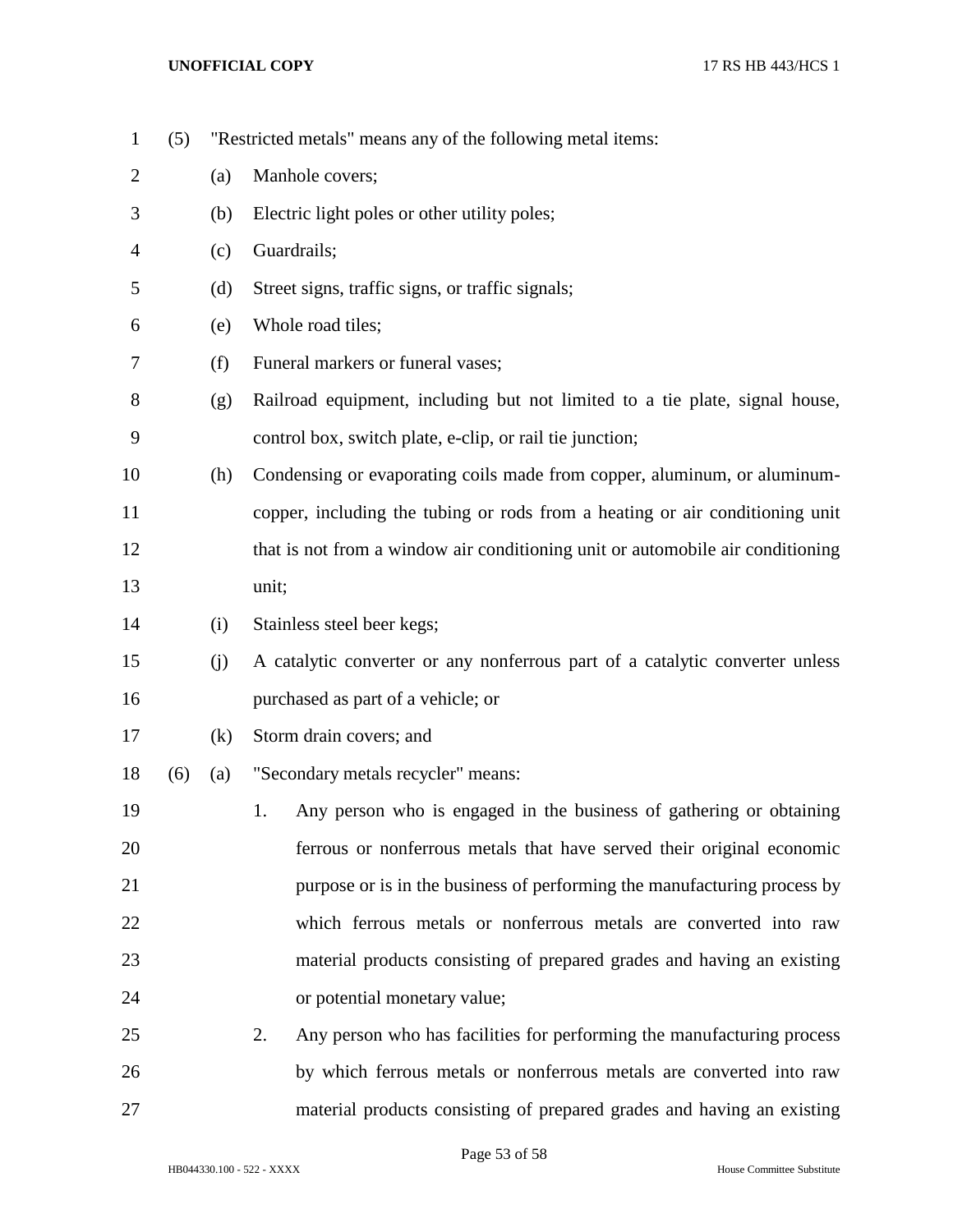| 1              |     |     | or potential monetary value, other than by the exclusive use of hand            |
|----------------|-----|-----|---------------------------------------------------------------------------------|
| $\overline{2}$ |     |     | tools, by methods including but not limited to processing, sorting,             |
| 3              |     |     | cutting, classifying, cleaning, baling, wrapping, shredding, shearing, or       |
| $\overline{4}$ |     |     | changing the physical form or chemical content thereof; or                      |
| 5              |     |     | 3.<br>Any recycler, dealer in junk or metals, dealer in second hand articles,   |
| 6              |     |     | vendor of bottles or rags, or collector of or dealer in articles found in       |
| 7              |     |     | ashes, garbage, or other refuse, whether a dealer, collector, or vendor         |
| 8              |     |     | operates an established place of business or an itinerant business.             |
| 9              |     | (b) | "Secondary metals recycler" shall not include a municipal solid waste           |
| 10             |     |     | department or any entity which has been issued a municipal solid waste          |
| 11             |     |     | transporter license by the Kentucky Transportation Cabinet and which gathers    |
| 12             |     |     | or obtains ferrous or nonferrous metals in a vehicle registered in Kentucky to  |
| 13             |     |     | transport solid waste.                                                          |
| 14             |     |     | Section 35. KRS 433.902 is amended to read as follows:                          |
| 15             | (1) | (a) | Each secondary metals recycler shall submit to a name-based background          |
| 16             |     |     | check as provided in subsection (2) of this section and obtain a certificate of |
| 17             |     |     | registration from the <i>Department of Professional Licensing</i> [Office of    |
| 18             |     |     | Occupations and Professions of the Public Protection Cabinet within sixty       |
| 19             |     |     | (60) days of the effective date of administrative regulations promulgated       |
| 20             |     |     | pursuant to this section.                                                       |
| 21             |     | (b) | The application for certificate of registration shall be in a form and format   |
| 22             |     |     | determined by the <i>Department of Professional Licensing</i> [Office of        |
| 23             |     |     | Occupations and Professions] of the Public Protection Cabinet and shall         |
| 24             |     |     | contain at a minimum the following:                                             |
| 25             |     |     | The name of the secondary metals recycling business;<br>1.                      |
| 26             |     |     | 2.<br>The name or names of each applicant;                                      |
| 27             |     |     | The address of each secondary metals recycling business owned by the<br>3.      |

Page 54 of 58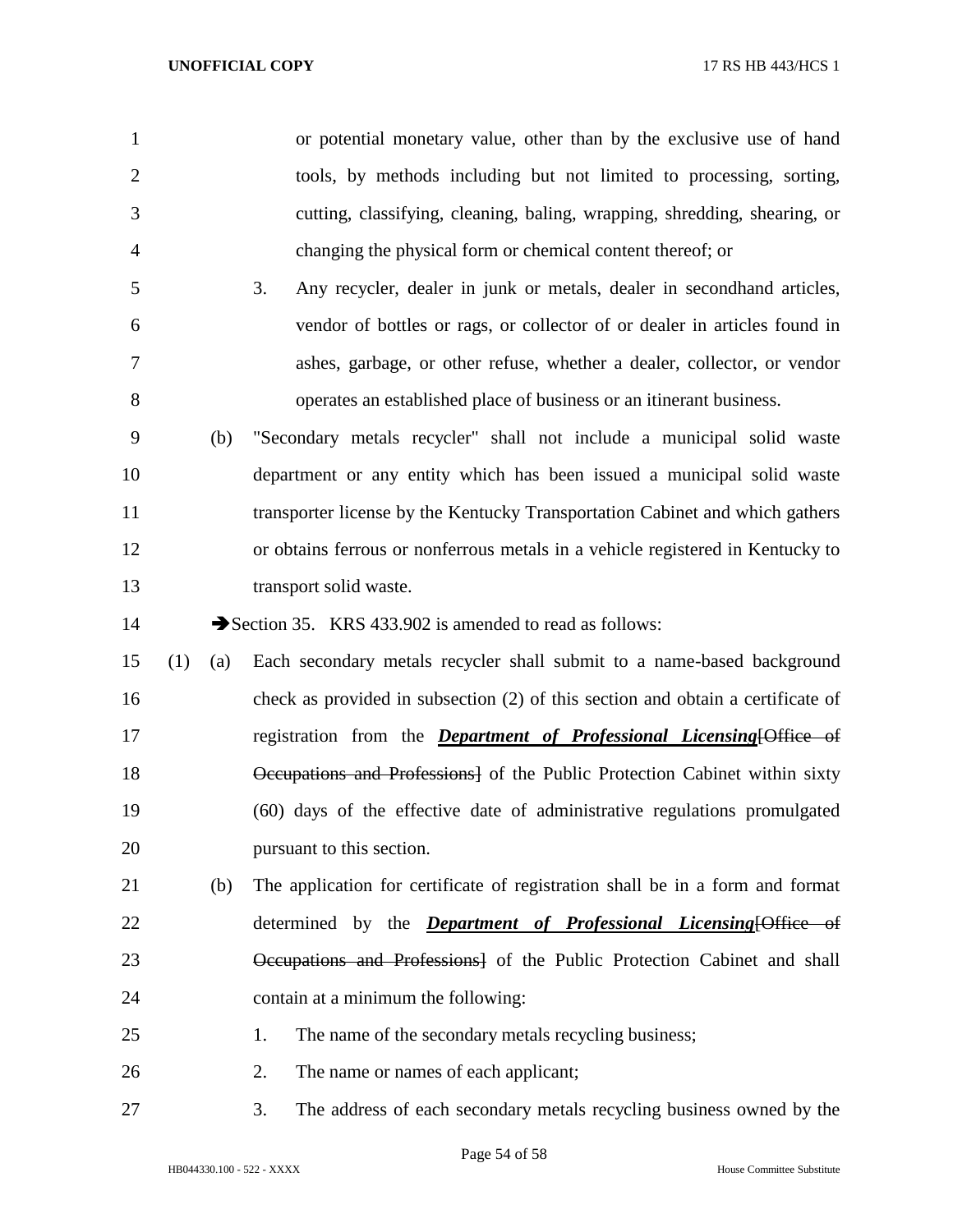| $\mathbf{1}$   |     | applicant; and                                                                        |
|----------------|-----|---------------------------------------------------------------------------------------|
| $\overline{c}$ |     | Contact information for the purposes of KRS 433.906.<br>4.                            |
| 3              | (c) | Any person listed on an application for a certificate of registration shall be at     |
| 4              |     | least eighteen (18) years of age prior to the date that the application is            |
| 5              |     | submitted.                                                                            |
| 6              | (d) | Any corporation, limited liability company, partnership, limited partnership,         |
| 7              |     | incorporated association, or any other entity engaged in business as, or              |
| 8              |     | organized for the purpose of engaging in business as, a secondary metals              |
| 9              |     | recycler submitting an application <i>shall</i> [must] be organized and qualified to  |
| 10             |     | do business in the Commonwealth.                                                      |
| 11             | (e) | The <b>Department of Professional Licensing</b> [Office of Occupations and            |
| 12             |     | Professions] of the Public Protection Cabinet shall charge each applicant a           |
| 13             |     | reasonable fee established by administrative regulation equal to the actual           |
| 14             |     | administrative costs of processing an application for a certificate of                |
| 15             |     | registration.                                                                         |
| 16             | (f) | If an applicant is the owner of more than one (1) secondary metals recycling          |
| 17             |     | location, the <b>Department of Professional Licensing</b> [Office of Occupations      |
| 18             |     | and Professions] of the Public Protection Cabinet shall charge a fee for each         |
| 19             |     | location that is no greater than the actual administrative costs of processing        |
| 20             |     | the application for certificate of registration. Upon approval of the application,    |
| 21             |     | the <b>Department of Professional Licensing</b> [Office of Occupations and            |
| 22             |     | Professions] of the Public Protection Cabinet shall issue a certificate of            |
| 23             |     | registration for each location.                                                       |
| 24             | (g) | Each applicant that receives a certificate of registration from the <b>Department</b> |
| 25             |     | of Professional Licensing [Office of Occupations and Professions] of the              |
| 26             |     | Public Protection Cabinet as provided in this section shall be required to pay        |
| 27             |     | an annual renewal fee equal to the actual administrative costs of processing          |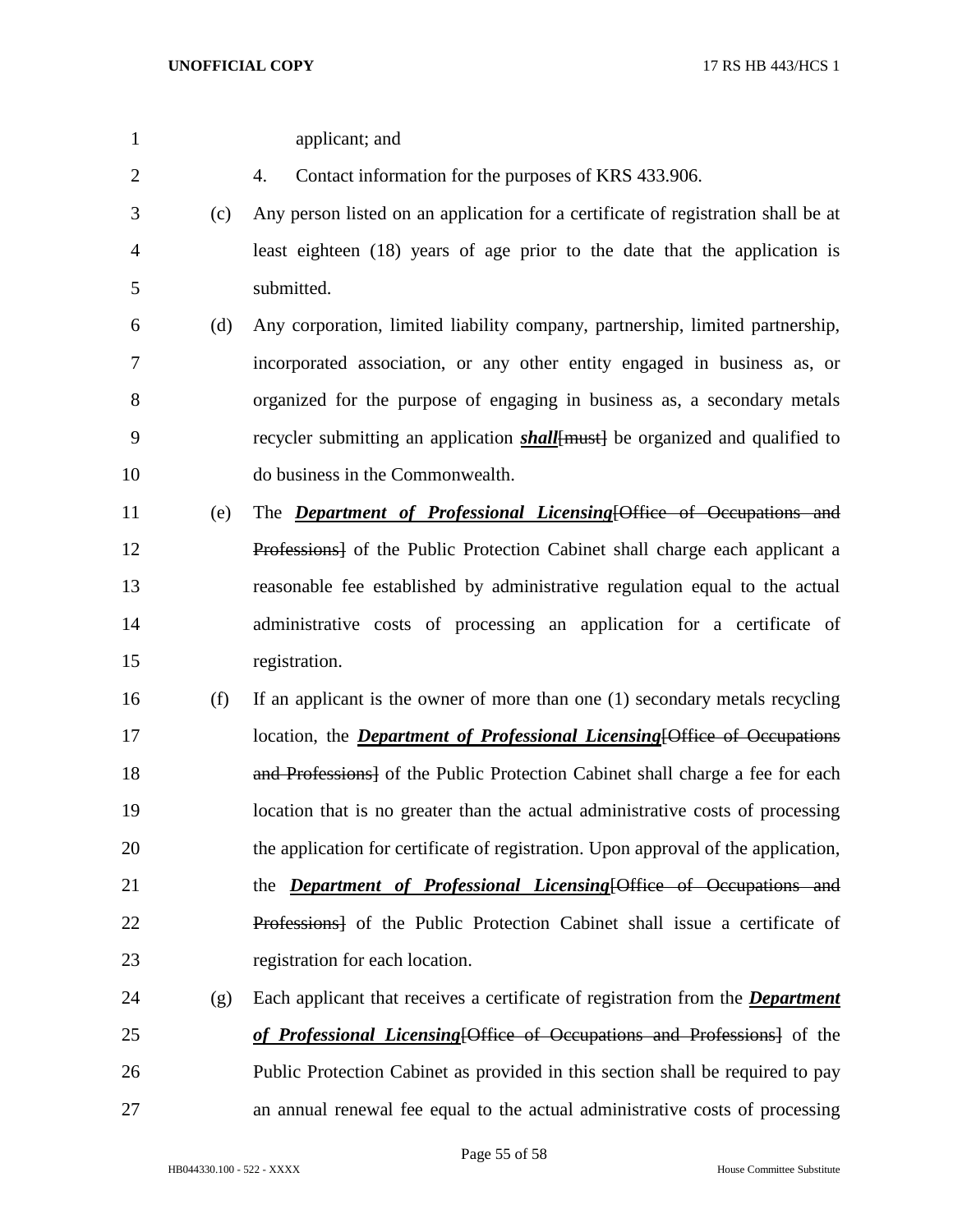the renewal of the certificate for registration.

- (h) The list of secondary metals recyclers registered with the *Department of Professional Licensing*[Office of Occupations and Professions] of the Public Protection Cabinet as provided in this section shall be public information and available upon written request to the *Department of Professional Licensing*[Office of Occupations and Professions] of the Public Protection Cabinet.
- (2) (a) Prior to approval of the application, the *Department of Professional Licensing*[Office of Occupations and Professions] of the Public Protection Cabinet shall require a name-based background check on each applicant.
- (b) Each applicant shall provide written authorization to the Department of Kentucky State Police to perform a name-based background check and release the results to the *Department of Professional Licensing*[Office of Occupations and Professions] of the Public Protection Cabinet.
- (c) Any request for a name-based background check shall be on a form or through a process approved by the Department of Kentucky State Police, which may charge a fee to be paid by the applicant in an amount no greater than the actual cost of processing the request.
- (d) The *Department of Professional Licensing*[Office of Occupations and **Professions** Professions Protection Cabinet shall not issue a certificate of registration to an applicant if the name-based background check results reveal 22 that the applicant has been convicted of, or entered a plea of guilty, an Alford plea, or a plea of nolo contendere to, a felony involving theft, larceny, dealing in stolen property, receiving stolen property, burglary, embezzlement, or obtaining property by false pretenses, any felony drug offense, or knowingly and intentionally violating the laws of the Commonwealth relating to registration as a secondary metals recycler.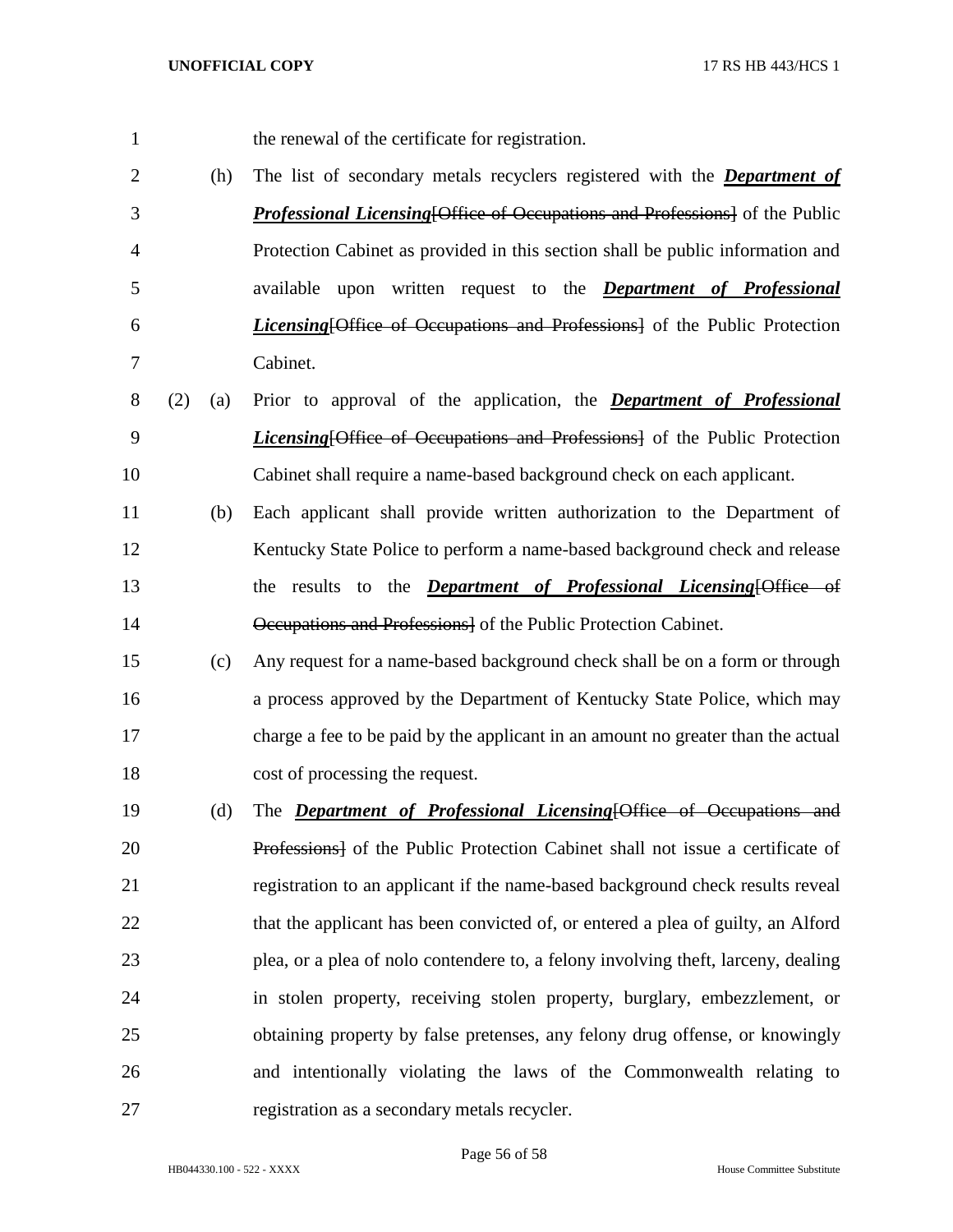- (3) A secondary metals recycler's certificate of registration shall be conspicuously displayed at the location of the secondary metals recycler listed on the application for certificate of registration or at each location if the secondary metals recycler owns more than one (1) business location.
- (4) The *Department of Professional Licensing*[Office of Occupations and Professions] of the Public Protection Cabinet shall promulgate administrative regulations in accordance with KRS Chapter 13A to implement the provisions of this section.
- (5) The *Department of Professional Licensing*[Office of Occupations and Professions]
- of the Public Protection Cabinet shall not be responsible for any disciplinary action against any secondary metals recycler seeking an application for certificate of registration.

12 Section 36. KRS 433.906 is amended to read as follows:

- (1) A secondary metals recycler shall maintain at its place of business, or otherwise have immediate access to, an e-mail address, facsimile, or other equipment of similar function on which notifications of stolen restricted metals, ferrous metals, and nonferrous metals may be expeditiously received from law enforcement officials or electronic metal theft notification systems.
- (2) The equipment shall be operable at all times during the secondary metal recycler's customary business hours. The secondary metals recycler shall notify the *Department of Professional Licensing*[Office of Occupations and Professions] of the Public Protection Cabinet within two (2) days of any change to the contact
- information used for the purposes of this section.
- 23  $\rightarrow$  Section 37. The following KRS section is repealed:
- 324.283 Compensation of commission members.

25 Section 38. Of the initial three appointments made to each of the Real Estate Commission, Real Estate Appraisers Board, Board of Auctioneers, and Board of Home Inspectors under Executive Order 2016-859, for each board one board member's term